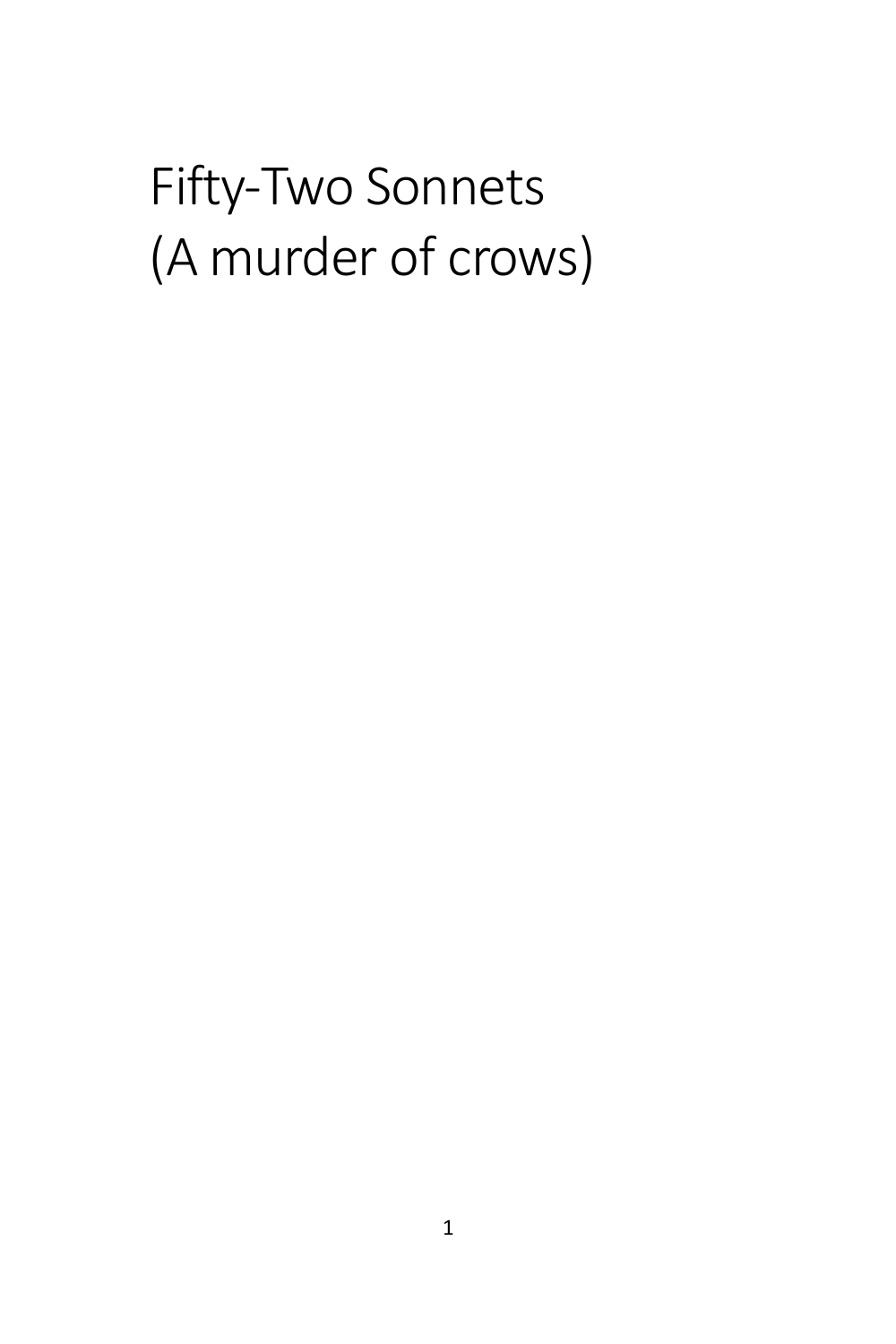Copyright © Steve Conger 2017. All rights reserved.

ISBN: 978-1-365-67951-3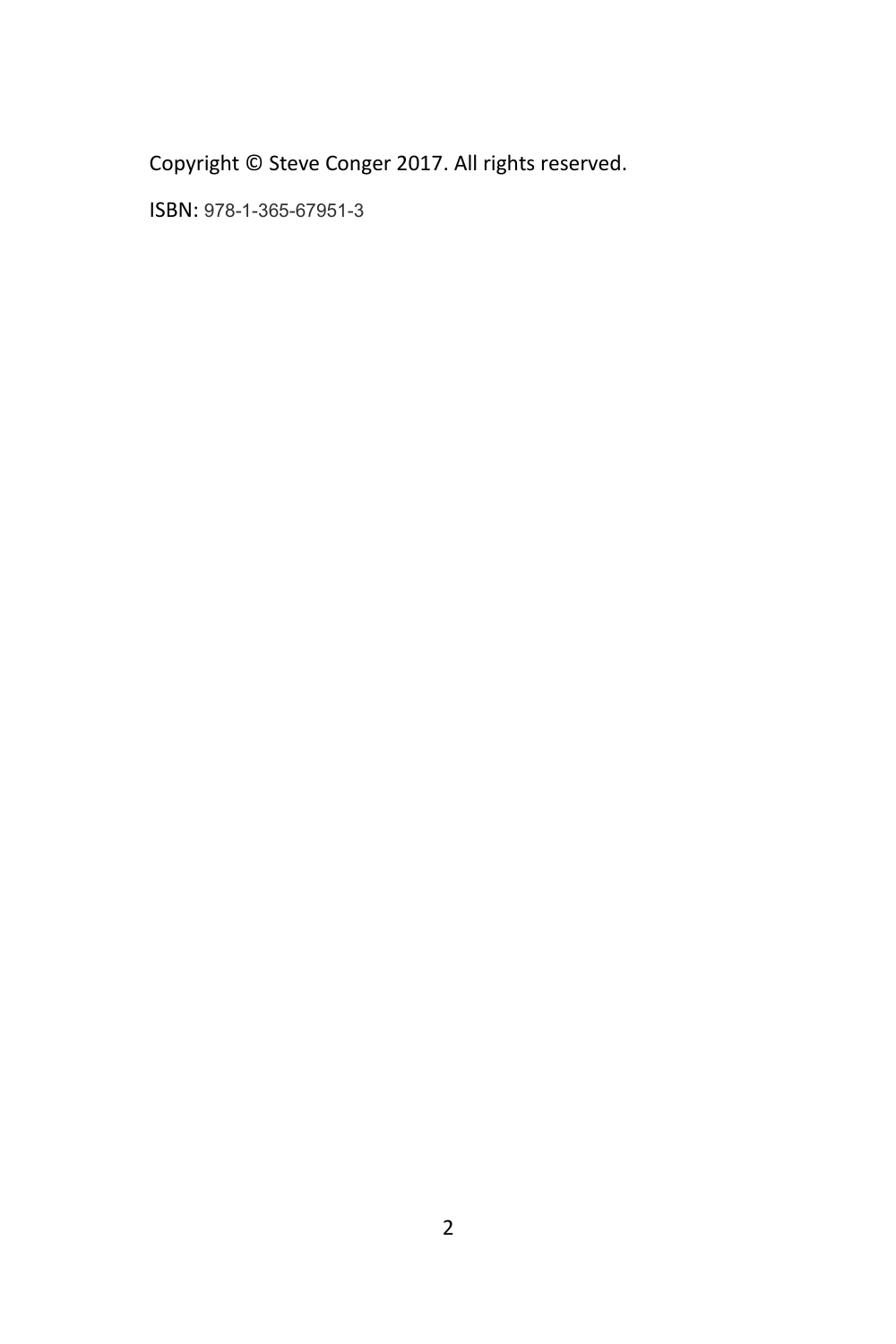Each year I decide on a new way to write a journal. Often these journals are in verse. For 2016 I decided I would write a sonnet a week, fifty-two sonnets that would reflect the events of the year.

Sonnet: a "little song," a form with a history, from Giacomo Da Lentini in the  $13<sup>th</sup>$  century to the present. Petrarch, Dante—who had some interesting variations on the form-- established the Italian flavor of the sonnet. In English, it is Shakespeare's spirit that appears, after "wandering to and fro across the earth," like Hamlet's father, to haunt any poet who would dare venture to write a sonnet. In a very real sense, Shakespeare exhausted the sonnet form in English, brought it to its fulfillment. All sonnets after are shadowed by his specter. How does it compare to Shakespeare? Does it have the brilliance of "Shall I compare thee to a summer's day," or "When in disgrace with Fortune and men's eyes," or "Nor marble, nor the gilded monuments/Of princes, shall outlive this pow'rful rhyme."

I doubt my sonnets have such brilliance.

Despite this shadow, I found I enjoy writing sonnets. I enjoy the puzzle aspect, finding the right words to fit the meter, finding the right rhyme, ideally just a bit unexpected. I also enjoy trying to keep the form while subverting it: enjambing the ends of lines to undermine the rhyme, to force it into a more subordinate role. I use far more caesuras, and have far more variant metrical feet than is usual in traditional sonnets. I also used all the varieties of the sonnet form, Italian, Spenserian, Shakespearian, even the Occitan form and Dante's somewhat eccentric structures.

Working with the sonnets, I found that I actually prefer the Italian forms to the English, even though, or maybe because, the rhyme schemes are more challenging, perhaps because the Italian forms of the sonnet create some distance from the shadow of Shakespeare. Also, I am not fond of the terminal couplet in the English designation of the sonnet. It draws too much emphasizes.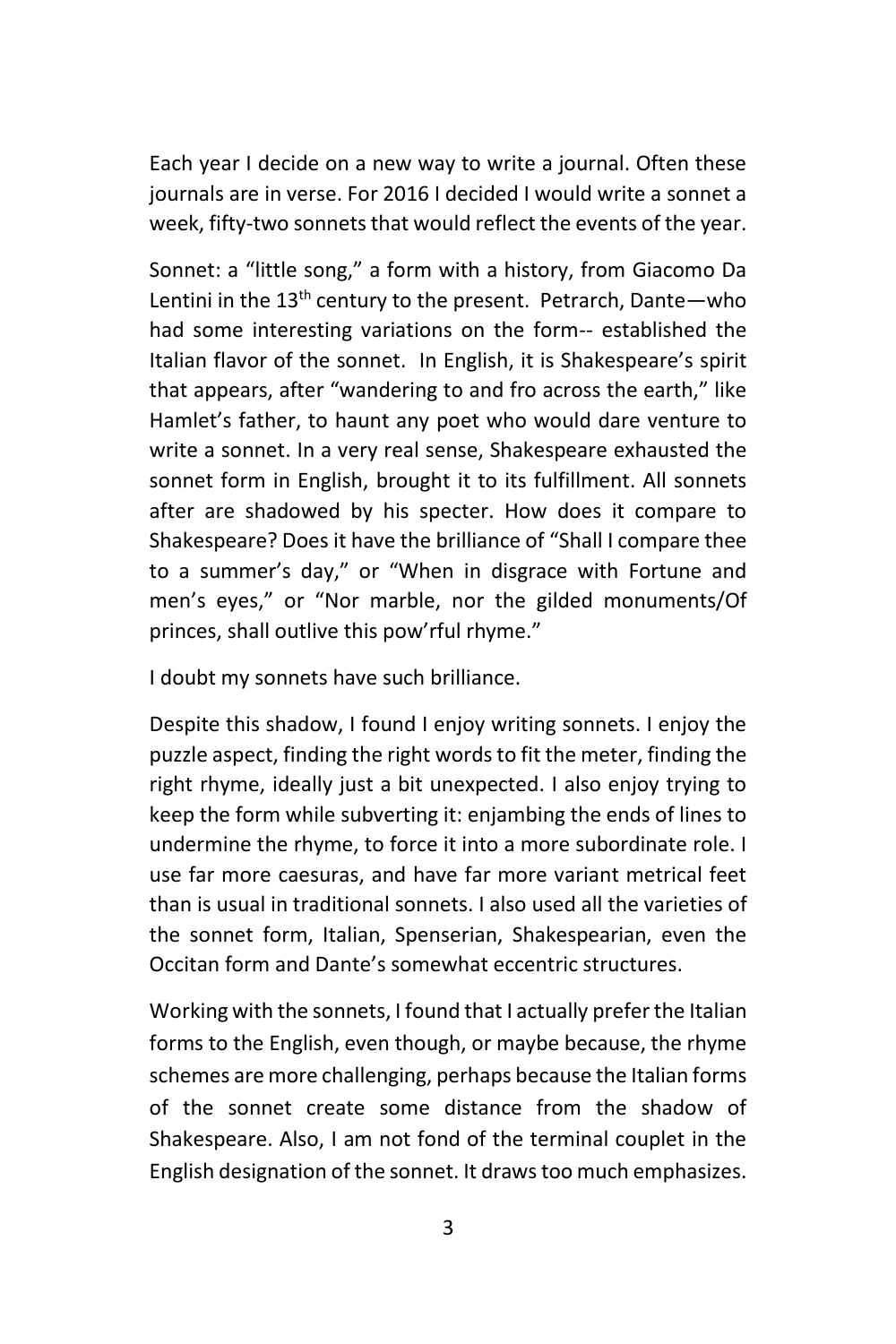It is almost impossible not to use it to summarize the verses above with some sort of platitude, and, if the rhyme and sentiment are not exactly right, it tends to undermine the stanzas above. The Dante variations on the sonnet form, which mark the center of the book, were especially challenging and engaging. They required finding words that could be rhymed six times for the first two stanzas and four times for the last two.

Beyond the structural challenges of the sonnet form, I also added an arbitrary rule. Every sonnet must mention crows. There is no particular reason for this rule other than that I like crows and admire their intelligence. Also, I like the idea of a murder of crows, a murder of sonnets. I will admit that sometimes the crow is forced into the sonnet, but sometimes their shadows glide gracefully through the verse

Fifty-two sonnets. One year. It was, in many ways, a disaster of a year.

A year of celebrity Losses:

Bowie: "Stardust glitters on a wave/ then's no more."

Judge Alito: "A justice dies,/but many would say justice died long ago."

Ecco: "Who spoke the name of the Rose?"

Harper Lee: "The mockingbird is dead."

Prince: "I think I know the sound when doves die."

Ali: "I still hold the memory/of when he fought. His fights seemed to be/for more than a heavy weight belt. /In a way, each fight was for dignity, /and not just his own."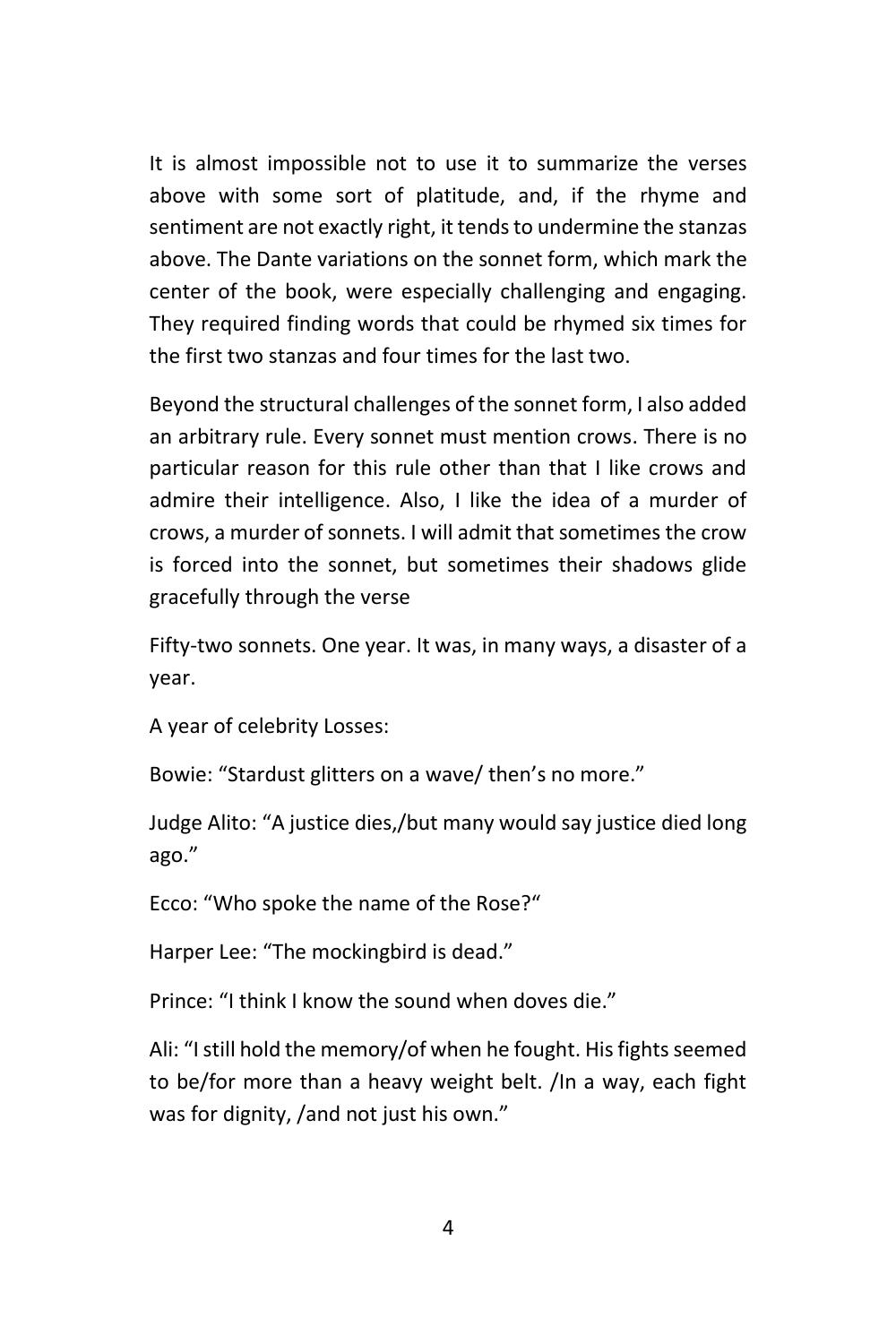Elie Weisel : "Elie Wiesel deserves a mention./ "Who will witness for the witness." (The quote/from Paul Celan). Yet, that is what we do/best—forget history. "

Orlando: "news breaking through/of mass murder in Florida. All too/common now, as if they could murder time--/I feel defeated."

Alan Rickman—though I didn't actually note this in a poem.

Gene Wilder: "Gene Wilder dead. Loss, still, laced with laughter."

Leonard Cohen: "And now,/Leonard Cohen is dead. As if the pure/sorrow of this year could prove a cure to hope.

Fidel Castro: "Corpse as cold as the cold war reviled by/ many, mourned by many. "

Roy Glass: "a firefly in the dark," maybe not a mover on the world stage like Castro, but I liked him in Barney Miller and as the priest in Firefly.

John Glenn: "four sun rises in one day/orbit forever—obit"

Zsa Zsa Gabor.

George Michael, though I wasn't that much of a fan: "Even on Christmas death has its gift to/give."

Carrie Fisher: "This year that could leave nothing untouched. Carrie/Fisher dead at sixty."

Debbie Reynolds: "Mother follows daughter."

Many other celebrities also died who didn't come to notice in my Sonnets: Alan Thicke, Greg Lake of Emerson Lake and Palmer, Florence Henderson, Gwen Ifil, Leon Russell, Edward Albee,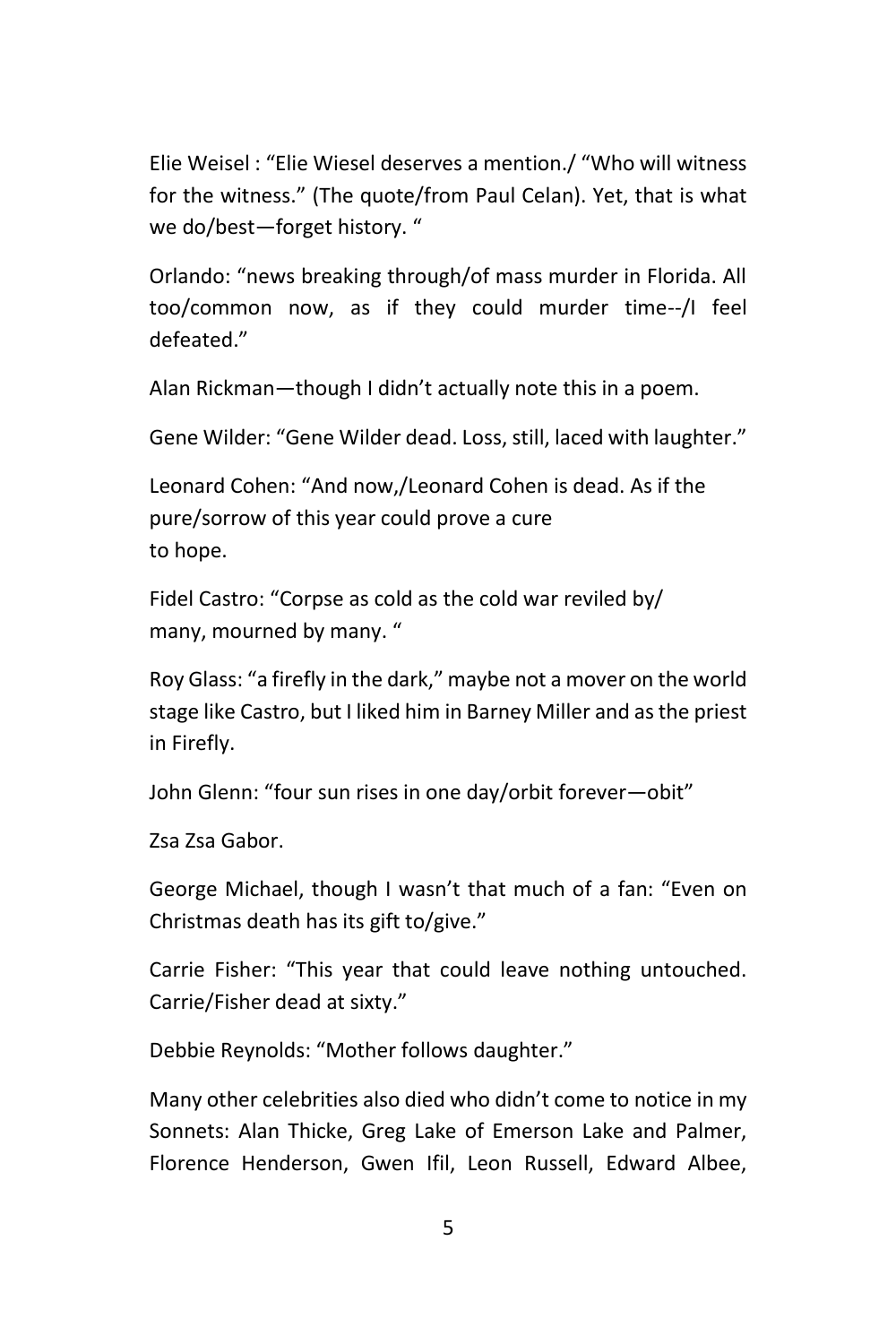Morley Safer, Merle Haggard, Patty Duke, Gary Shandling and George Martin, the Beatles Producer, to name a few.

Beyond the celebrity, of course, there were many other losses. Thousands died in Aleppo and in Syria generally. Pakistan. Afghanistan. Iraq. Terrorist bombs. Natural disasters. The overturned rafts and swamped boats of refugees. All those that were cold and hungry anywhere in the world that died alone.

> Is this the place we will meet those nameless dead, those who have yet to stir a memory, who died alone in sleet and rain, curled in corners in a sweat of defeat? They press against our windows

at night. A tap against the black pane.

They stare out of the black eyes of crows

A Year of Politics: an especially nasty year, the end of which is probably best left to silence and an attitude of resistance.

Why so angry? The politics of discord

prevail. Crows waiting for carrion.

Finally, the weather: weather has always been a major topic in my poetry. It is a testament to our physical presence in the world. Rain, wind, sunbreaks, summer heat, the movement of the trees, frost on the grass, all recall that that there is a world that is not entirely in our minds, that is indifferent to our concerns. Not that I can claim not to have indulged in an occasional pathetic fallacy.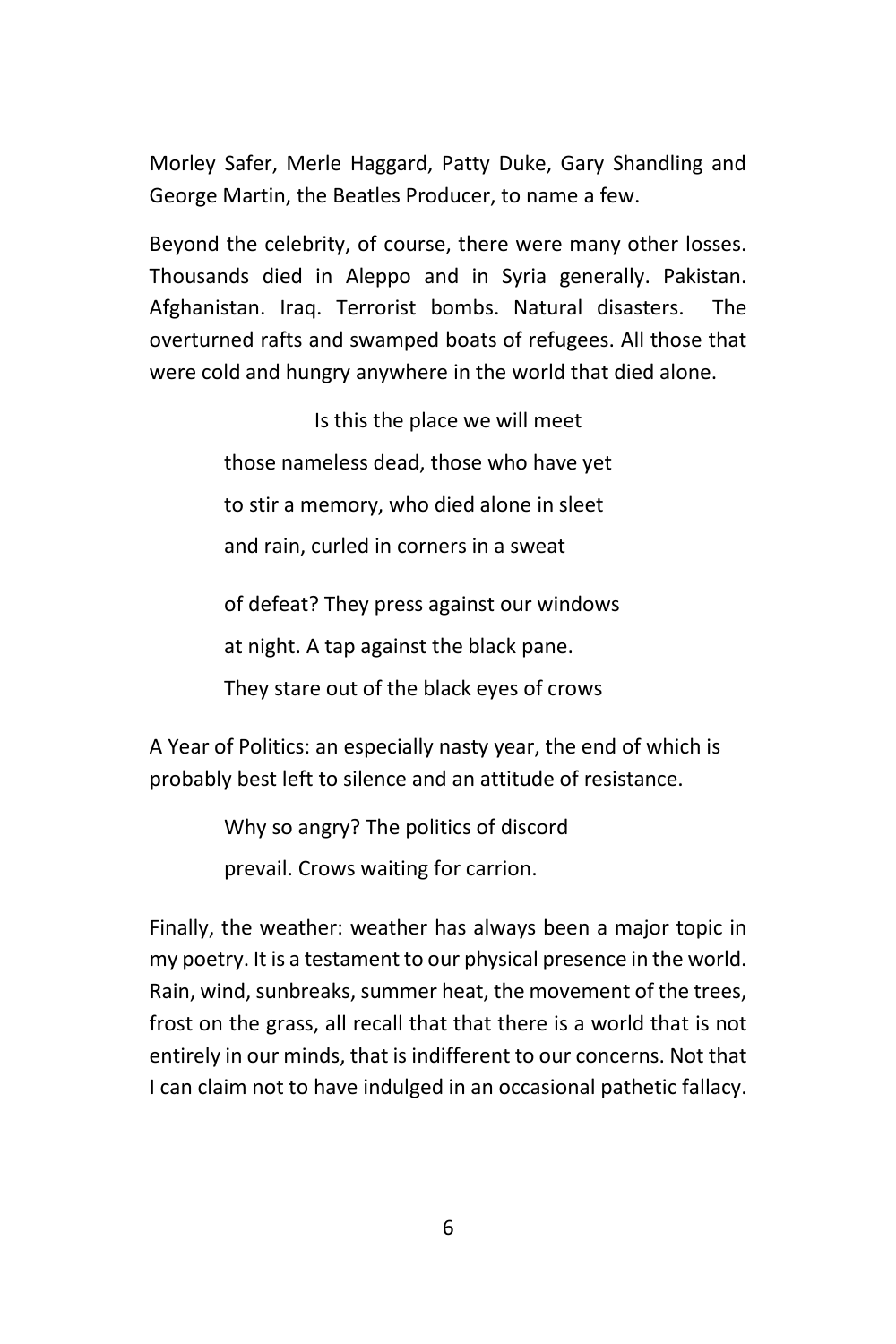Armed police, snipers on rooftops. New Year. (A crow's feathers white with frost. Moon cold among old stars) marketing alarm, fear the driver of profit and control. What's sold

to comfort us. Grand Narrative--what's not still a possibility. "Philosophy is its place comprehended in thought." Our place, their place, a hidden history.

How is it terror came to define us? (White winged once, before cursed by Apollo for tattling). What passages should I underline? "Freedom is the ability to say no"

Each year balanced on an arbitrary scale. Listen, I have discovered a new tale.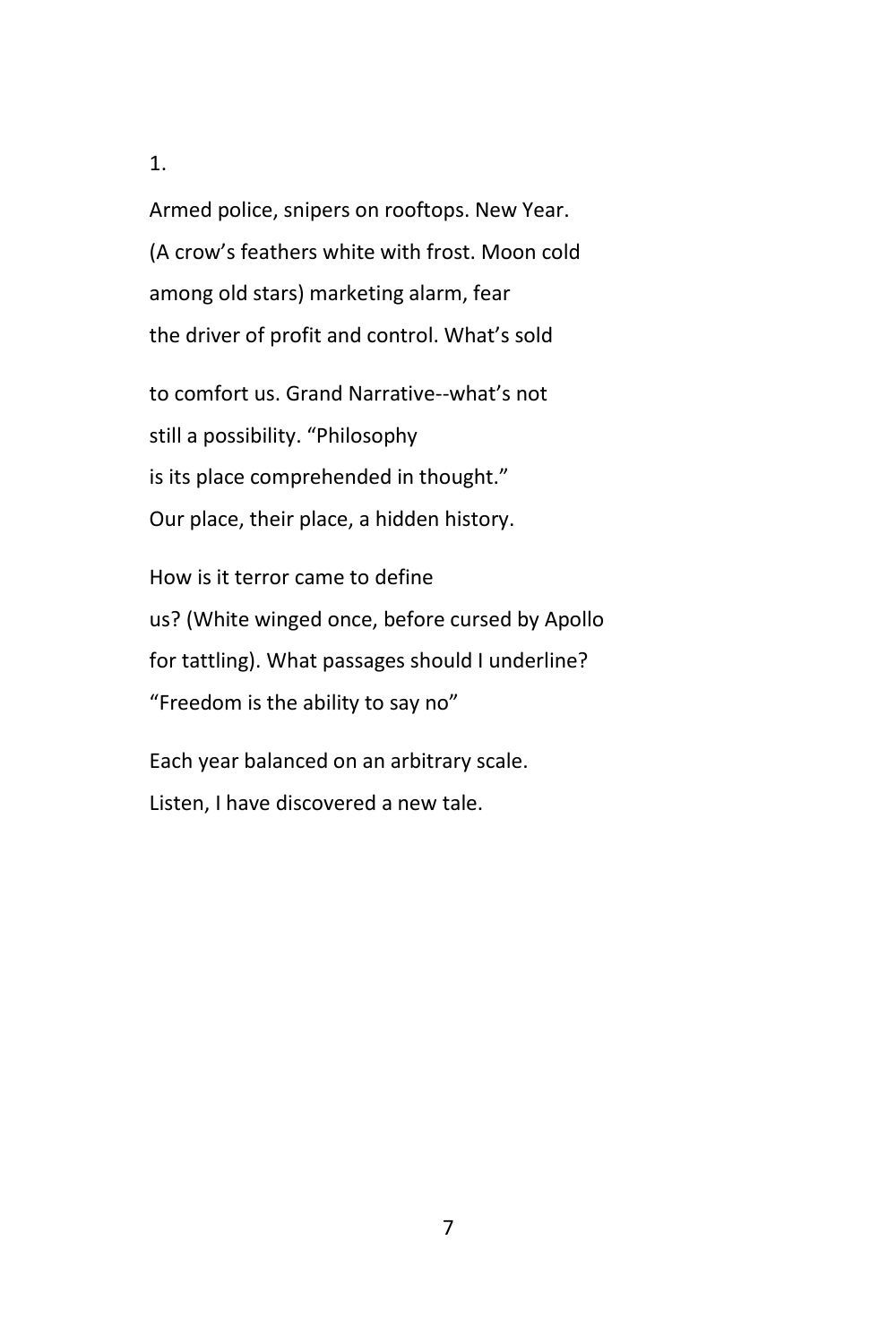"The primary fact of the modern age was not that the earth circled the sun, but that money circled the earth." Uniform gray canopy of winter sky. Gravitational waves, long sought,

perhaps found. Do crows feel the warp of thought rippling the field of gray sky. Memory blurs, blending with dreams. The lottery is worth over a billion. What they bought

: a desperate hope for freedom. A cold stillness in the bare limbs of the willow next door. Everybody keeps dying.

Capital's no guarantee of ripe old age. Gravity wages a long slow war against the upright. Was she crying?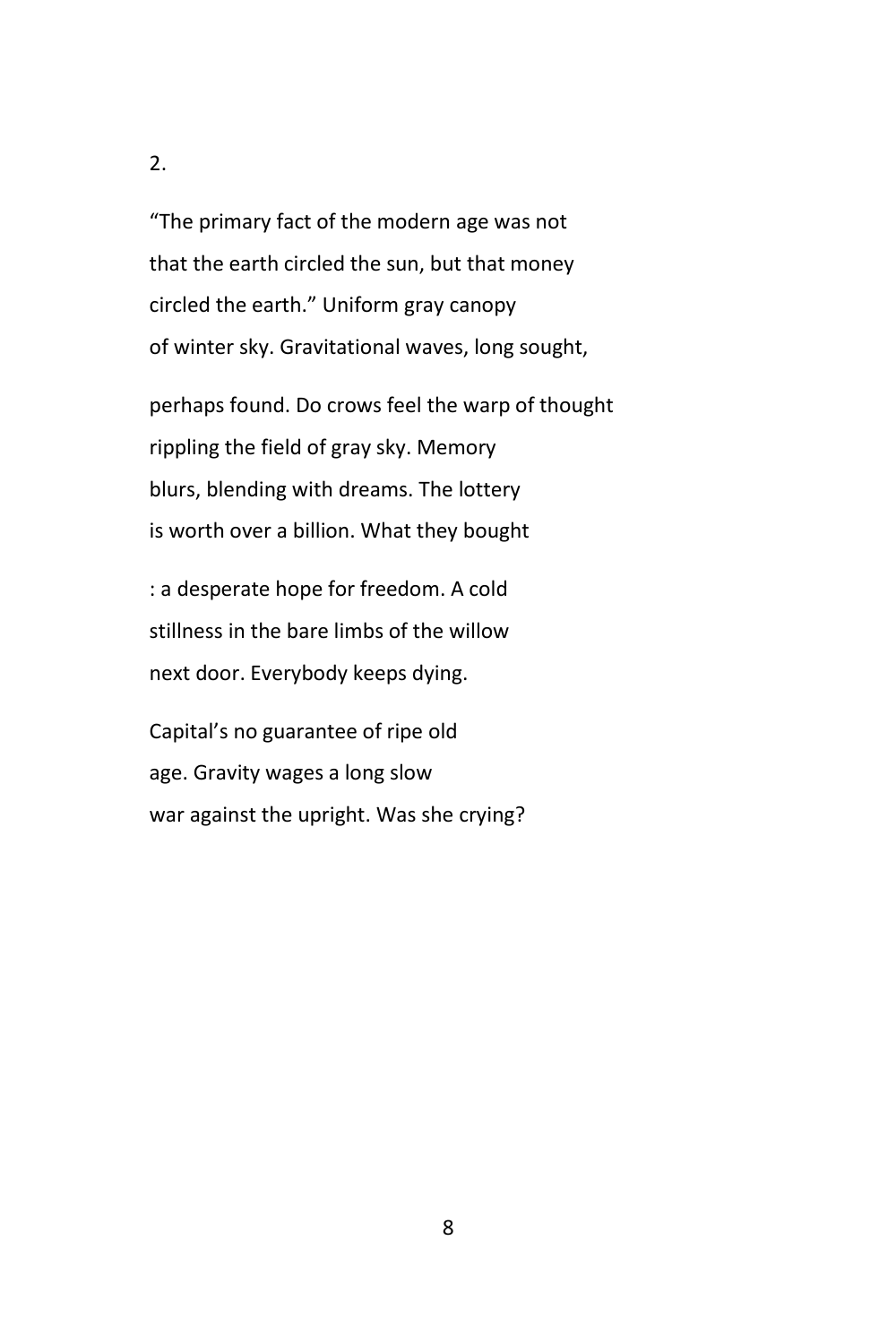A fish tank bubbles, a waiting room. I dream of the sea sometimes. (Stardust glitters on a wave and then's no more) If intellect could pave a way, it would have. Harder than it'd seem.

The rain whispers in my sleep at night, night stream turning stones, murmuring in tongues I crave to understand. There's nothing here to save. Rain, wind, the earth warms. Weather's more extreme.

The sea will rise and erase the shore. (Crows know us. They can remember a face. They do not forgive.) Wind scratches at the door,

a stray cat. Why debate these issues more? a walk at the tide's edge makes a case for silence. What's speech against the surf's roar?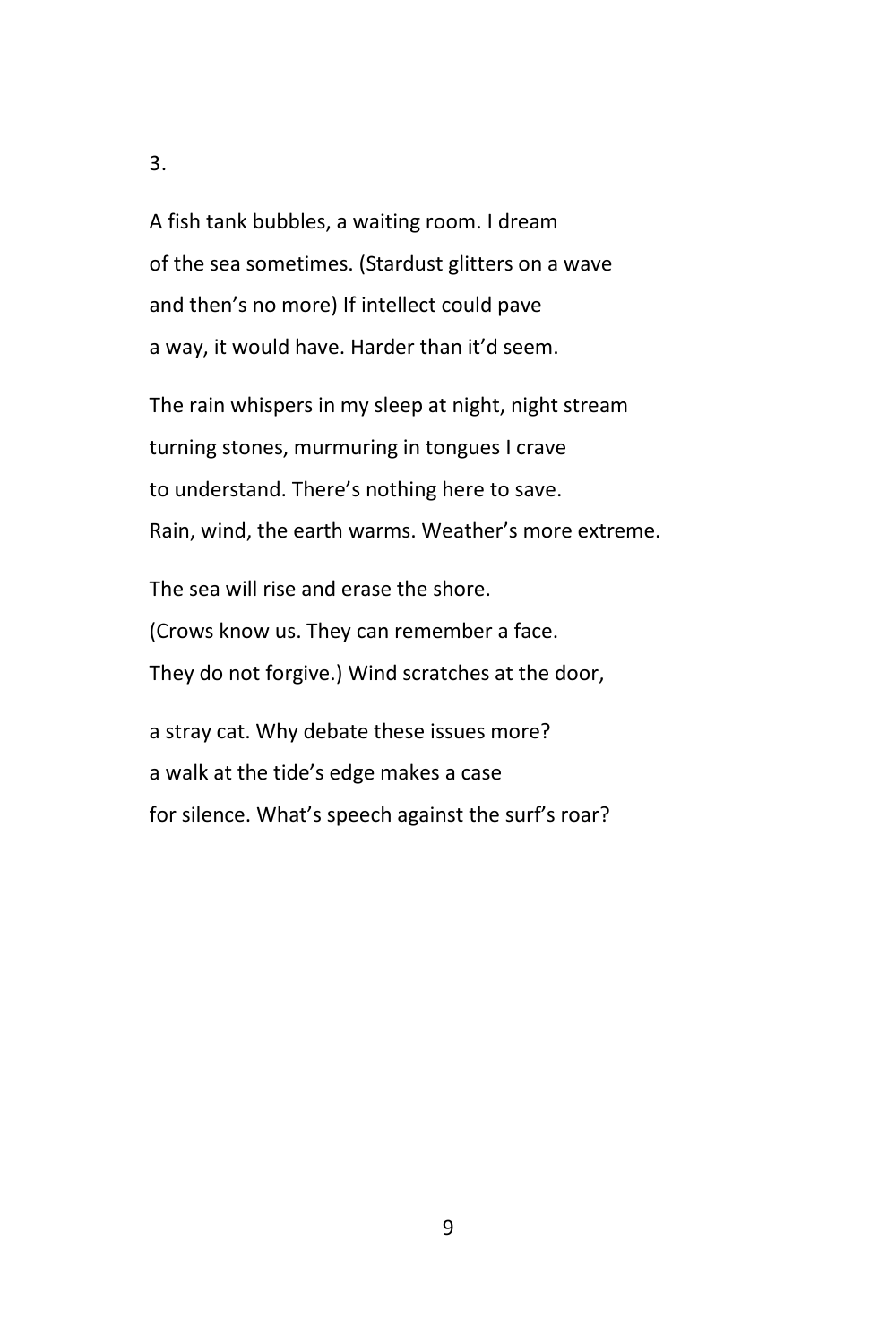Against all the noise in the world, this quiet rain. The past was not better than now. That's old age preferring its youth, no longer bold, afraid of the new. It's best to refrain

from criticism. (From treetops crows explain our errors. If anyone, let them scold us). We mostly do what we are told. The rain puddles around a blocked drain.

They say the planets will align tonight, a curiosity, hidden behind cloudy skies. Who bears the presence of mind

to see past their own decline? The light grows day by day as we leave winter behind. The last African black rhino is dead.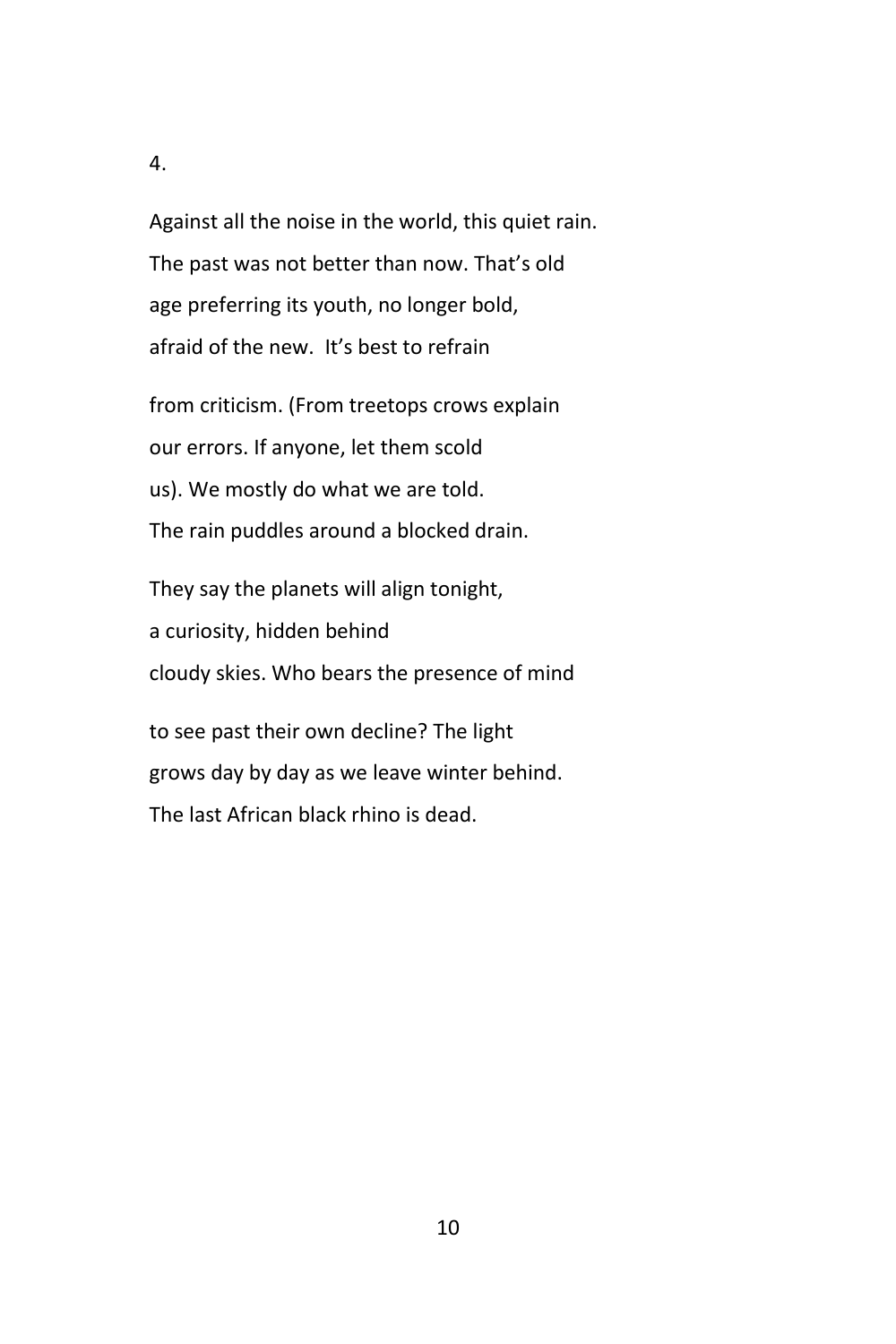In half light, fir trees glow against the gray. One seeks some recourse in philosophy. Can there be enough rain to wash away the stains that darken our memory?

". . . a face drawn in sand at the edge of the sea" : *l'homme monde*. Shadow of a crow's flight. ((Bed bugs have developed immunity to our best poisons)—a sleepless night,

a tired day.) Some say we have lost sight of some fabled home, some imagined past. Are we truly beyond history? Might not the season be turning at last?

At the end of the day it's hard to care. I keep what I can. Scattered dreams, a restless sleep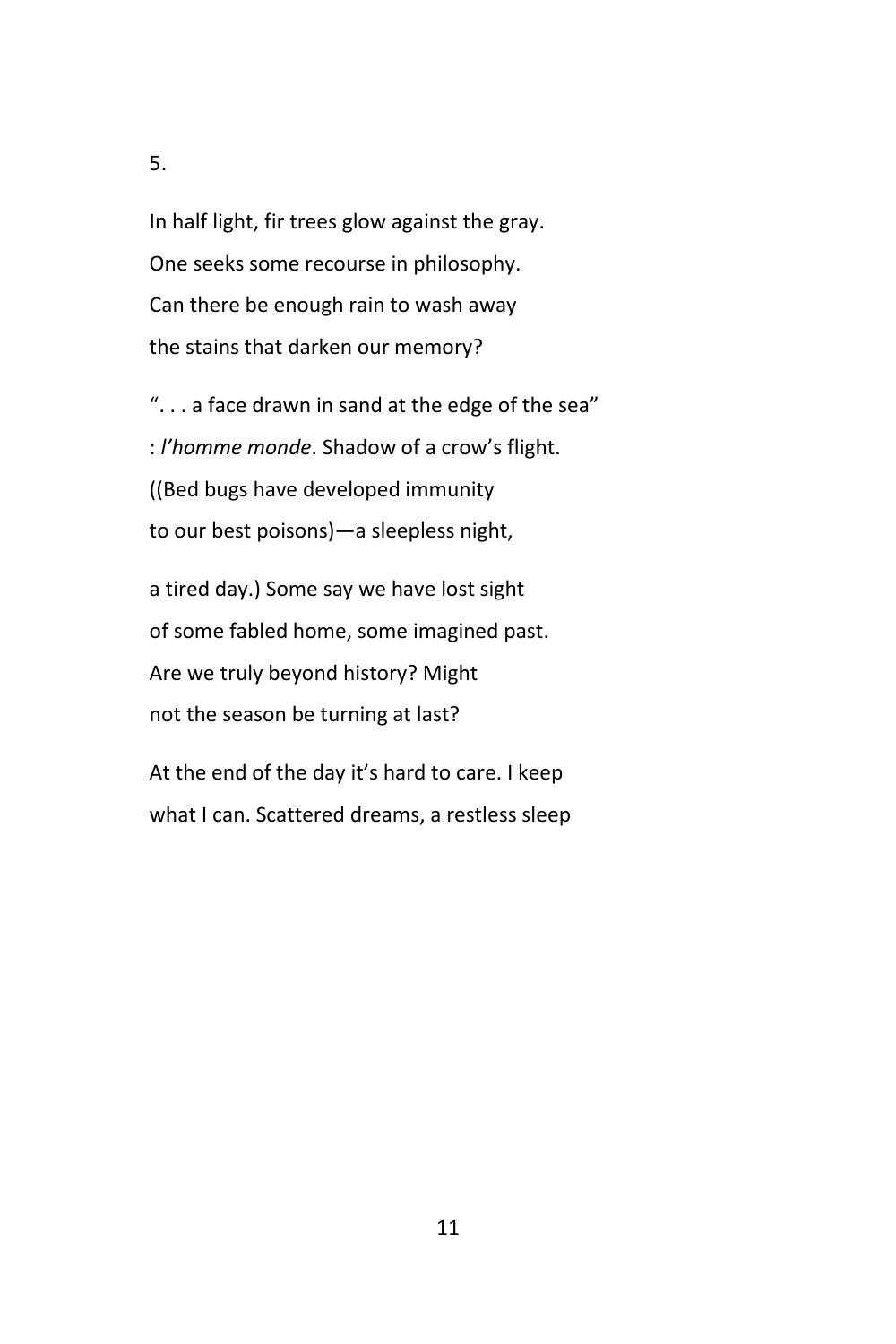*In the long night of history, a few gray cats. . .* Nothing's worth more than its selling price. Sonnet, a crow's wing. I've nothing to say or, at least, nothing that would suffice.

Nothing happens and yet nothing can stay the same. Pundits proffer their advice. For the wealthy, wealth increases day by day. The hope of change is enough to entice

conformity. Pale sun in a pale sky. *Midwinter spring, sempiternal, sodden sundowns.* The question is, when we try,

do we try for the wrong things? What do I want, in the end? That things are broken is simply entropy. Still, we get by.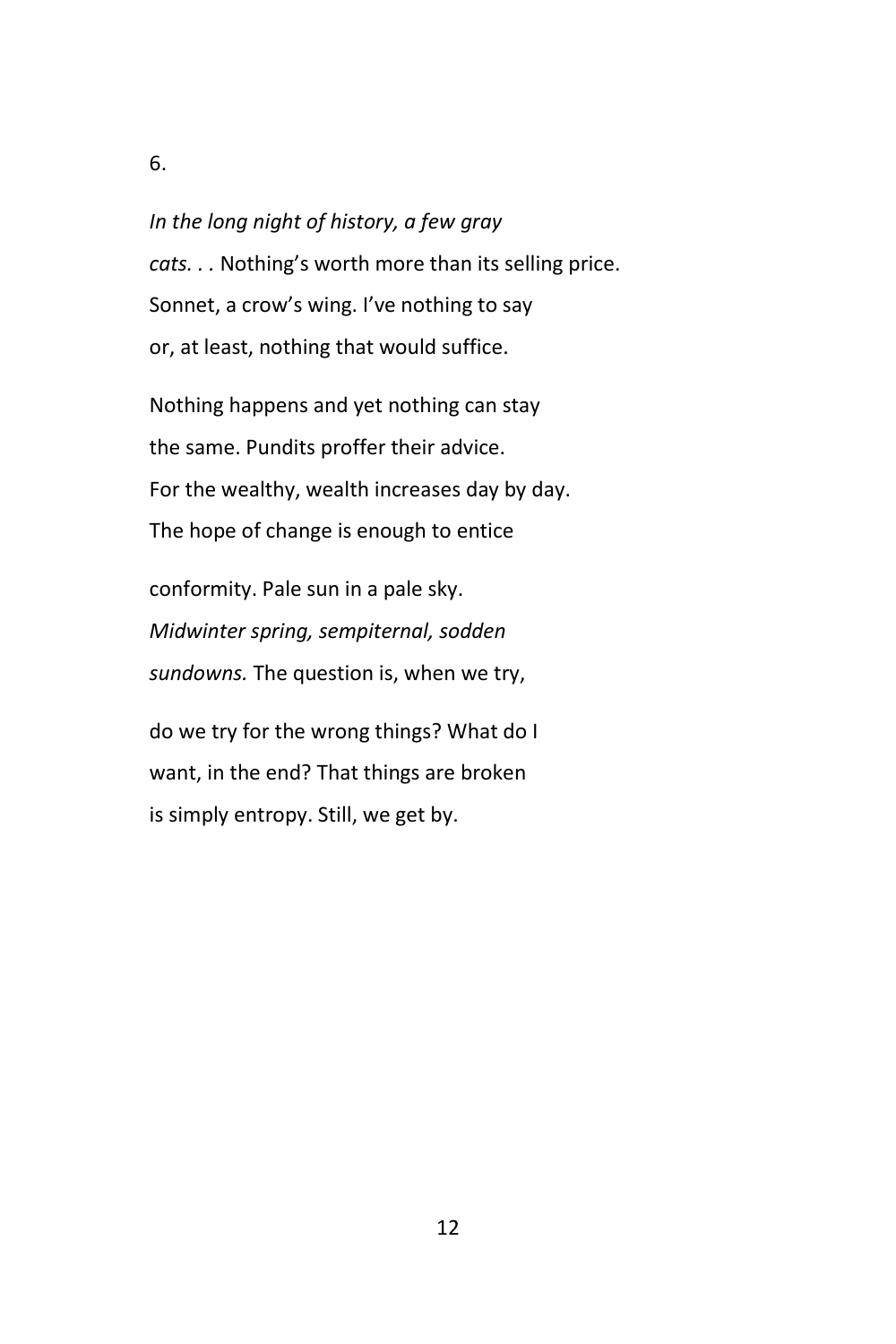A consumer holiday for a saint whose life is obscure, more of an invention of Chaucer than the church. Below cracked paint, crocuses thrust through black soil. Election

news can sour any sweet. A justice dies, but many would say justice died long ago. A line of fir trees brushed against gray skies, rain whispers on the streets. They say a crow

mates for life—black wings across the gray-- Love's also a product, bought and sold. What endures, what marks the hours of our day is a certain boredom. Against the cold

the furnace pushes air through the vents. What we crave's a certain violence...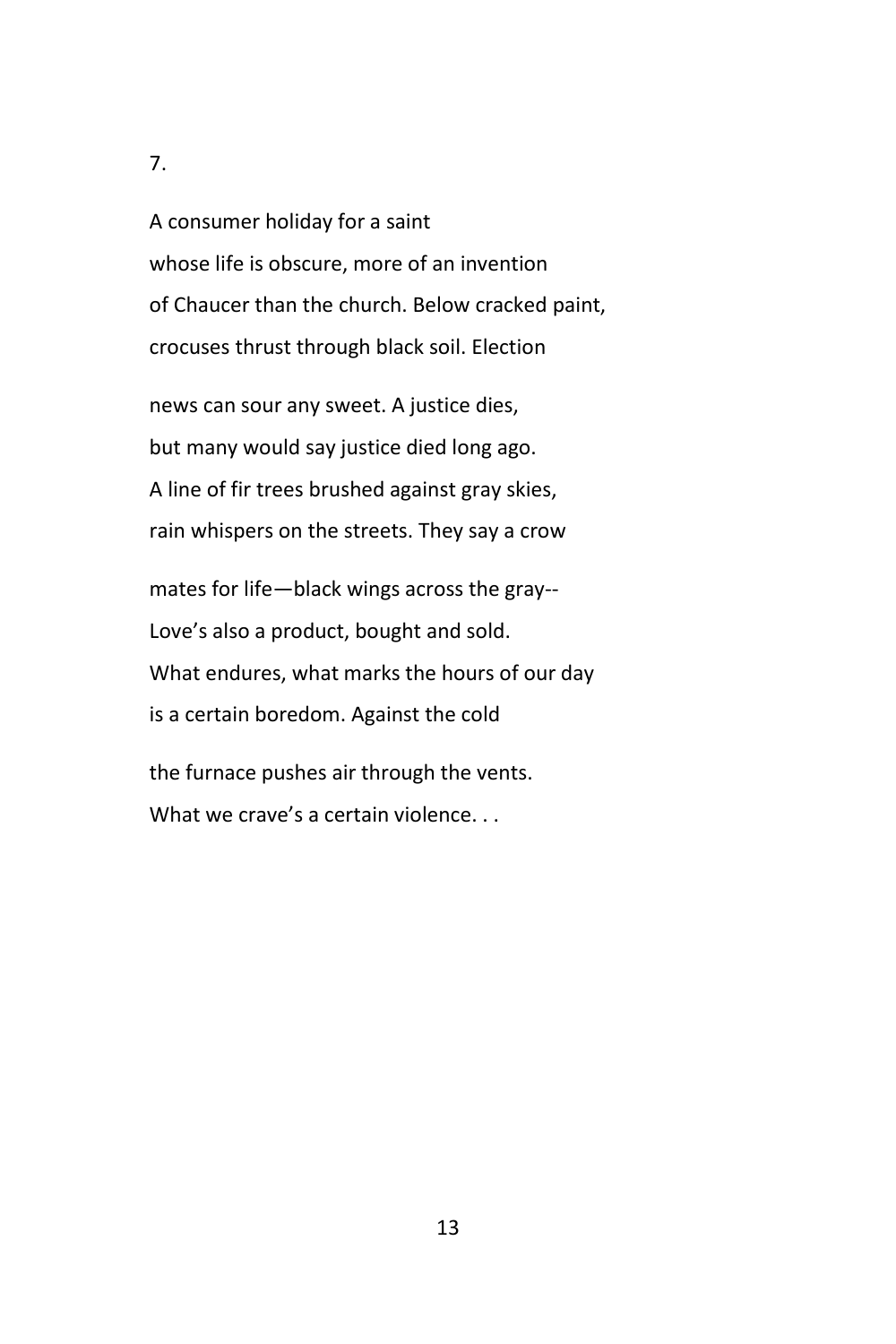I want to write a poem the color of rain at first twilight. Who spoke The Name of the Rose? As time moves on the empty desert grows. We lose one, then another, a flinch of pain,

then forgetting. A crow calls from a tree, another answers. The mockingbird is dead. I search my book shelves—what's left to be read? Do I choose philosophy or fantasy?

Departures, arrivals. The plane on the tarmac taxies to the runway. A full moon shines on pavement. We seek to define a place

that is ours, but all places blend back into a blur of strip malls and the lines of parking lots, passed through, leaving no trace.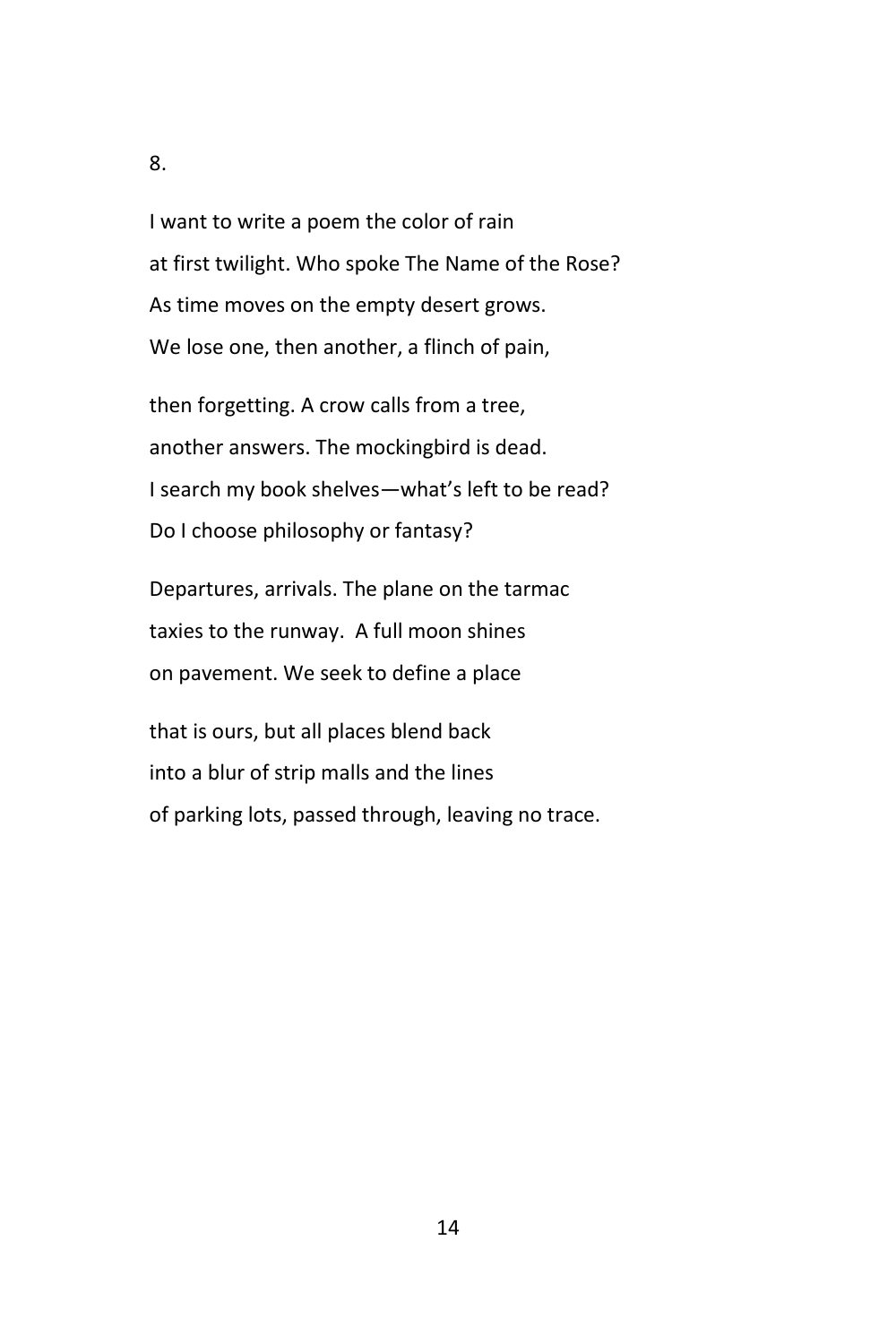To leap a gap of time, a day lost among other days*. At dawn crows fold the dark sky under their wings*. There are the things we try to say, there are the songs we leave unsung--

Every word was shaped on another tongue. Kiss me and I will pass this word from my mouth to yours. It'll bind us together by saliva and breath. At odd moments sprung

from memory, its flavor will surprise us. It will add a strange spice to the taste of all other words. The first cherry trees

are flowering. Standing water mirrors skies in flooded fields. Wild geese. Winter gardens laced with daffodils. Our warmest February.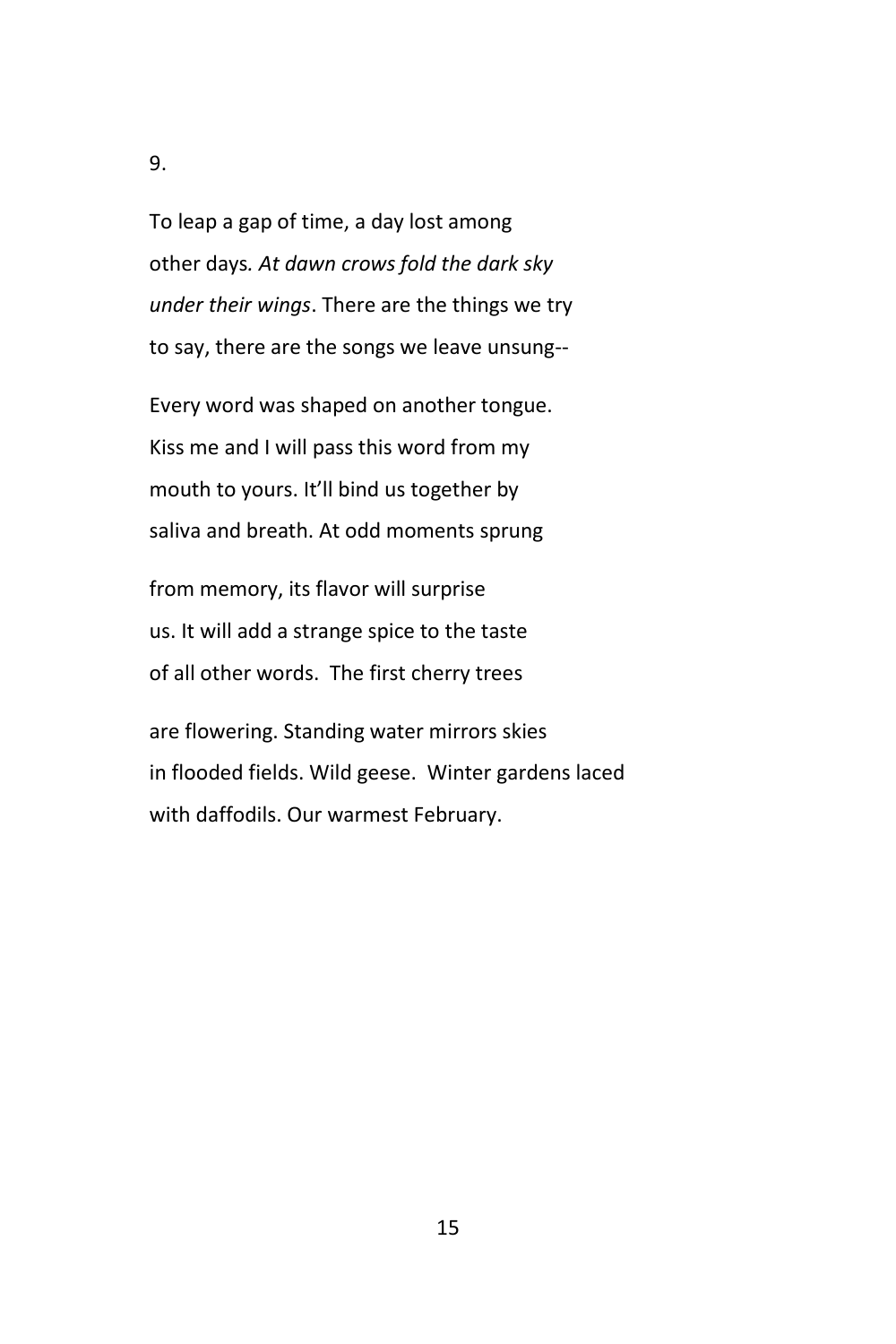Black coffee bitters the tongue. Sad fields beside the tracks. Muddy ruts gleam gray with rain water. Gulls ghost. On river's surface, a stain of cherry trees. I've no secrets to confide

these damp mornings. I've no thoughts to pride myself on. It's useless to try and explain this state, this world between worlds, this train, this suspended realm in which I ride

between work and home, neither here nor there. Wind riffles the puddles' surfaces. It blows through fir trees lifting their bows. Who knows where

we came from? In the window, old eyes stare back. Above a field, a murder of crows rises, swirls and banks into the morning air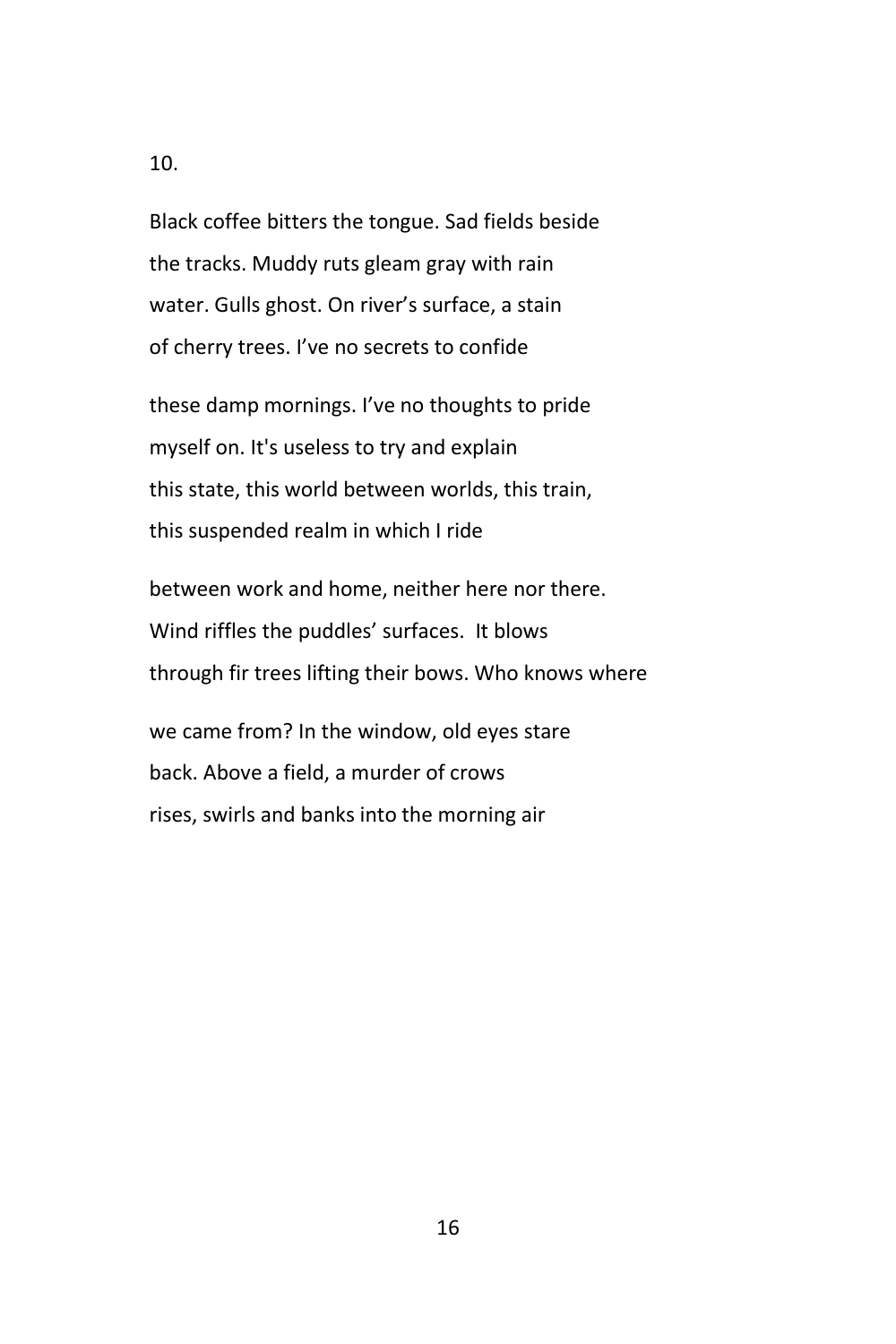Crow's feet around the eyes—my aging sight- it seems I only just looked away yet the winter twigs and branches overnight burst into flower and perfume the day.

Logic, he says, is not about a way to think, but rather an attempt to define the truth. Without that, there's no way to know what's up or down or how to refine

one's thoughts. What is the logic in wine or in spring flowers? We are the clearing in which being is revealed. Blackberry vines bud new leaves. The equinox is nearing.

Hyacinth and daffodils. New mown grass. To nurse a coffee and watch morning pass.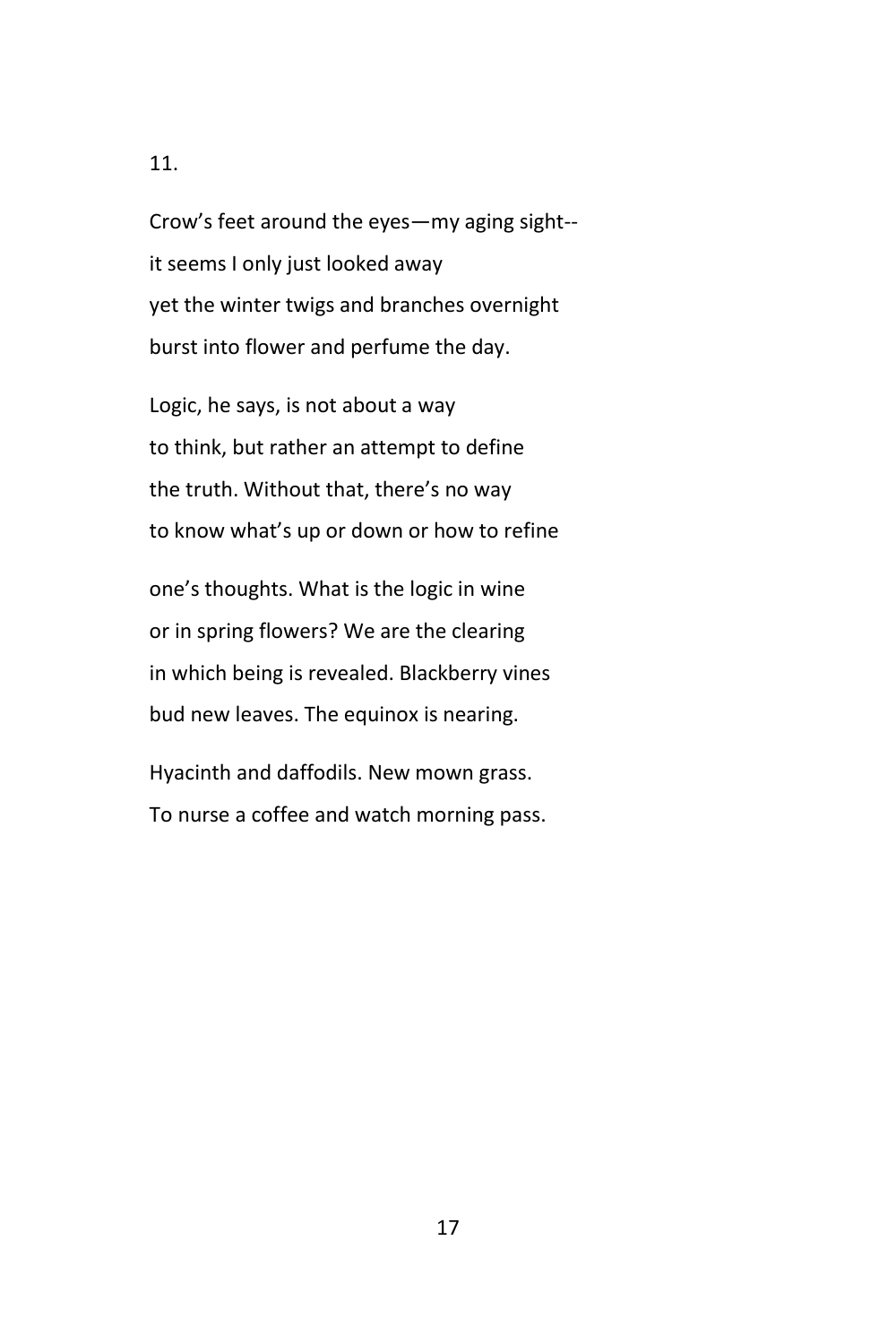That one sentence, built clause by clause, phrase by phrase, each modifying each, with distinct aspects of the current equinox, succinct images: new leaves that glow against the sky,

cherry trees lining roads, petals that fly a blush of snow across sidewalks, linked lawns with grape hyacinth, purple, inked amid new grass, dandelions that try

to spread their gold wine beneath the sun; that one such sentence could, in the end, stand sentinel, like a crow, over the blend

of the season, that it should be able to run through all the sensations and comprehend the whole is, of course, impossible.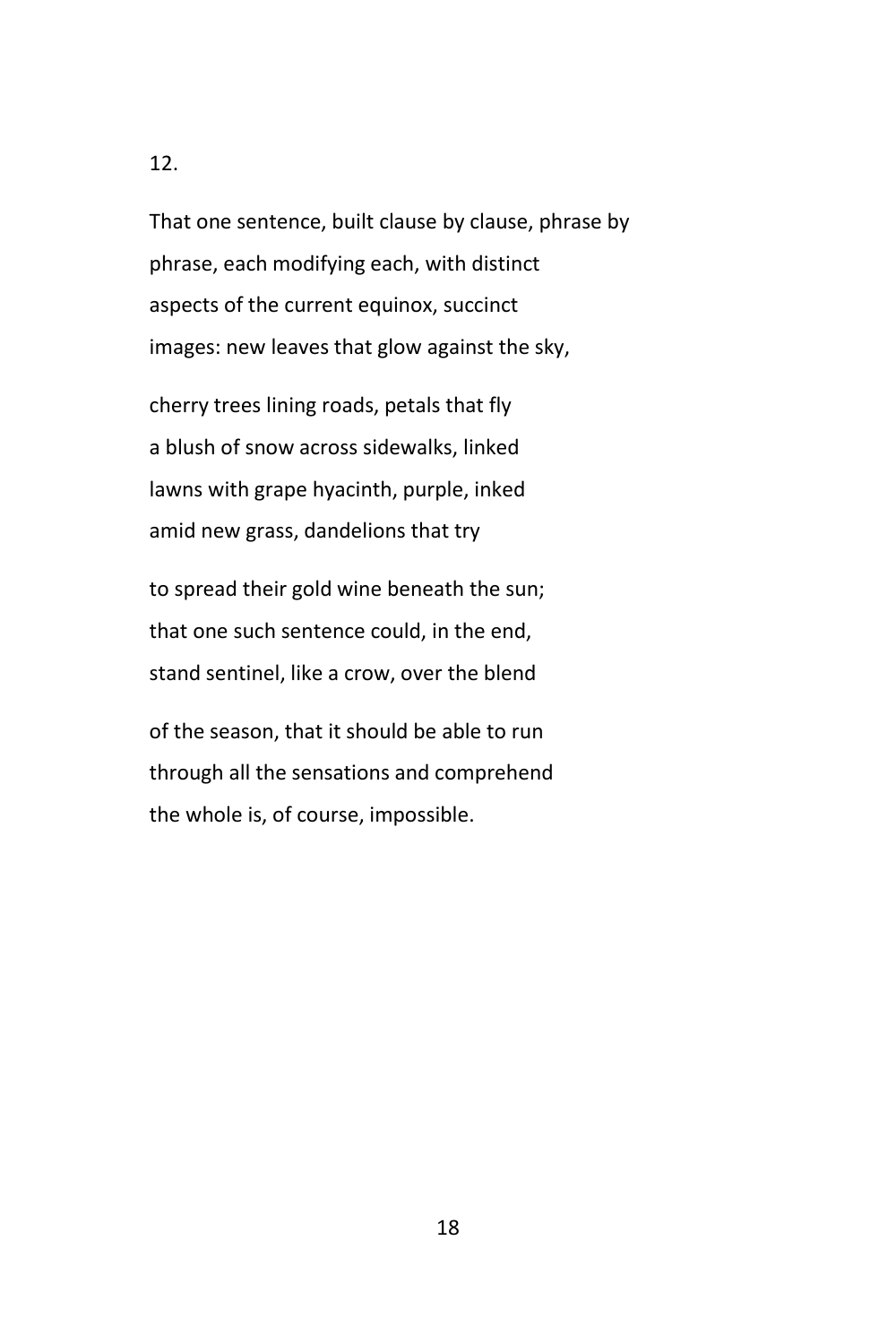Taxes tax us, while politicians debate how and who to tax. Caucuses vote. Everything and nothing changes. The note of the wind chime on the porch rings late

as the wind rises. Rain will inundate us again. I suppose the lilies denote resurrection. Still, I will not devote any time this Easter to perpetuate

dogma. If I worship, I'll worship rain. A crow hops on the roof's edge, then glides, a shadow in the air. Swallows swoop, skim

above the newly mown lawn. A moss stain paints the porch steps. How decide who decides? The fate of the world can turn on a whim.

13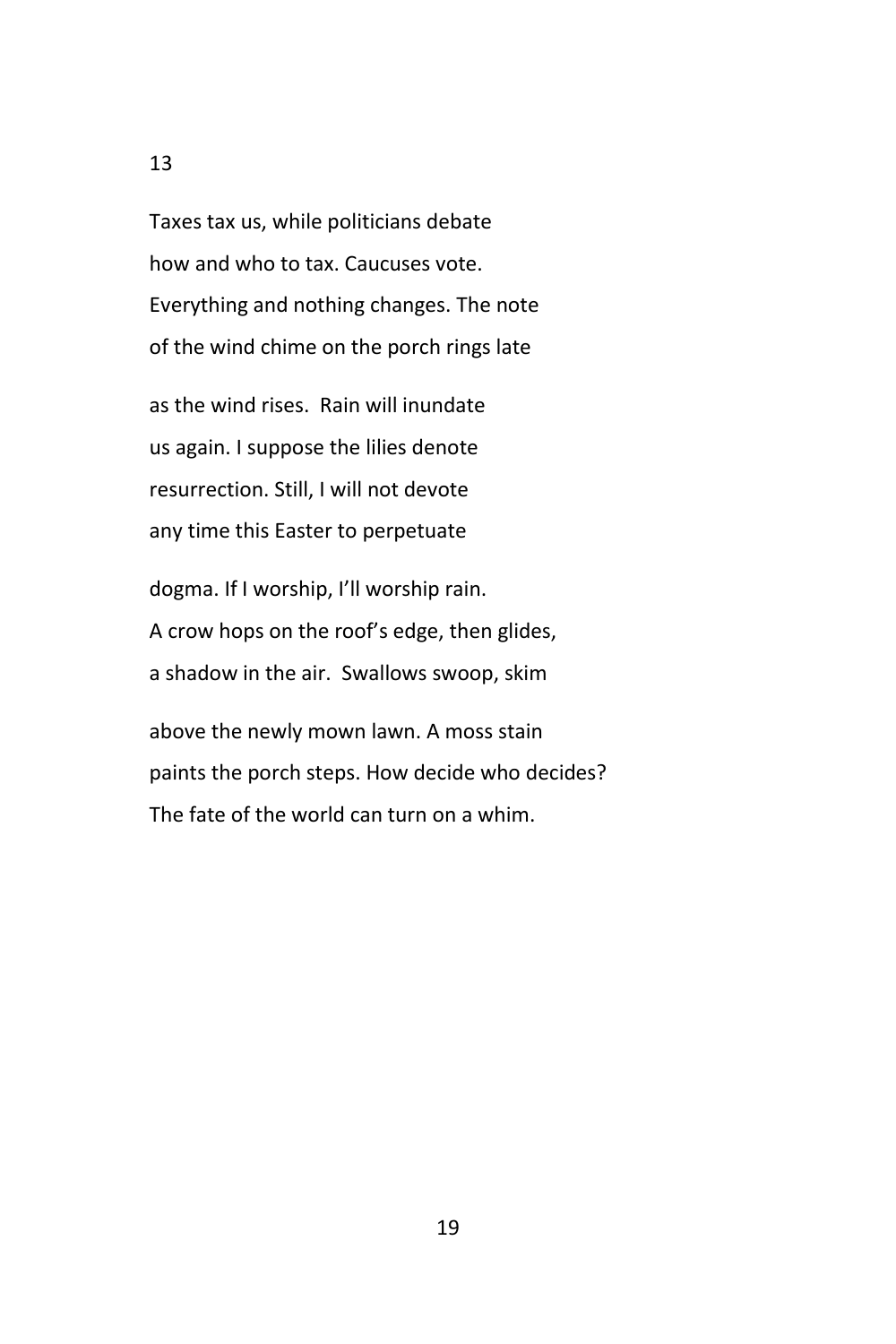## 14

Old crow, a touch of frost around its beak and tail—it is the travels that stick with him now. He can remember every highway, speak of each rest stop, city and camping place, how

they ate at that cafe forty years ago. It's what animates him, lifts him out of the fragility of old age. I know a bit of that wanderlust. I know about

the road winding toward an ever more distant horizon, cloud shadow on the hills, the glow of cities against the sky at four in the morning, and how, at last, dawn spills

its light and the city windows melt to gold. Who can drive far enough not to grow old?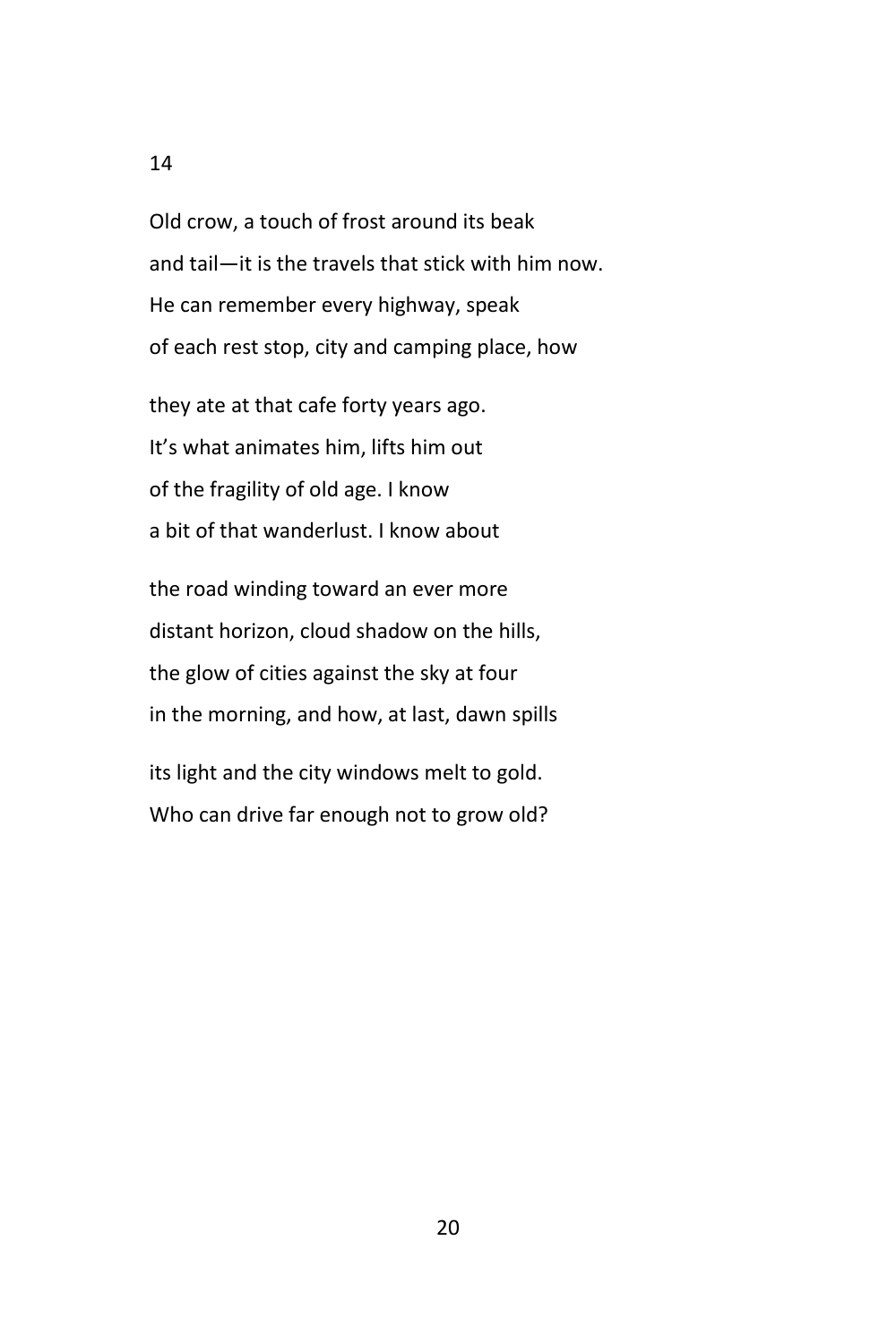The scent of hyacinth in April air. Two crows pull straw from my back lawn to make a nest. The world comes to us through care. We are of the world before we take

It into cognizance. It is not there as objects we encounter—Descartes's mistake- the crows make nests in the world we share, geese cast their shadows across the lake,

and the lake is glad to receive them. The day shifts between light and shadow. First rain then sun with steam rising off pavement. Say

what you will, the season finds a way to renew our energies. It is plain that we are of this world and its display.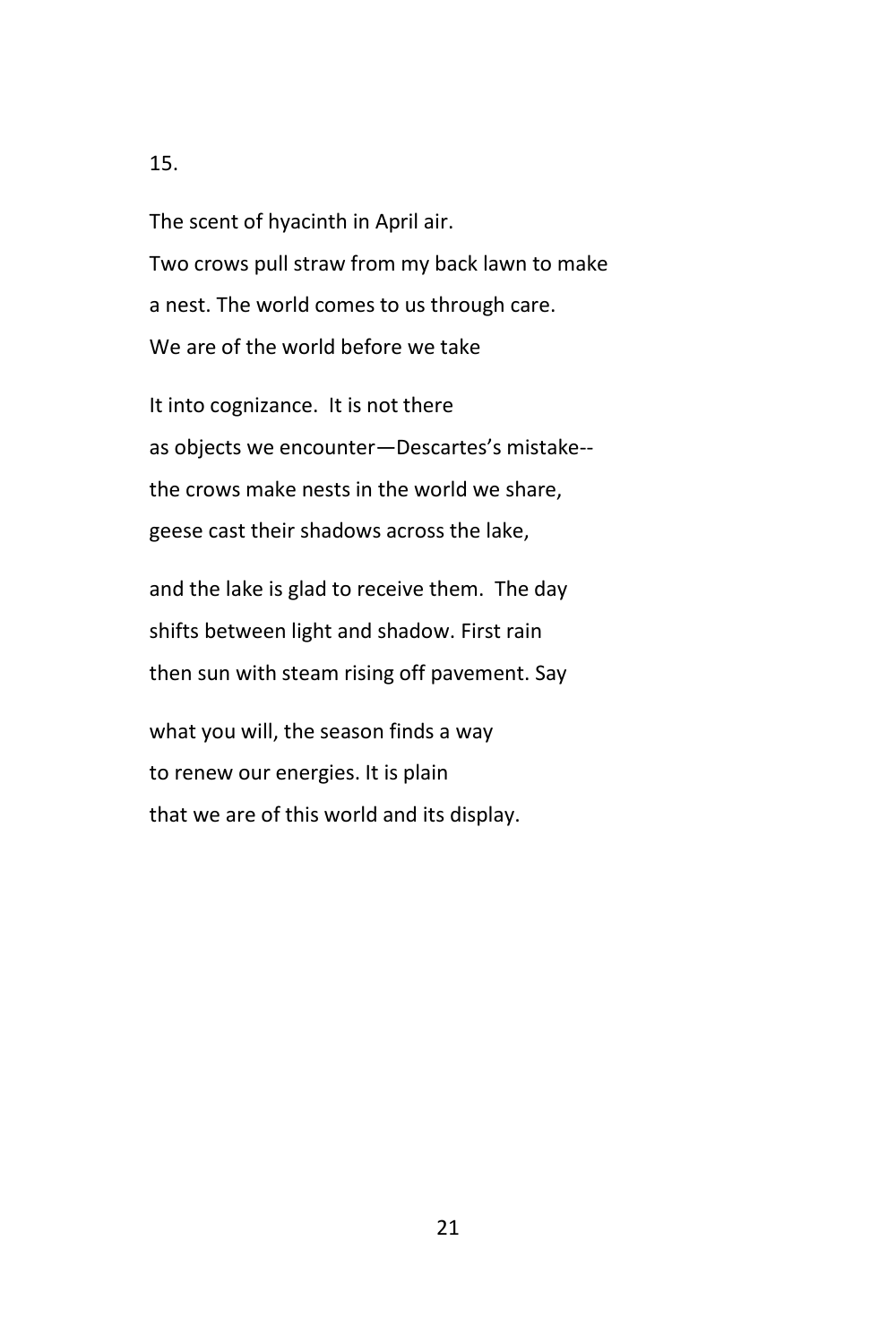The vaguely evocative songs at play in the bookstore cafe. Afternoon coffee before the train ride home. Philosophy book open on the table. I can't stay

much longer. The words are blurring anyway, concentration interrupted by memory or by daydreams, occasional fantasy, unable to focus at the end of the day.

Outside it is over eighty degrees- the hottest day ever recorded here in April, the hottest week. A slight breeze

curls through city streets and stirs the leaves of potted trees. I could use a beer. A crow settles in the shade of a building's eaves.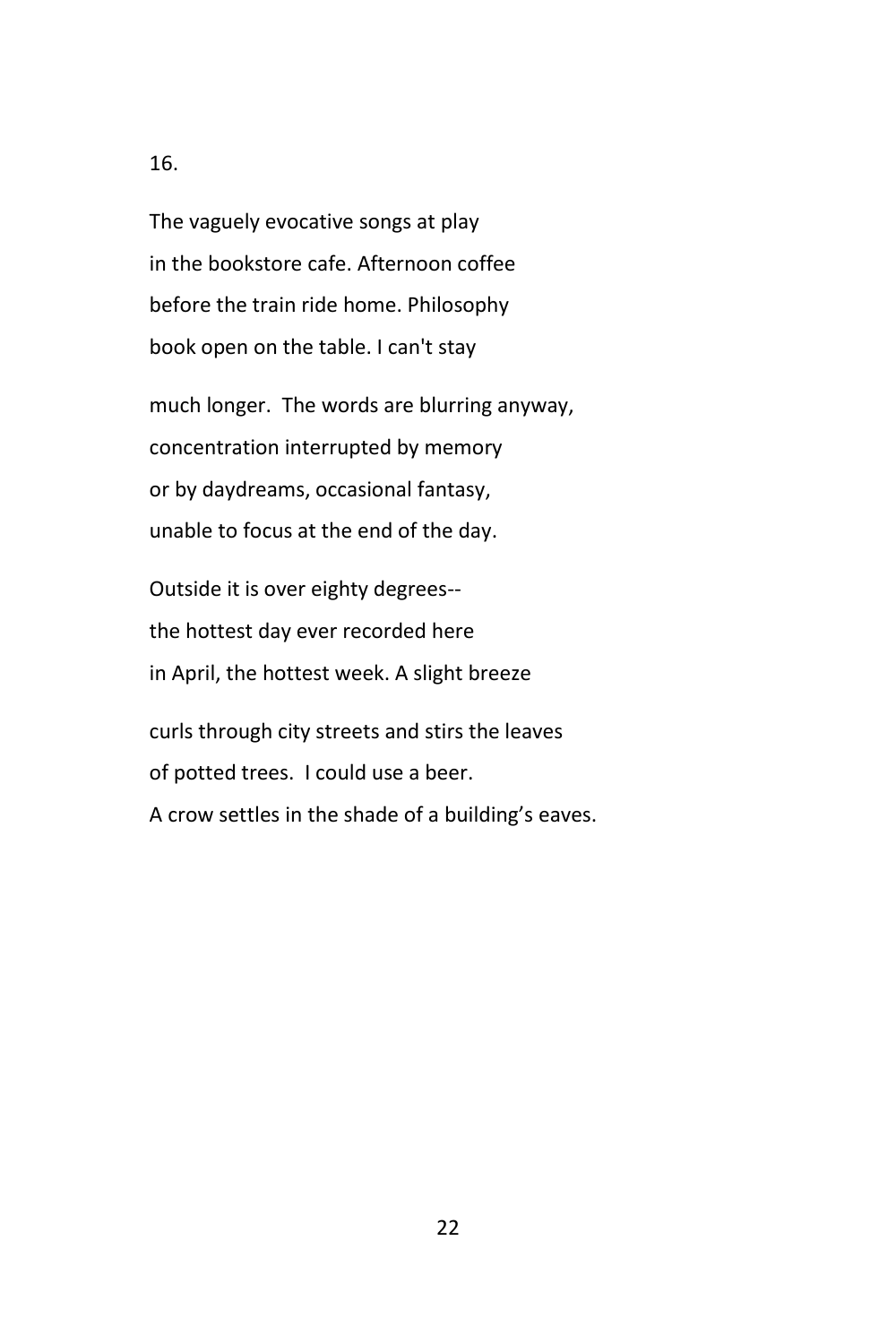The coffee tastes as if it has sat all afternoon. Eighties rock on the sound system. Outside the wind stirs new leaves on the small trees that line the street. I remember him,

though I was not the fan that many were. Pale sunset through broken clouds. Another day finds its end. Time is the issue. We prefer ignorance, clinging to what passes away.

No new wisdom here. Clichés, the same old thoughts return. I would like a breakthrough, a sudden burst of insight and a bold vision of how to make the worn out new.

Tepid coffee. Crows in a darkening sky. I think I know the sound when doves die.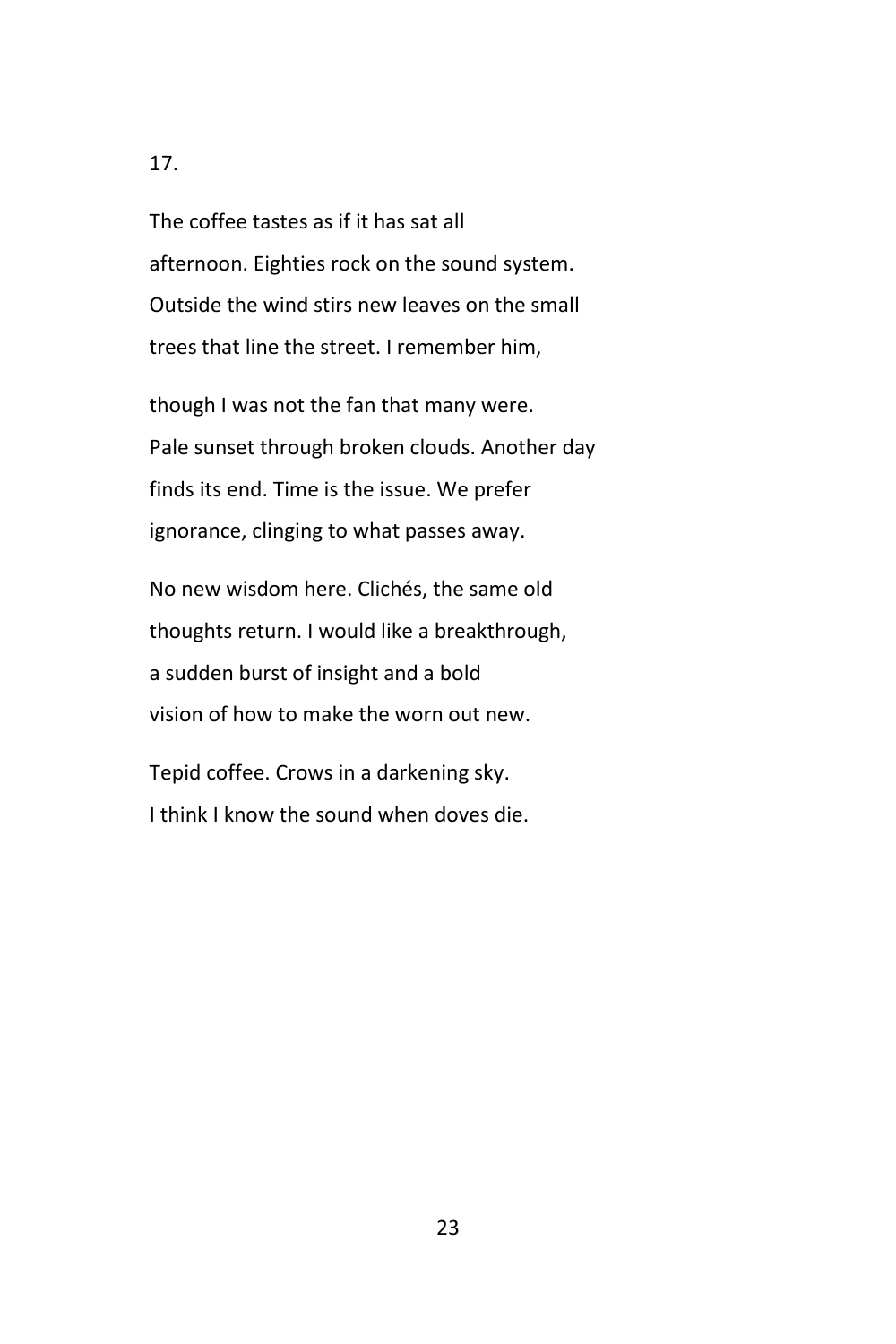The revolution, when it comes, will be heralded by a murder of crows. Today is not that day, though April's become May, and there will be protest marches in the city.

Broken sky. How often do we look up to see the clouds? To avoid tripping, our eyes stay fixed at our feet. Most anything you say can be made political, endlessly

arguing. Purple irises bloom beside the sidewalk on which I walk home after getting off the train. The pavement dyed

red from fallen petals. A fragrant tide of lilacs. Wisteria hangs from a rafter. So May displays revolutionary pride.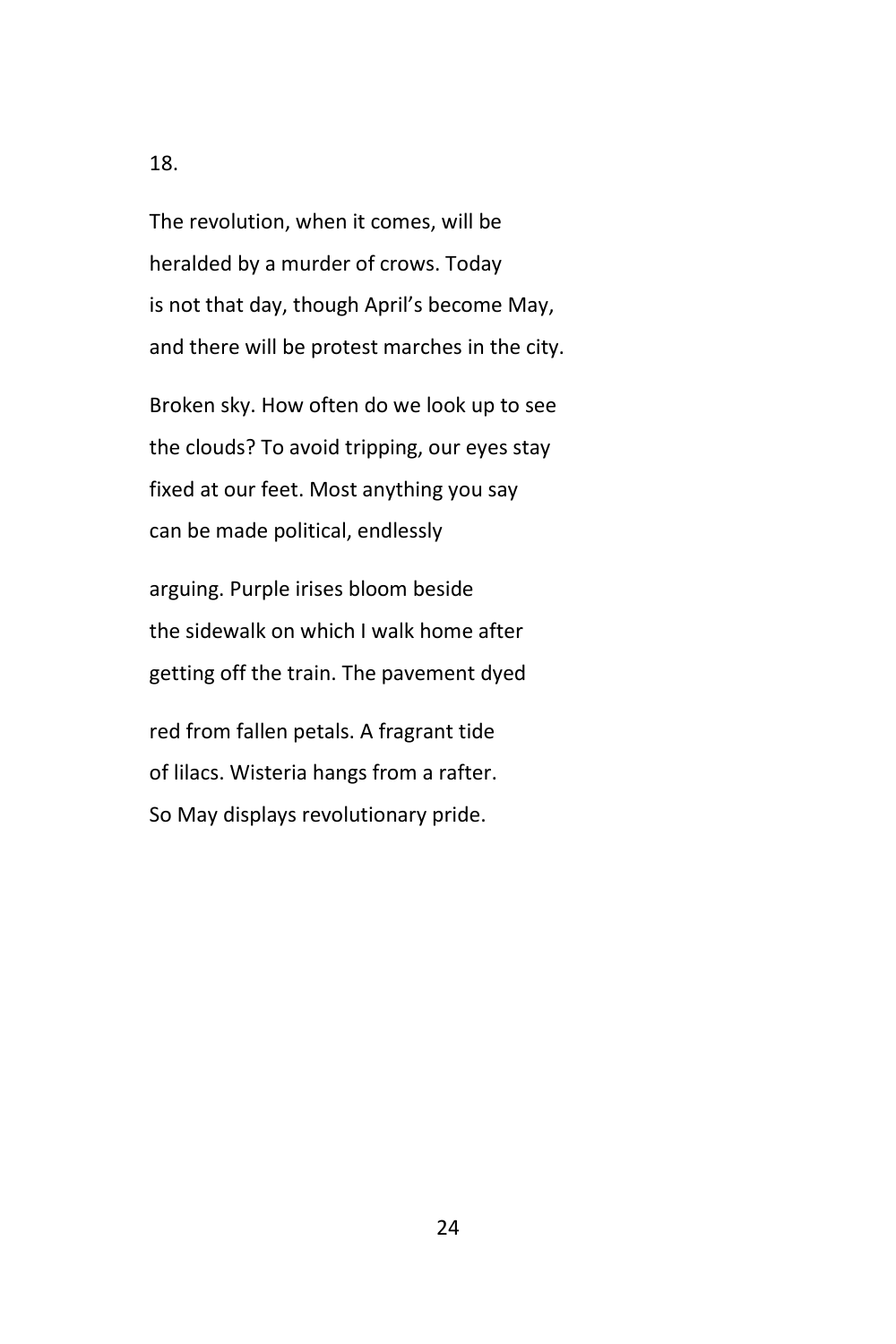"We have not thought deeply enough about time." There is the time that ticks in the alembic of stars, there is the time of volcanic processes, drift of continents, the climb

and fall of mountain ranges. There's the time of empires fallen, fading into fantastic stories of the past. There is the tide's lick at the shores. There is the clink of the porch chime

while sitting by the window counting breaths-- There is the eternal now. All time's present in this moment, from the light of the first star

to the last ember—there are these moment's deaths, as the next eternal now arrives. We've spent our time. The crow mocks us from afar.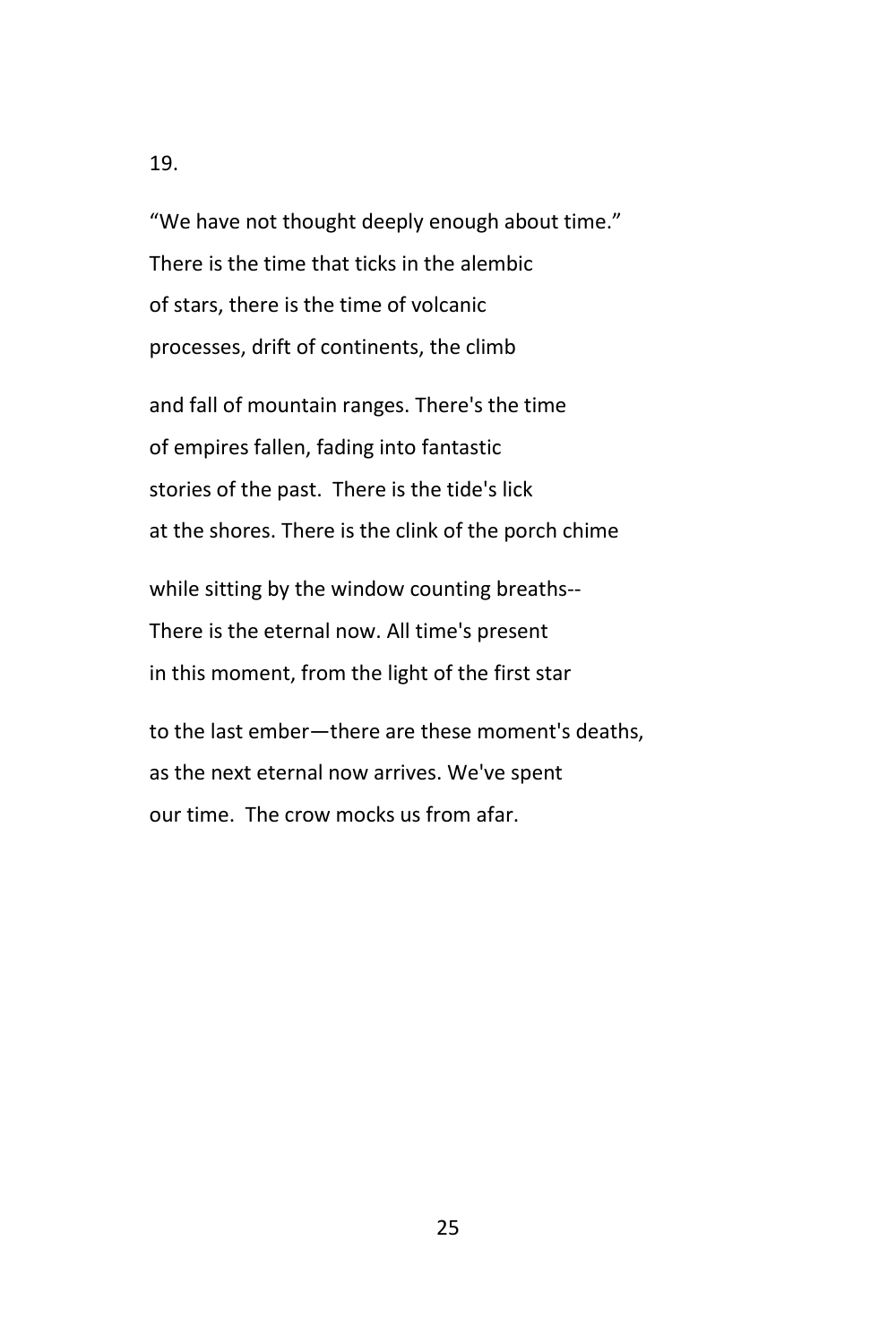These little songs, one would like to say that they will last forever, but few'll read them. The number of days for reading may be fewer still as we nurture the toxic seed

of global warming. The wind stirs a reed beside the tracks. A crow hops aside. Still, the future was never guaranteed we only hope that the earth will abide

and remember us. The remorseless tide of oblivion has engulfed most. Even if earth endures, it is only pride that assumes we'll be more than compost.

Still one struggles to compose even one poem that will endure until all is done.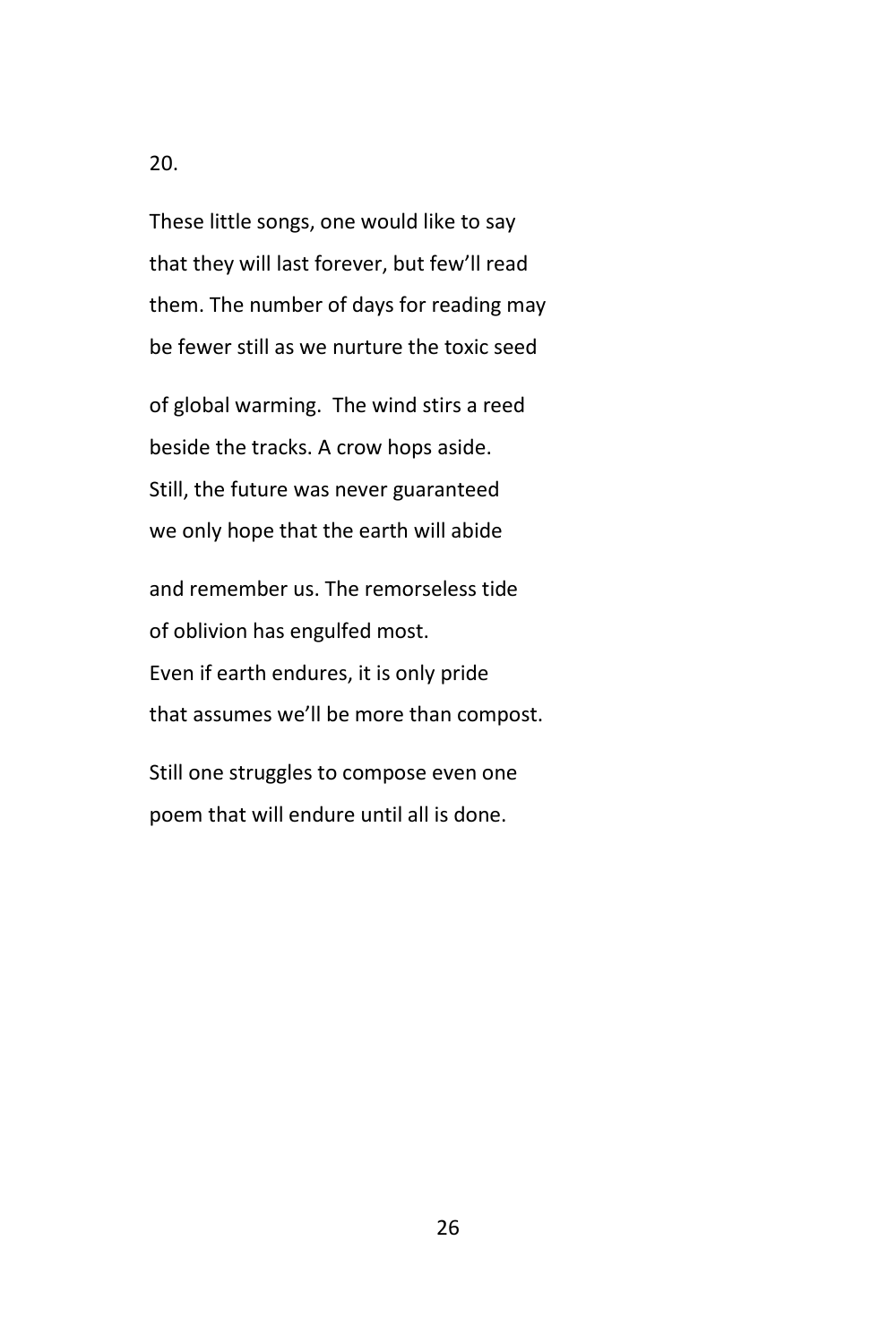Why so angry? The politics of discord prevail. Crows waiting for carrion. The skies are unlikely to rain down fire. The wise, as always, are patient; they are in accord--

all things will fade away and move toward balance in the end. What would surprise us now is humility. The crow's black eyes stare out at the fading world. Who can afford

to wait? Like it or not there is only this moment. It is now we make our past and future out of our nightmares or dreams.

April showers have come in May. We see lilacs and roses bloom. How can anger last? Nothing's ever be as important as it seems.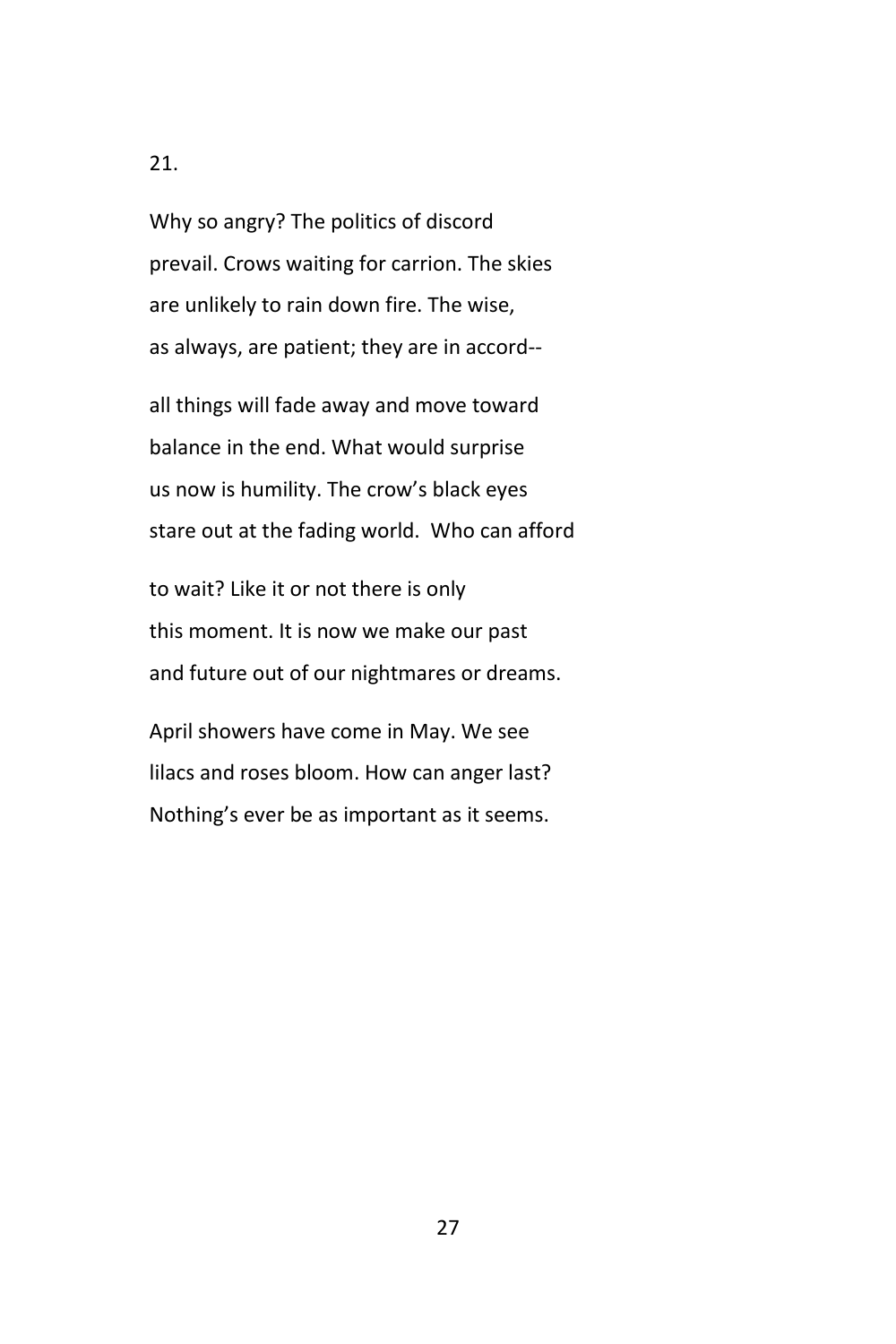Remembering those lost to what we call history. On the cusp, as they say, of summer. A pair of crows fly through gray skies. Who can say what matters after all?

A sense of absences. No list for those who fall outside of memory. Worlds die every day. And worlds are born. In a dream I find a way to a poet who sings of a harbor. Tall

ships are burning. A flight of birds arrives. They will restore the world. I don't know what the dream means. Anyone who strives

to create some kind of meaning in their lives must contend with dreams. Trees cast their shadow across the lawn. Later, the dream survives.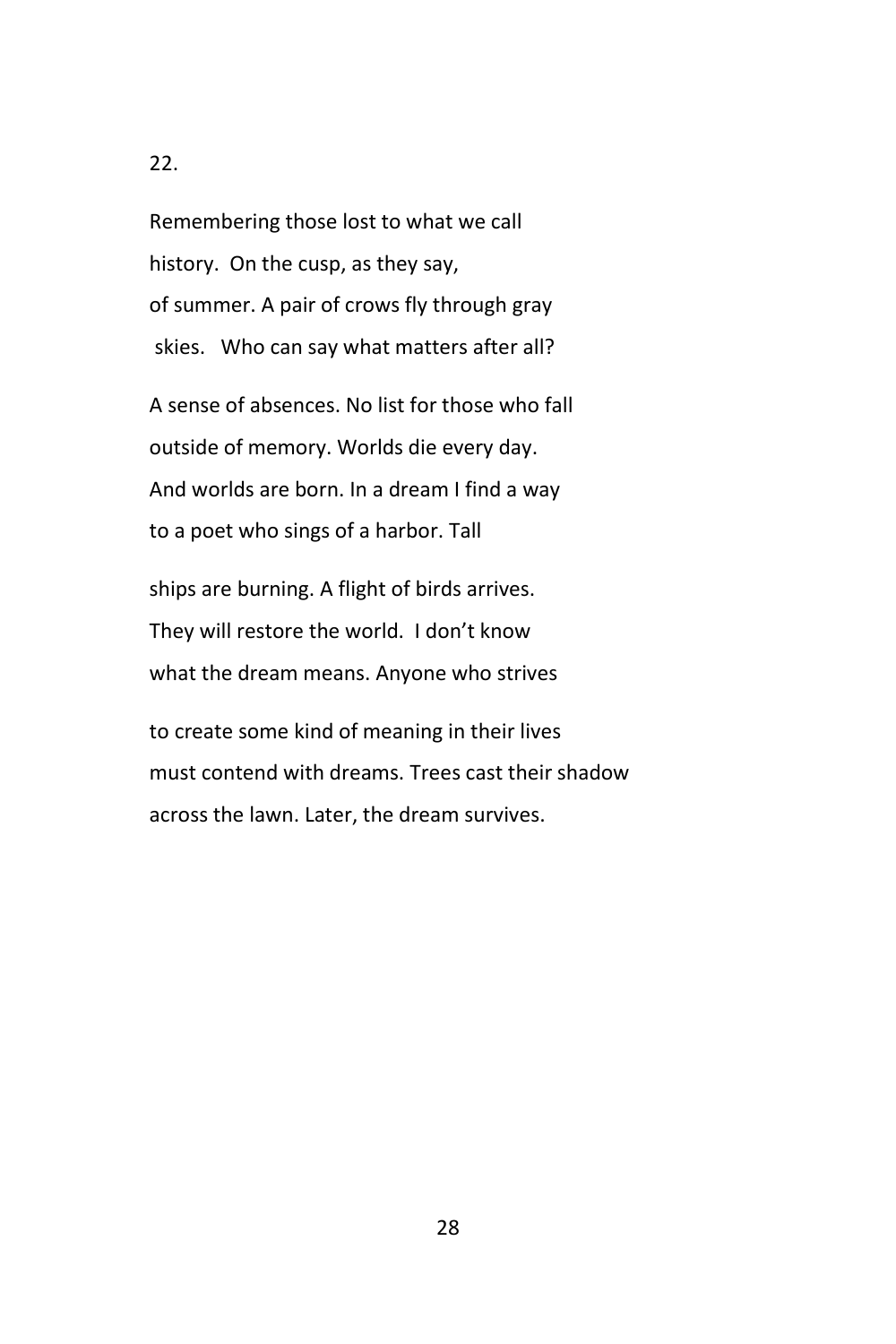"Float like a butterfly." There have been no butterflies of late and few bees. I see only wasps. They build their mud nests below the eaves. I still hold the memory

of when he fought. His fights seemed to be for more than a heavy weight belt. In a way, each fight was for dignity, and not just his own. This year has felt

like one long funeral. So many lost who seemed so lasting. Crows pick at dead possums beside the road. Too much just tossed

aside. It is difficult to measure the cost of time. Too many punches in the head and heart. A bus belches a blue exhaust.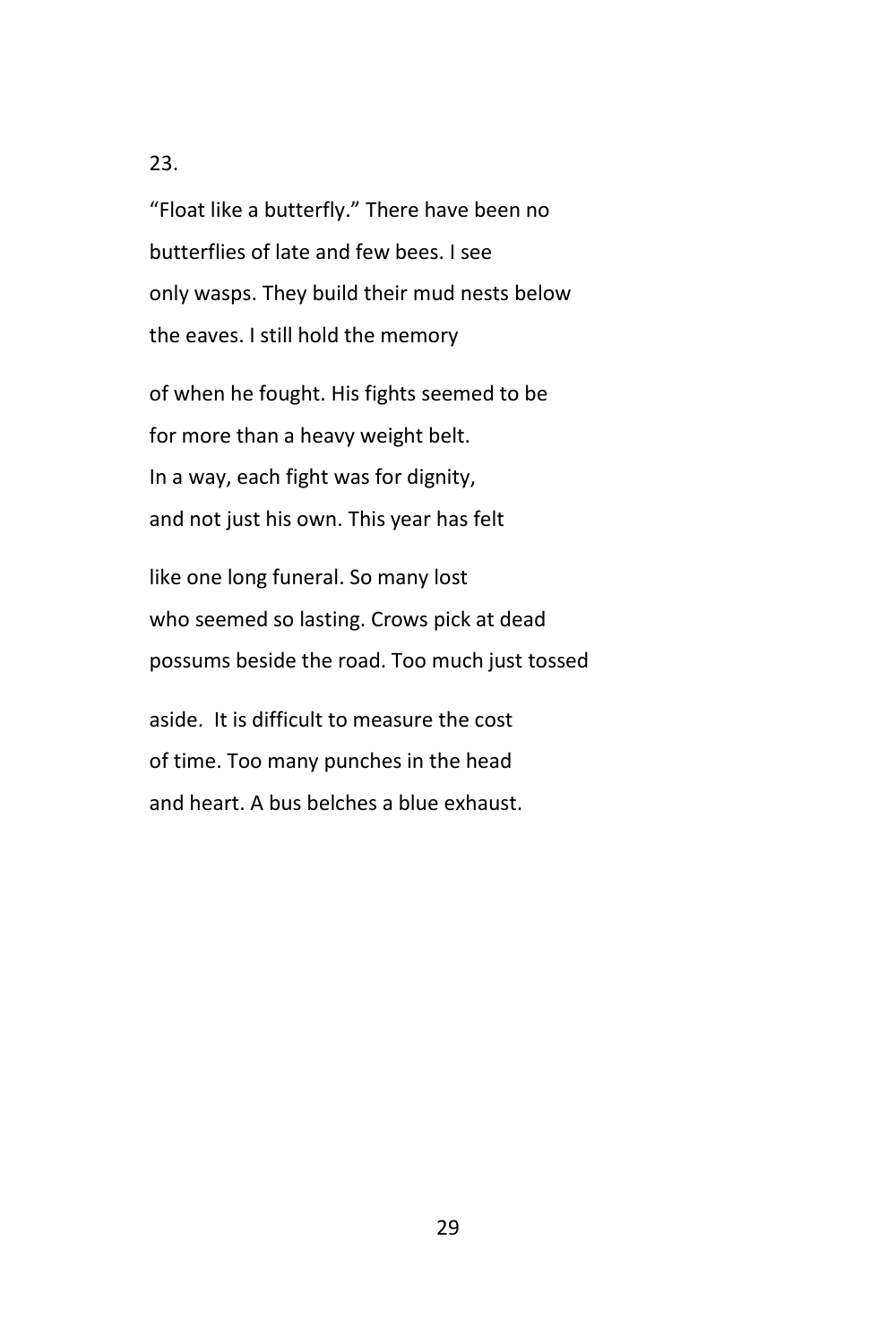I have not thought about time for some time now. Five more minutes until the train departs. Rails gleam in dull light. Isn't it odd how pigeons flutter down in fits and starts

like newspapers thrown from the ramparts above the station? So much left to do that has nothing to do with those parts I am expected to play--news breaking through

of mass murder in Florida. All too common now, as if they could murder time-- I feel defeated. A crow picks at a few scraps as if investigating a crime.

The train lurches forward I see rain black against the sky—as if winter were back.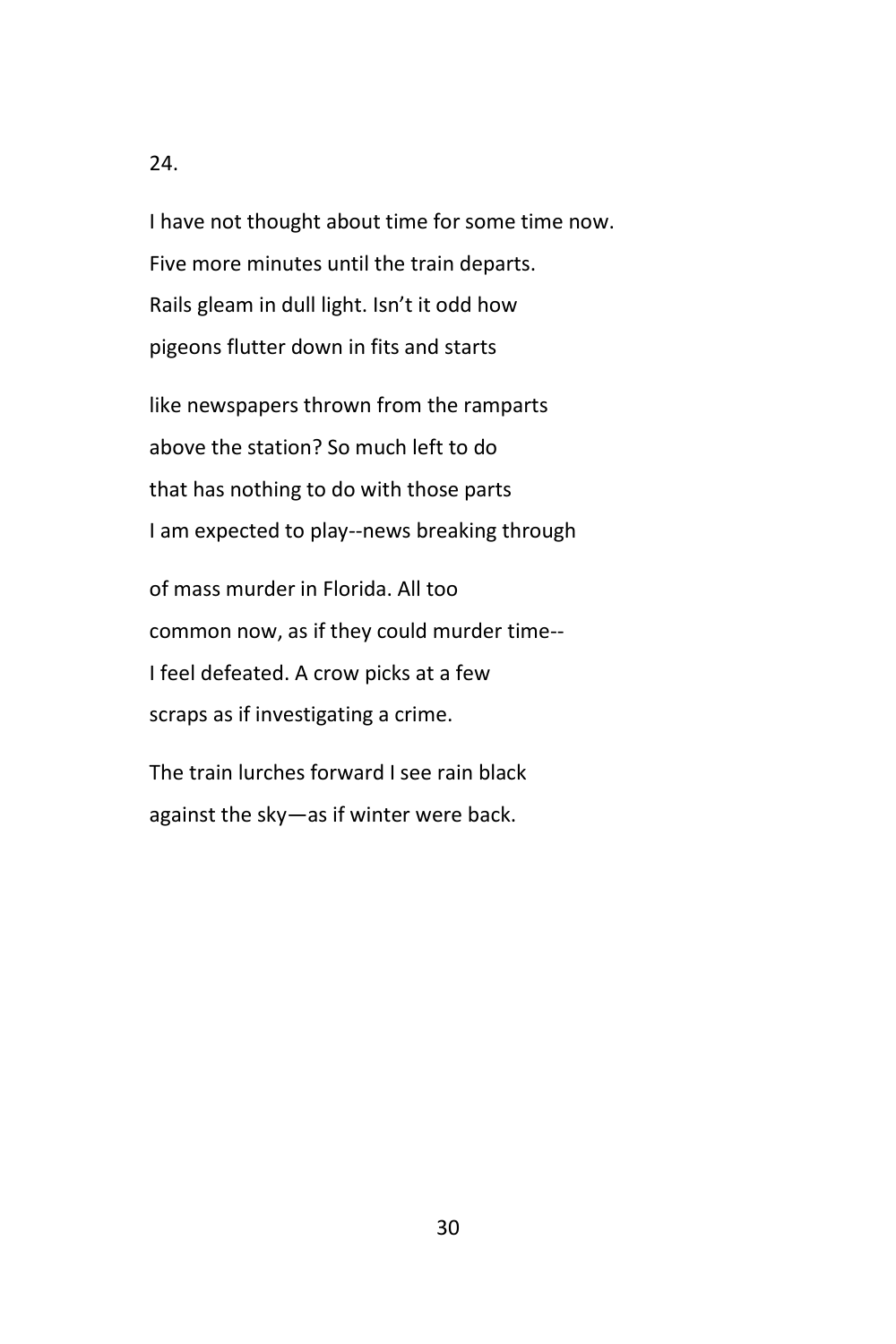A breaker of ocean spray spreads its foam of white flower over the path. Sheep graze in a meadow just past a fence and a blaze of fireweed. A small doe and two fawns roam

beside a patch of alder. Cool winds comb the tall grass. Crows cry. The whole scene conveys a literal pastoral as if the lays of Theocritus or Virgil's tome

were made fact. I have never understood the appeal of those idylls. They seemed too stylized—a peasant's life no peasant would

recognize—a way that the urban could pretend a simpler life, a way to be redeemed. Yet here I am also escaped to the wood.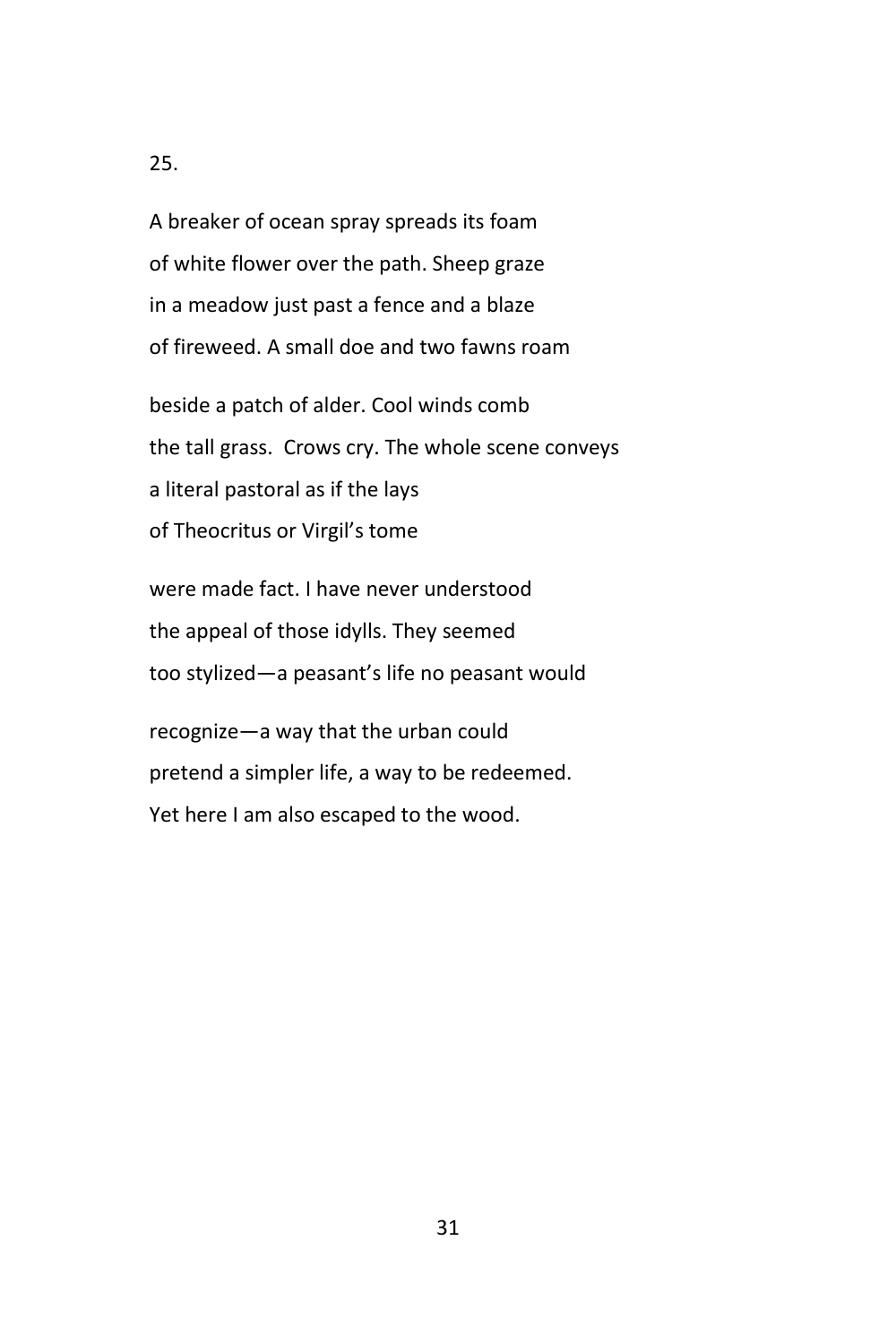It's hard to dispute the world's gone crazy-- England's amputation—now all can see its bloody stump reaching toward Europe. Day light in Turkey reveals a disarray: shredded luggage, pools of blood. Hard to say what could ever end this insanity.

Half a year. Half a year to go. Debris is scattered through our tired memory- let it go. It is enough to focus on the play of the poem. (A sonnet? No less than Dante says it is) On the porch flower baskets sway in a slight breeze. All this news that comes at me

on television and on the internet in a sense, has nothing to do with where I am, working on poems. One can only try to find some peace. Best, perhaps, to let

the news rumble in background, forget the endless suffering. A half dozen crows fly toward the mountain. Branches lift and sigh. I can only sit and watch the sun set.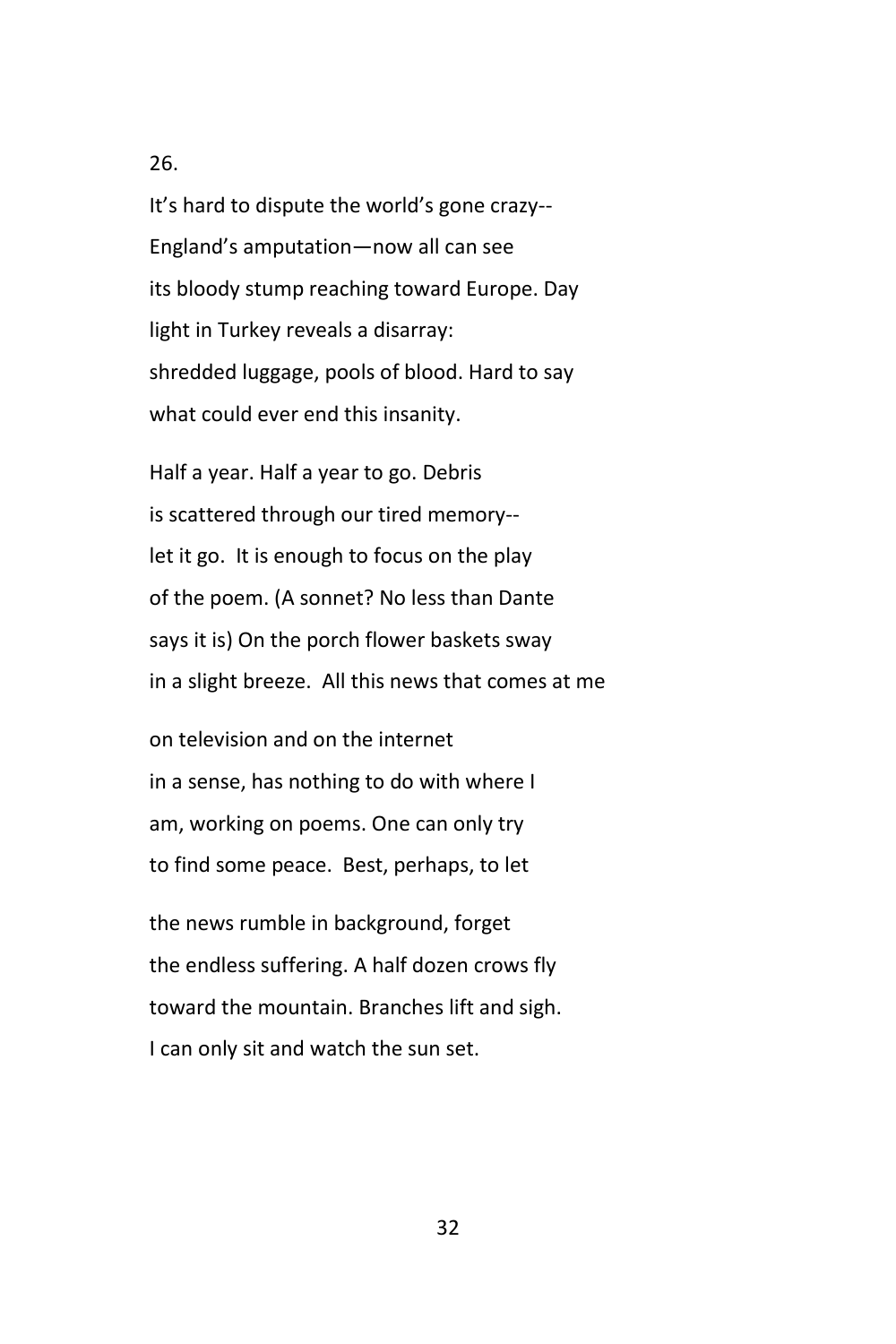If there were gods, one might offer to pray that the rest of the year doesn't betray all our hopes. Still, though the way's never clear, we are focused on the future. What we fear and what we hope for is always with us here- care is our nature, Heidegger would say,

care for the world and those with us is the way we move from this now into the next day making time out of being. The fourth is near. There will be parades of old cars and John Deere tractors, old soldiers, boy scouts. Flags will appear everywhere. At night fireworks will spray

the skies with colored plumes. I don't know what it means, if anything. It would seem that we are nostalgic for a dream of a past that never existed. Is there no

future that does not frighten us? A crow flaps across an empty field. A stream winds through cotton woods. Twilight's last gleam filters through the leaves with a soft glow.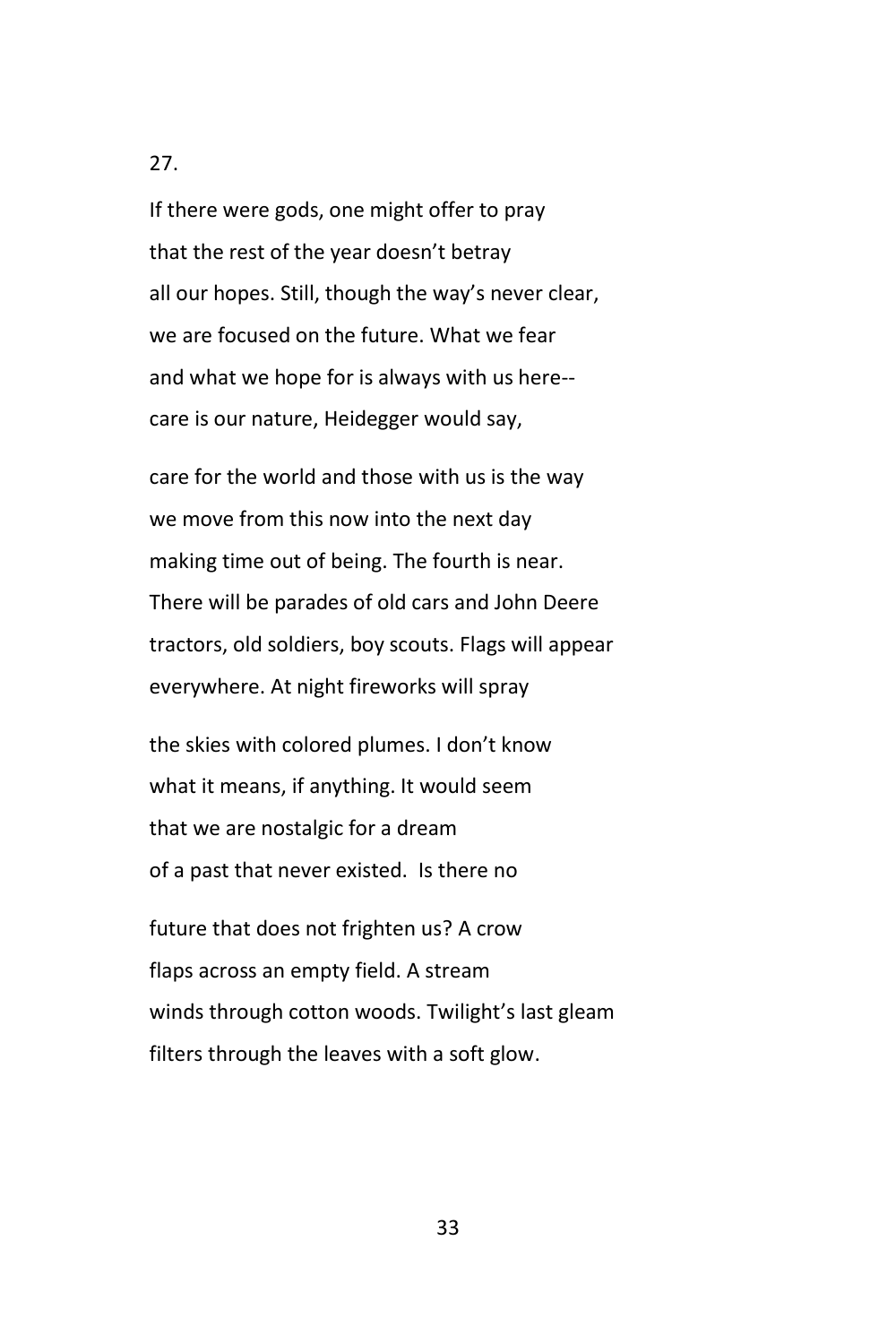Elie Wiesel deserves a mention. "Who will witness for the witness." (The quote from Paul Celan). Yet, that is what we do best—forget history. Still I would vote

to forget this week: Two men dead, both black, by police hands, then police gunned down in Dallas. Violence we can't take back. Hate and anger rising until we drown.

How many times have the flags been half-mast? A crow gives meaning to an empty sky- between angry gunshots and the bomb's blast, It's hard to remember why we try,

yet try we do. We get up every day even if we have run out of words to say.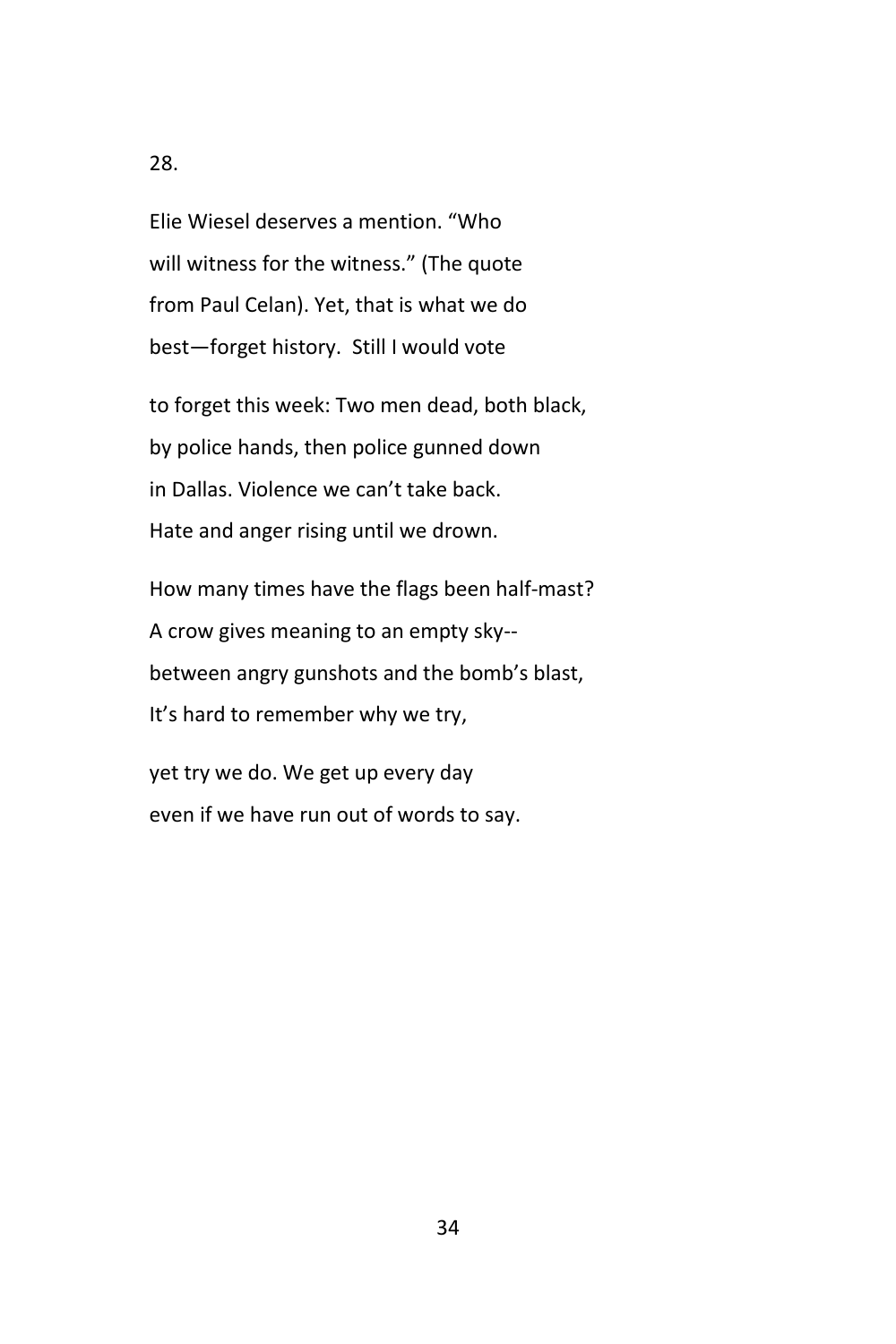Smoke from spent fireworks drifts over a scene of carnage--I can't remember a year like this: So many worlds disappear, so many violent events that mean

nothing. Filtered sunlight drifting through green leaves. All too many succumb to fear and fear breeds hatred. It is quiet here. Cats chirp at birds through a window screen.

The recycling truck grumbles up the street. Somehow, it seems, we are recycling these events. They just return in another form.

It may be too early to admit defeat. A few black crows settle into the trees to shelter in place and await the storm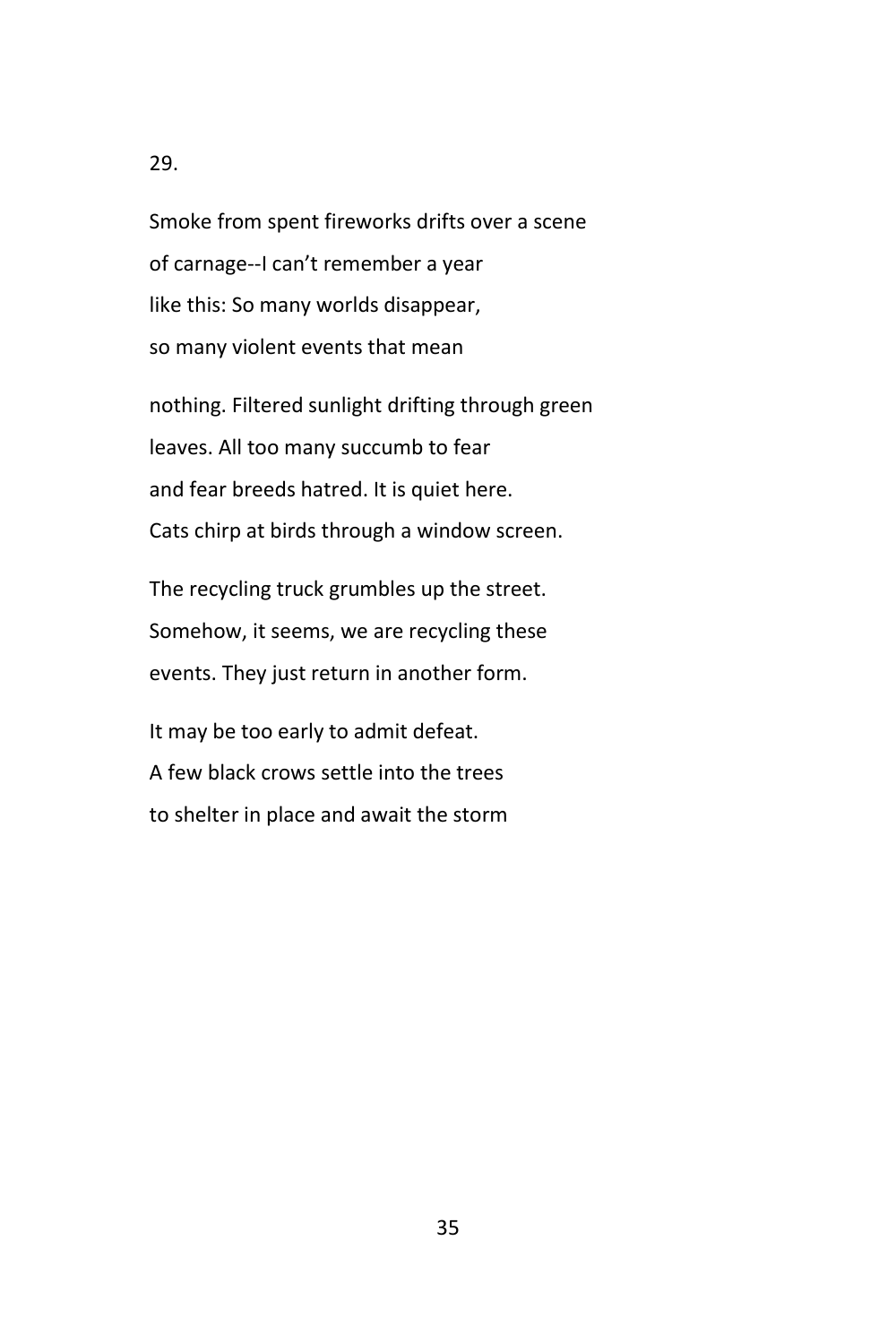Fuchsias seem to draw the most humming birds. These quite mornings before others wake- too often I waste the time I should take to write to read the news. Afterwards,

I am restless and it's hard to find words for those poems I want most to make- that hover like the humming bird—a break in time—paused--before darting upwards

and away. There's a hidden nectar here, a sweetness, if one can find it. One knows objectively there's little cause for fear.

But often the way forward is not clear. On the lawn, two of the necessary crows hop through white blossoms of morning clover.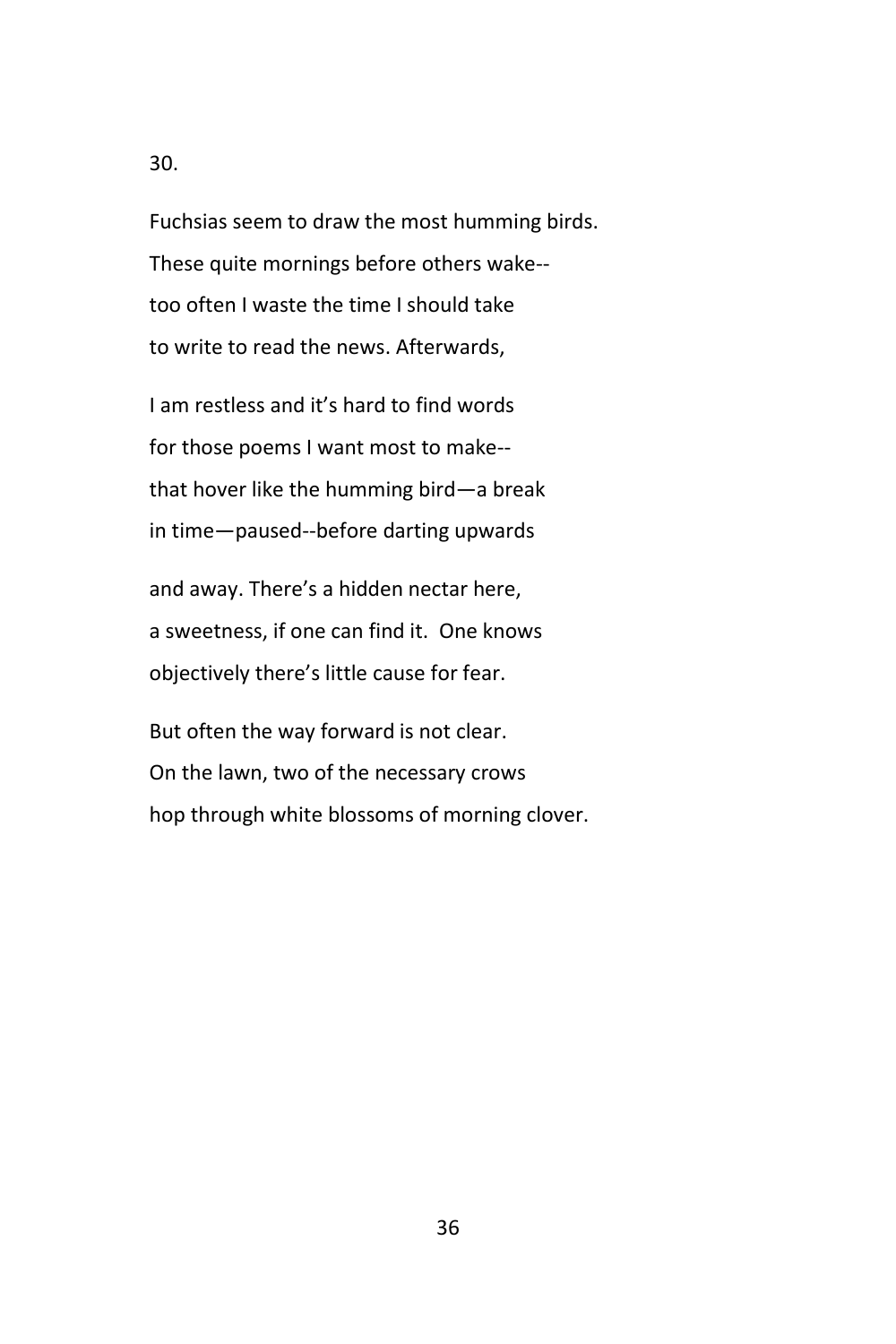There is no end, but why, after all, would one want an end? Death is the only end. A respite, perhaps, in a quiet wood where sunlight and green leaves blend

on the surface of a stream. Cattails bend and whisper in a slight breeze. Dragonflies hover above flat stones. Here one can suspend anxieties, forget the world as it tries

to tear itself apart. Beneath blue skies it is clear that all is always the same. The world is always ending. No surprise. Crows wait on branches to descend and claim

the carrion. But, here, the stream mumbles words of calming. Rest, while the world stumbles.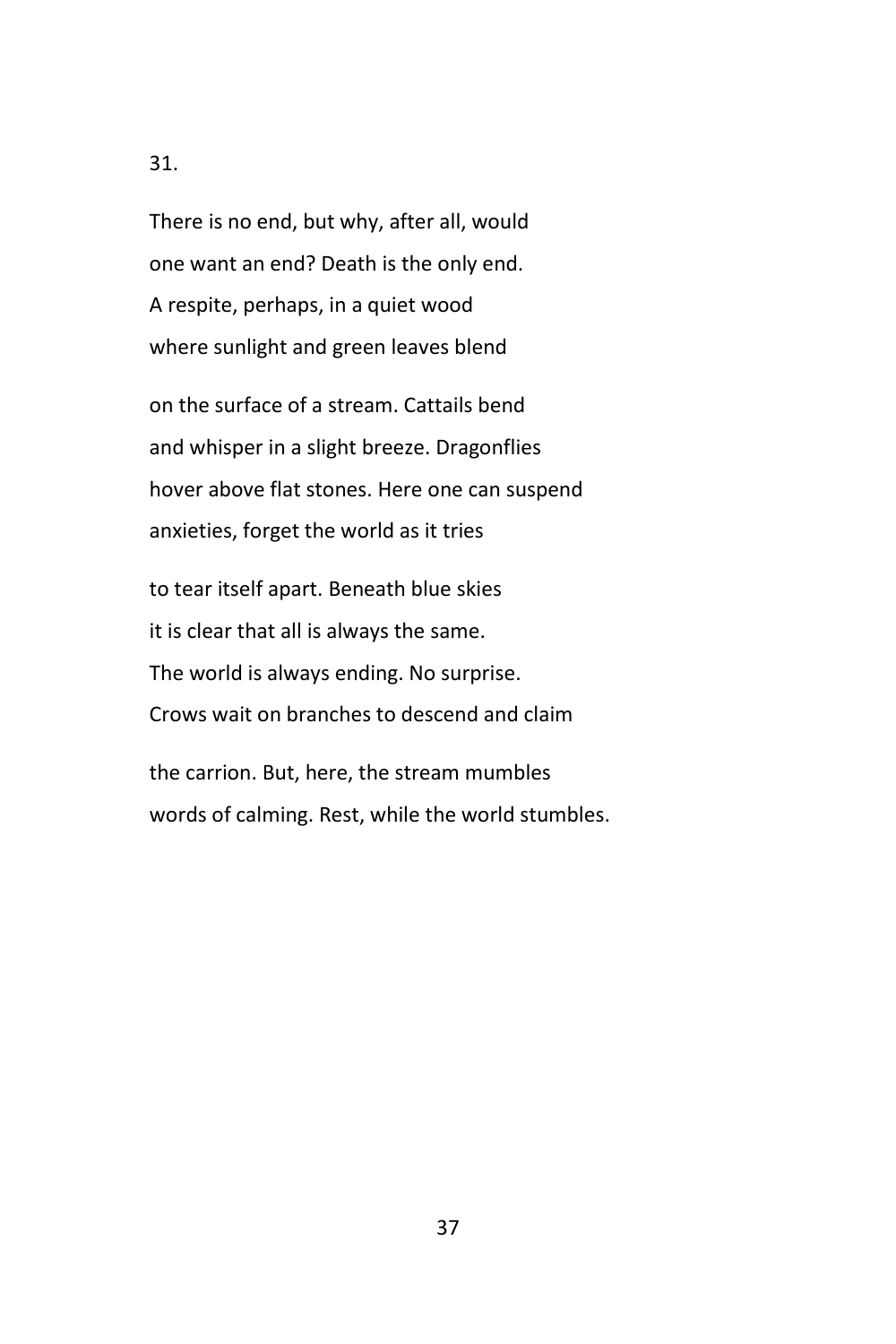Paper lanterns float on the outgoing tide. Memoriam. For only so far as we remember--their shadows are printed in glass in our minds. There is no pride

in destruction. The day's news will provide no assurances. A murmuration of starlings bank over an empty field. A car rusts behind an old house collapsing beside

the train tracks. There is a certain quiet here far removed from the fiery hell of that moment long ago. Tonight, comet dust

streaks through Cassiopeia. What we fear is distant. A flock of crows will rise at dawn and fly into skies the color of rust.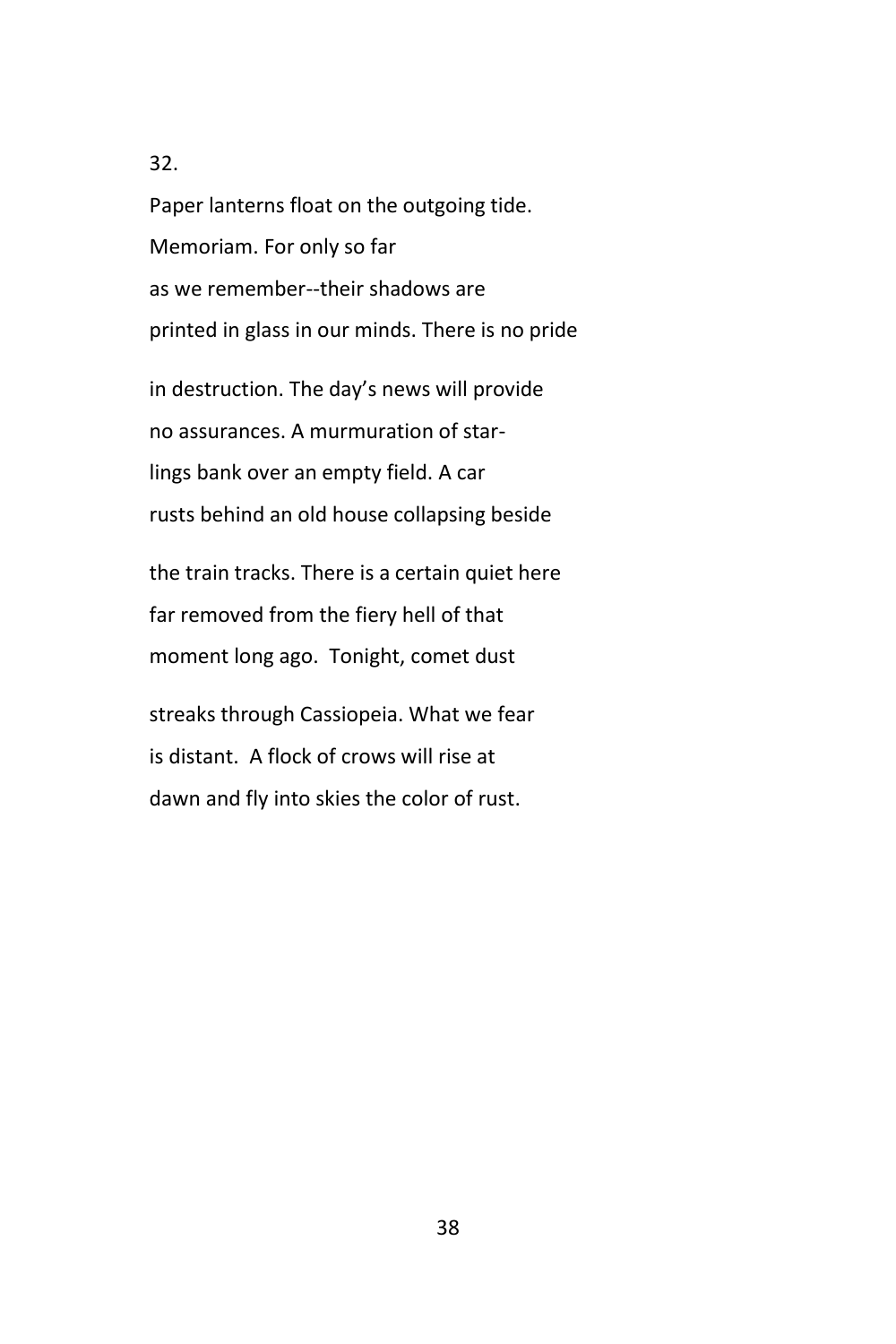"So, language is the *shelter* of being." Derrida on Heidegger. These words I keep, these words that keep me. It is hard to sleep in this heat. Fragments of dreams bringing

me mazes, endless hallways, rooms shifting, disappearing, fragile maps falling into a heap of dust. Language is such a maze, a deep labyrinth of shifting meaning,

a house in which the rooms are never quite the same. Crows squawk outside. I walk from room to room, the familiar bathed in the light

of an unfamiliar sun. Even in the bright light of day there is a certain touch of gloom at the edge of things, shards from the night.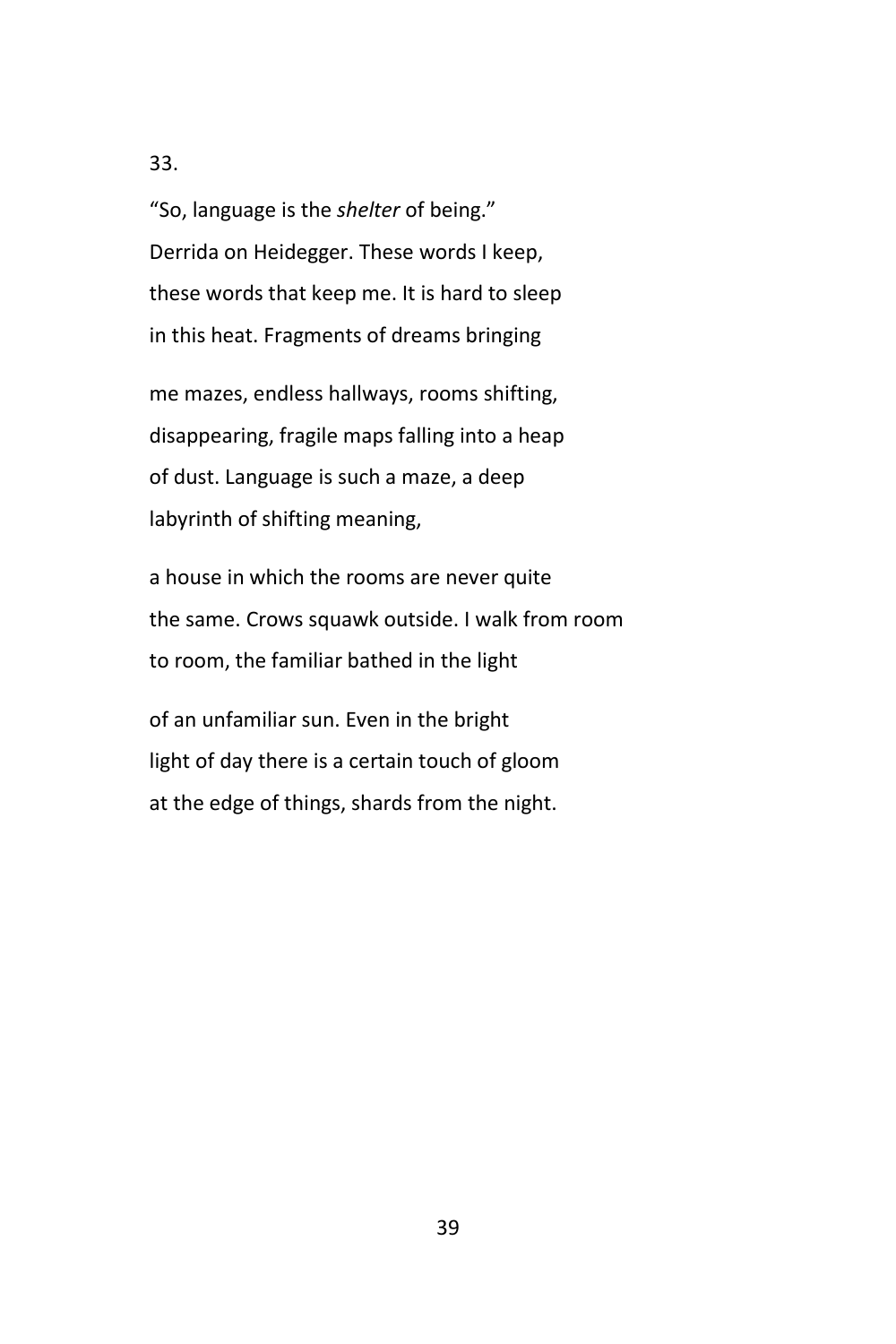The sun blazes. The lawn has turned to dust. These are the hottest days. Even the crows don't venture from the shadows. Night, we trust, will bring slight relief, when a light breeze blows

through the windows. Winters, I long for Summer; summers, I long for the Fall. All seems to come together in October when mist domes in wet fields under tall

firs, and the cottonwood leaves burn red and gold in slanting shafts of morning light. In summer my slow thoughts lie in a bed of sweat. In autumn, they reignite.

For escape, a brief trip to Paradise where cool winds descend from glacial ice.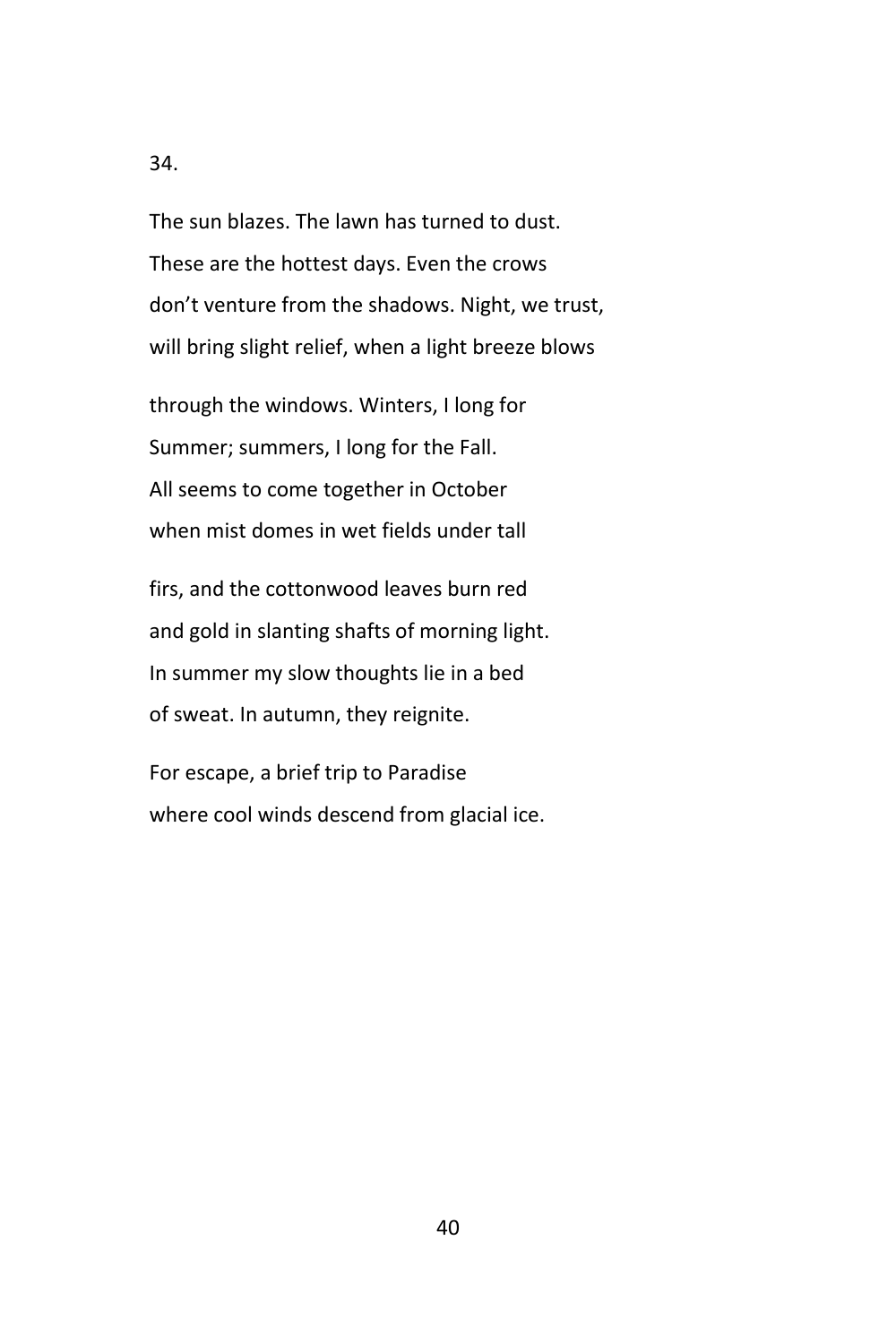Everything that we were, we are now. Even if erased, I wonder? Memory wiped by Alzheimer's disease? History begins in our own awareness of somehow

having been. The shadow of a fir bough blurs on shallow water. A mossy tree branch trails in a tea colored eddy. Are we the surface or the depth? Do we allow

for a time that transcends the living mind recalling time? Or does it drift away floating like a twig on the foam spray

of the current? What if no one can remind us of how the crows mourned that day? Gene Wilder dead. Loss, still, laced with laughter.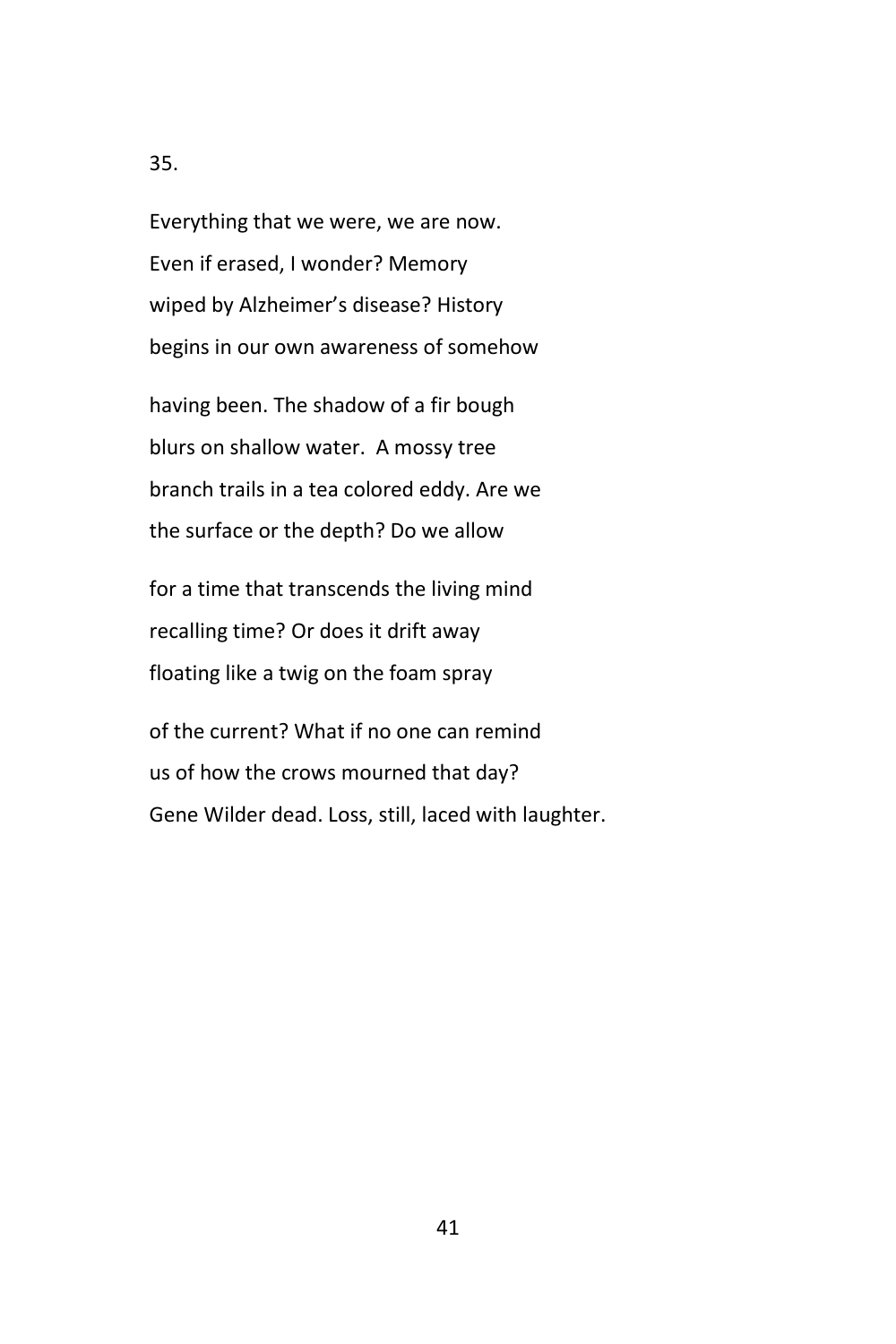Rain through the smoke of barbeque pits: the state fair. Autumn is near. On a few trees leaves are beginning to turn yellow, though it's probably from the recent heat, not these

cooler nights. A lone crow floats on a breeze. A Labor Day without labor. Sunlight diffused through clouds. The season's last bees gather water drops from the grass. The light

fades. These shorter days pass through dull to bright to dull. Soon Orion will rise in the south, and stars will shine clear and cold in the night. Furnace pushing air, warm cider in the mouth—

An autumn fantasy more than a reality, still, I welcome the change in scenery.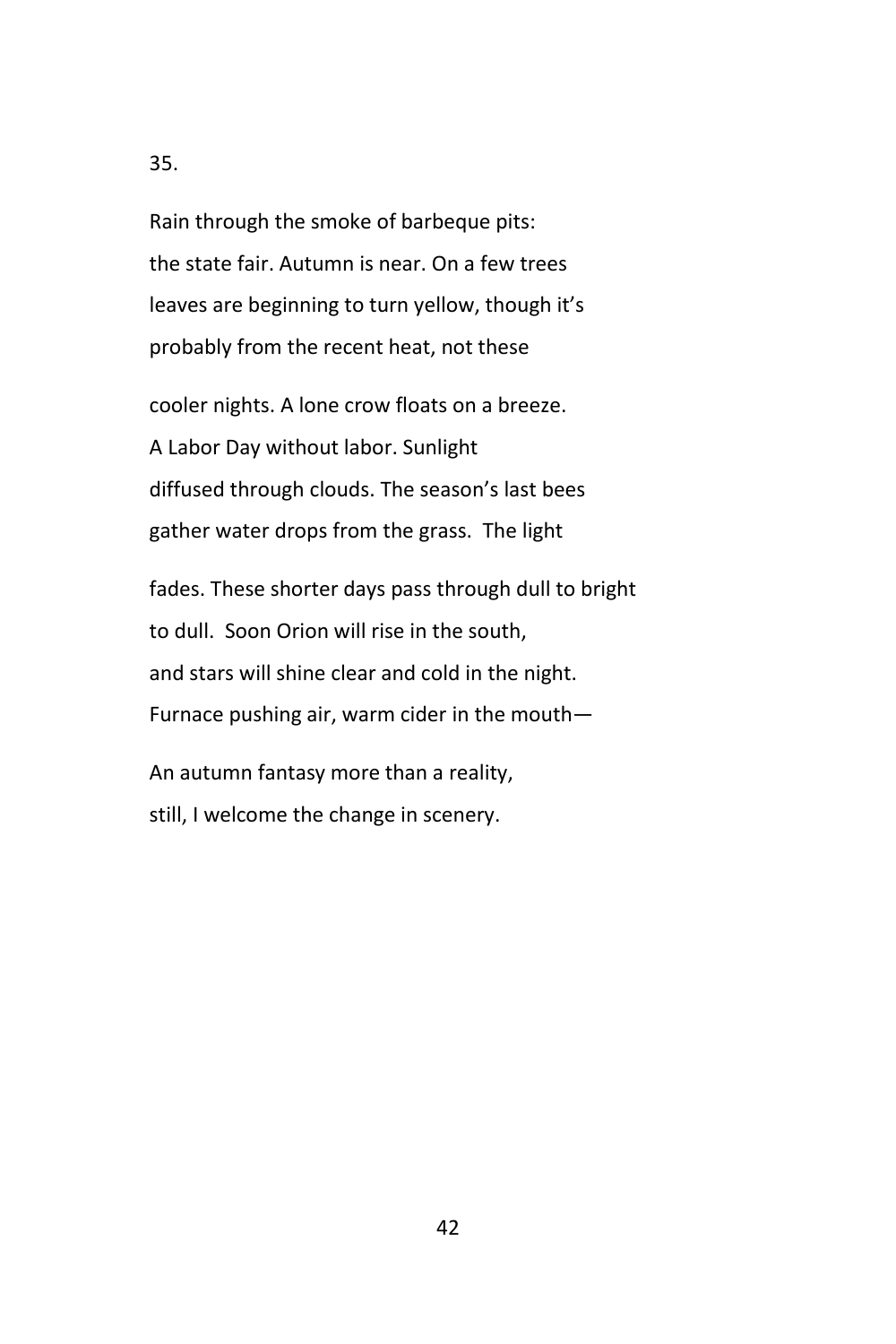Dust devils whirl across the desert plain between barren ridges. Such solitudes would have filled me once. In the multitudes and lights of Vegas, I would still abstain

from humanity, a crow, aloof-- distain mixed with a desert longing, and all such moods would be turned to poetry. But attitudes change with ageing. It's easier to maintain

a certain calm, to relax beside the pool under palm trees, and leave the high plateau behind. The question is, am I less the fool

or less the poet? Is there some cosmic rule that we must lose intensity as we grow older? Is the quieting of age kindly or cruel?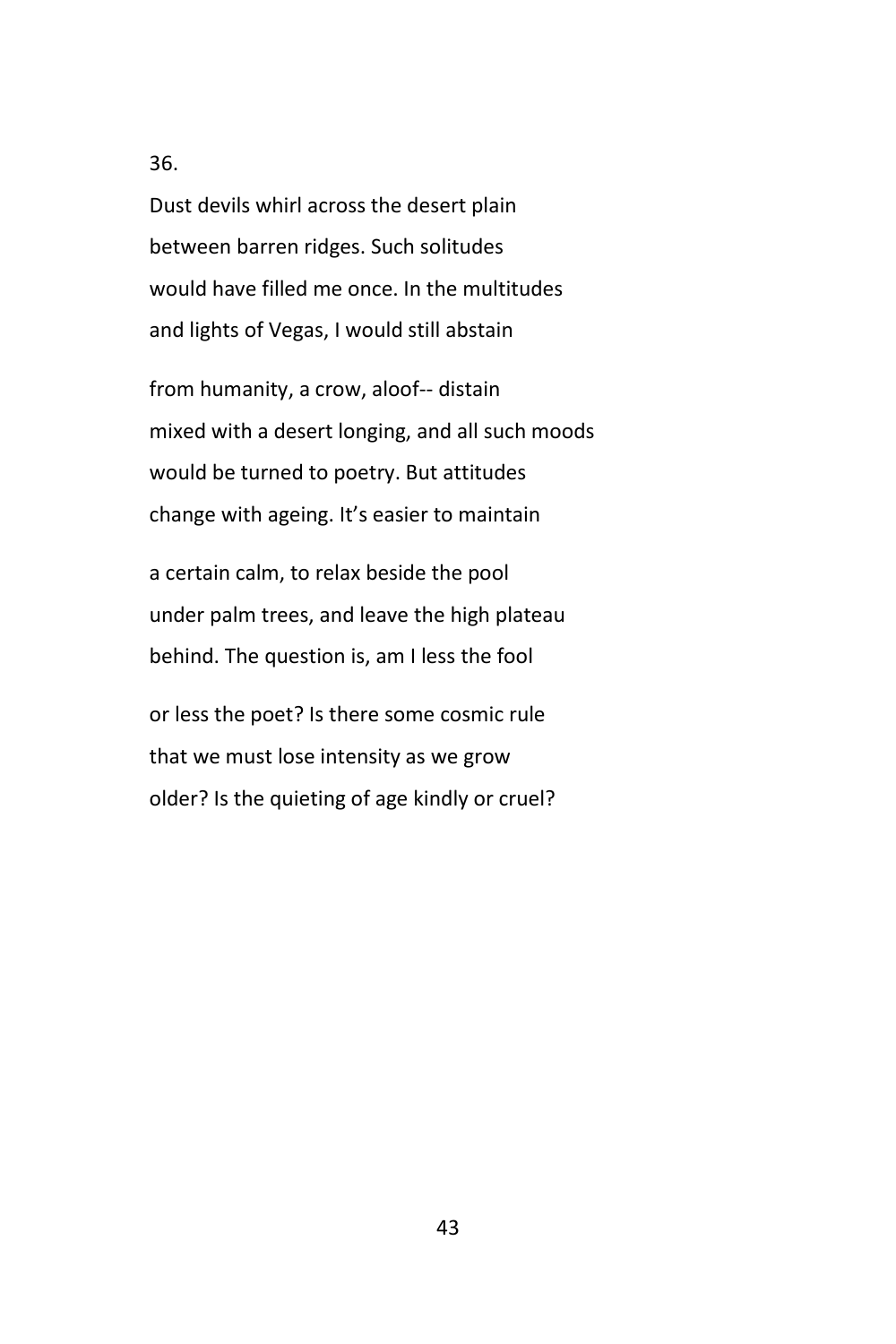Dark flocks of crows calling as they gather for their evening roost, even as the leaves fall and summer ends. A call together, as if I were someone who believes

in fresh starts. Murders darken the news, as always, it seems. I must brace myself for the return to work. The trend line skews down. Restless, I peruse books on my shelf

looking for something occupy my mind, a distraction, perhaps a heroic quest, a journey in which heroes struggle to find what they had all along, or perhaps it's best

to read philosophy and focus on fundamentals, on things here or gone.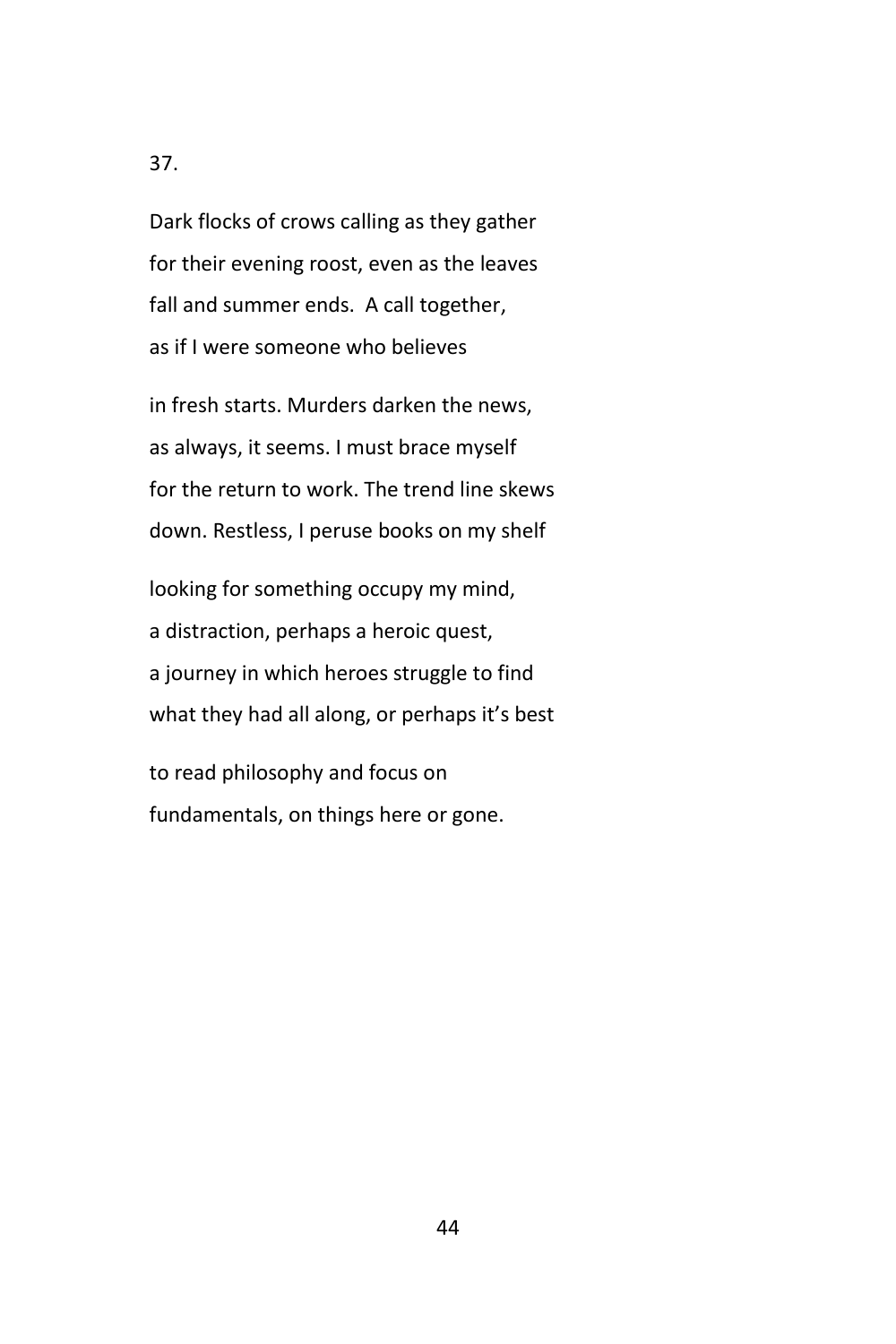Morning, cold enough to restart the furnace, dormant for so many months. The push of air comforting in the quiet house. Skies where crows fly against the gray. The nearness

of, what? Being? These thoughts that turn us away from what is closest, what is there, around us, but forever the most rare of things—what questions, if asked, will earn us

insight into the fleeting? Autumn roses bloom above ruined gardens. Morning mist domes the damp fields glowing in the slant light

of the rising sun. A lone white horse poses by a cottonwood, flanks steaming. What is the gist of it all? Is there a way to get it all right?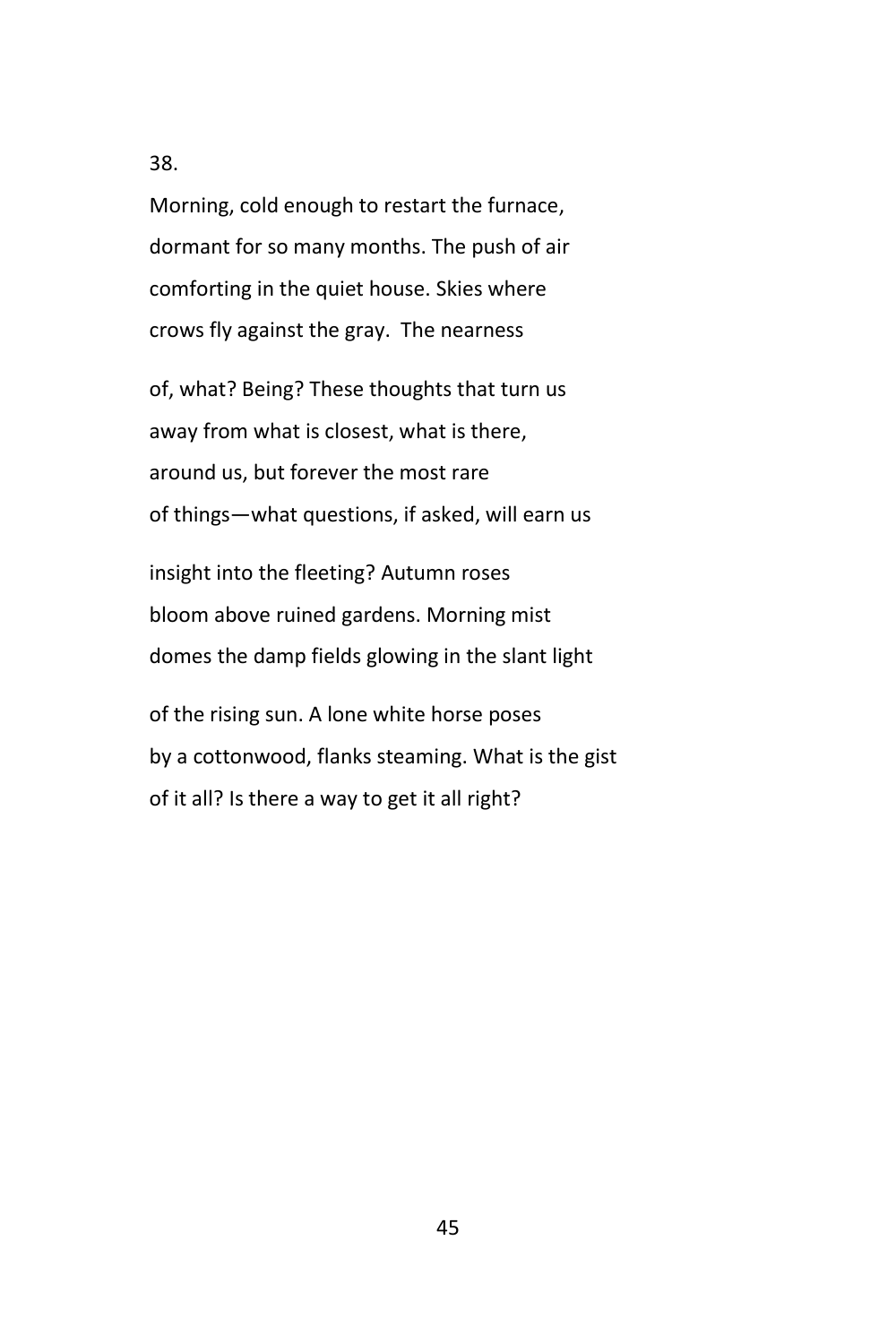A crow glides above the corn field. A maze cut through green leaves and stalks. We wander lost more often than not, a piece of corn silk tossed in the path as a marker. These paths are ways

we have gone before. The blue of the day's skies blends with gray. A bank of clouds has crossed the southern horizon. We've yet to exhaust this labyrinth, even as the sun's filtered rays

fade on the flat of the leaves. There will be rain before morning. Most paths lead to a dead end. There are tokens to be found, a mystery

to solve, even if there is nothing to gain, even if, after everything has been said, we are no closer to any sort of victory.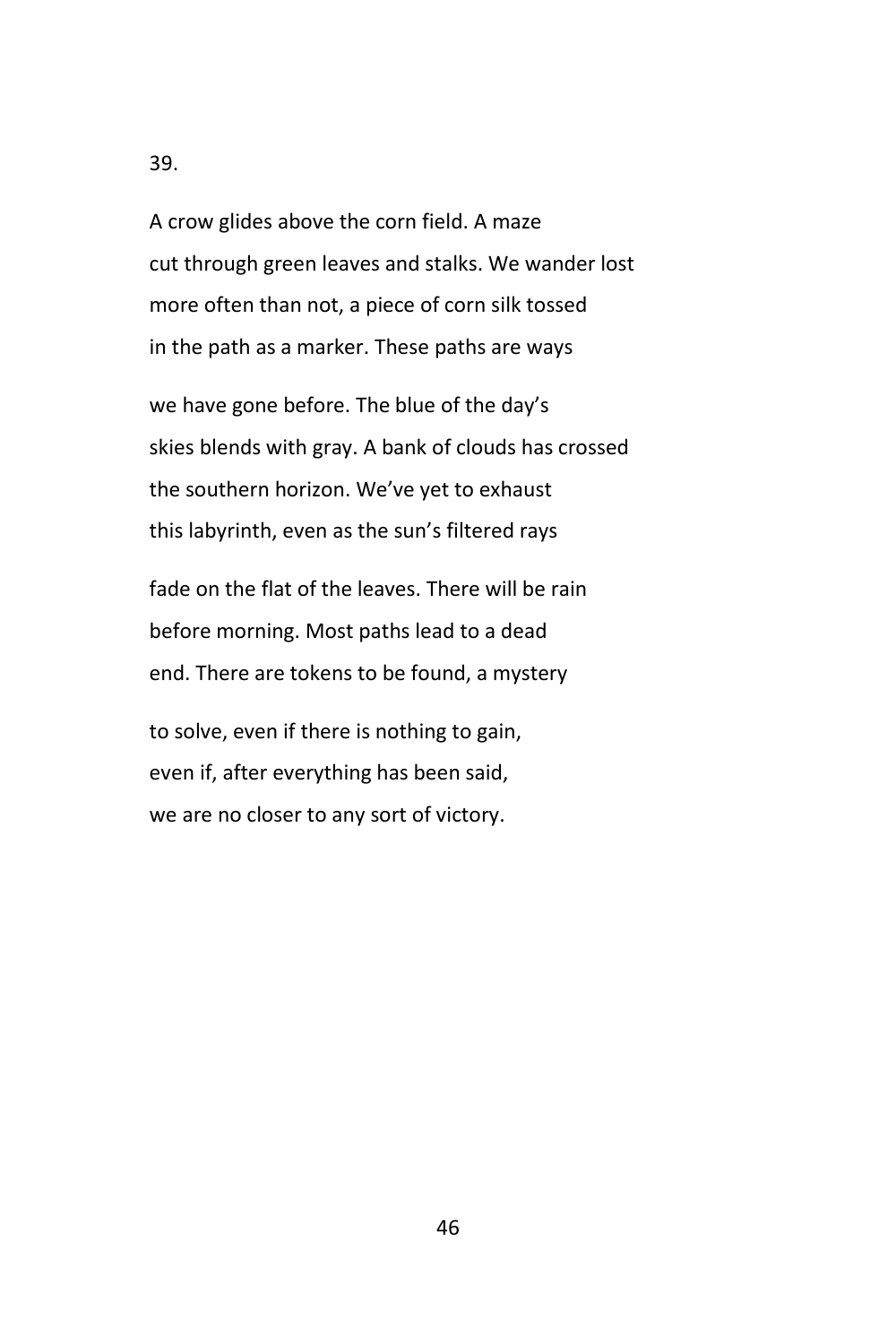"Of mists and mellow fruitfulness," if I recall correctly. Ode to Autumn, Keats who I have not read in years—dawn greets, a diffuse gold through a fog shrouded sky.

Driving to the train, through soft morning light. Pleasant now, but a storm is on the way, not metaphorical but actual. They say the remains of a typhoon will hit tonight

with high winds and torrential rain. This too is autumn, season of storms and winds tearing at the clinging leaves, raking through

the corn fields. After winds, a pale blue sky above a pumpkin patch. A crow sends out an alert. After storm, all is crisp and new.

40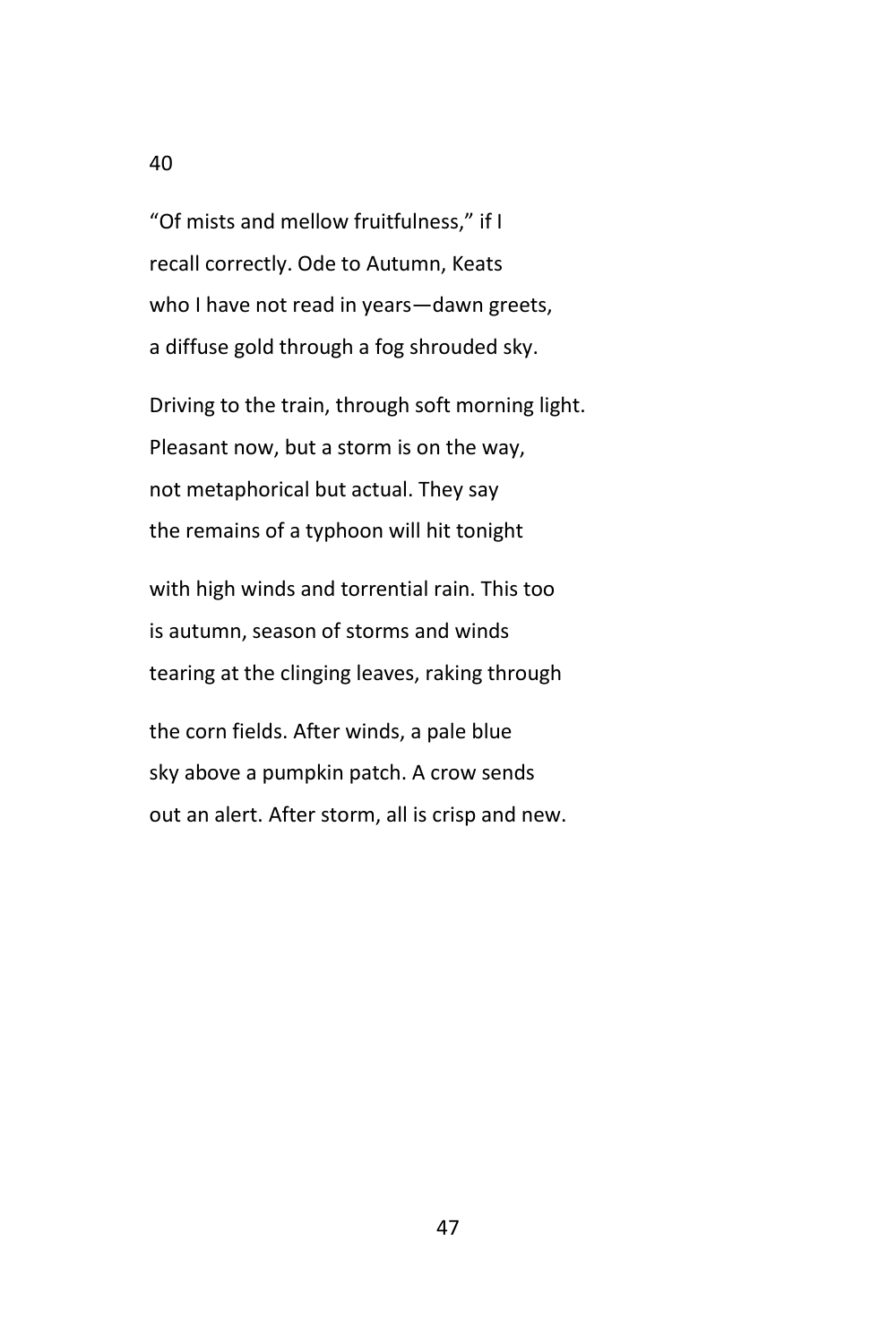Rarely has political discourse been this ugly. Crows feast on carrion. These days I rise before the light. The dark falls swiftly as I drive home. Rain clouds darken dark skies.

It can seem as if these autumn days comprise a long tunnel through the night. It can seem as if the only light that enters our eyes is of headlights and room lights. The sun's a dream

for other days. Roadside trees are a theme brushed in ink, gray green, blue and gray. Low mists drift above the curl of a stream. None will be persuaded, whatever we say.

They say fears breed in ignorance and dark. The decisions we face are clear and stark.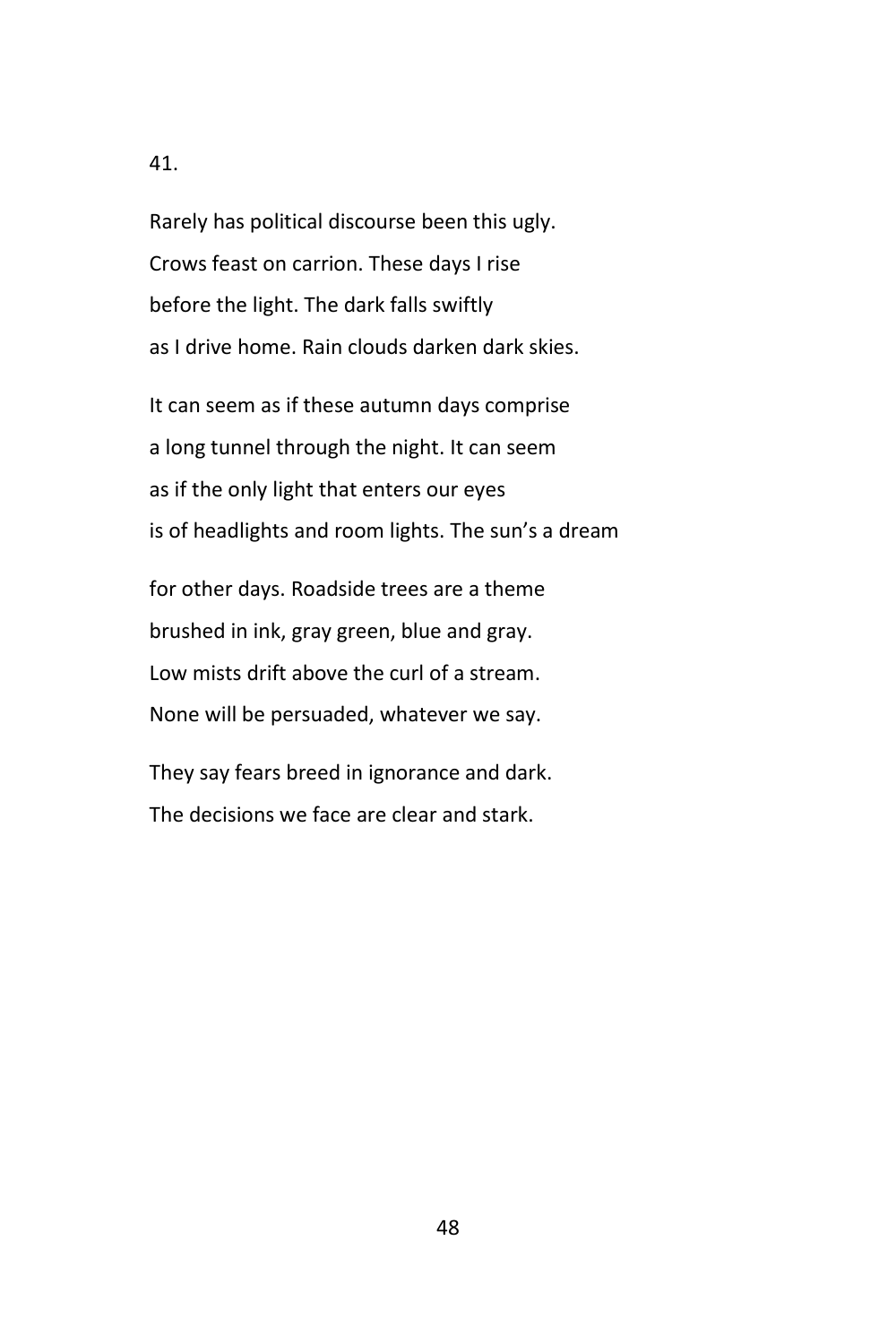We are in the middle of a mass extinction. The burst bubble of a universal sphere: foam on a pebbled beach. What we have here is a failure of concern. All distinction

between the real and any private illusion lost—if it ever existed. The public fear, generated by media, a means to steer us into a proper state of submission.

Listen. I have seen crows harass an eagle and drive it from the beach. There is still time, though, in perhaps the world's oldest crime,

it's stolen from us. There's no question of legal recourse, argument for the defense sublime enough. Sixty seven percent vanished.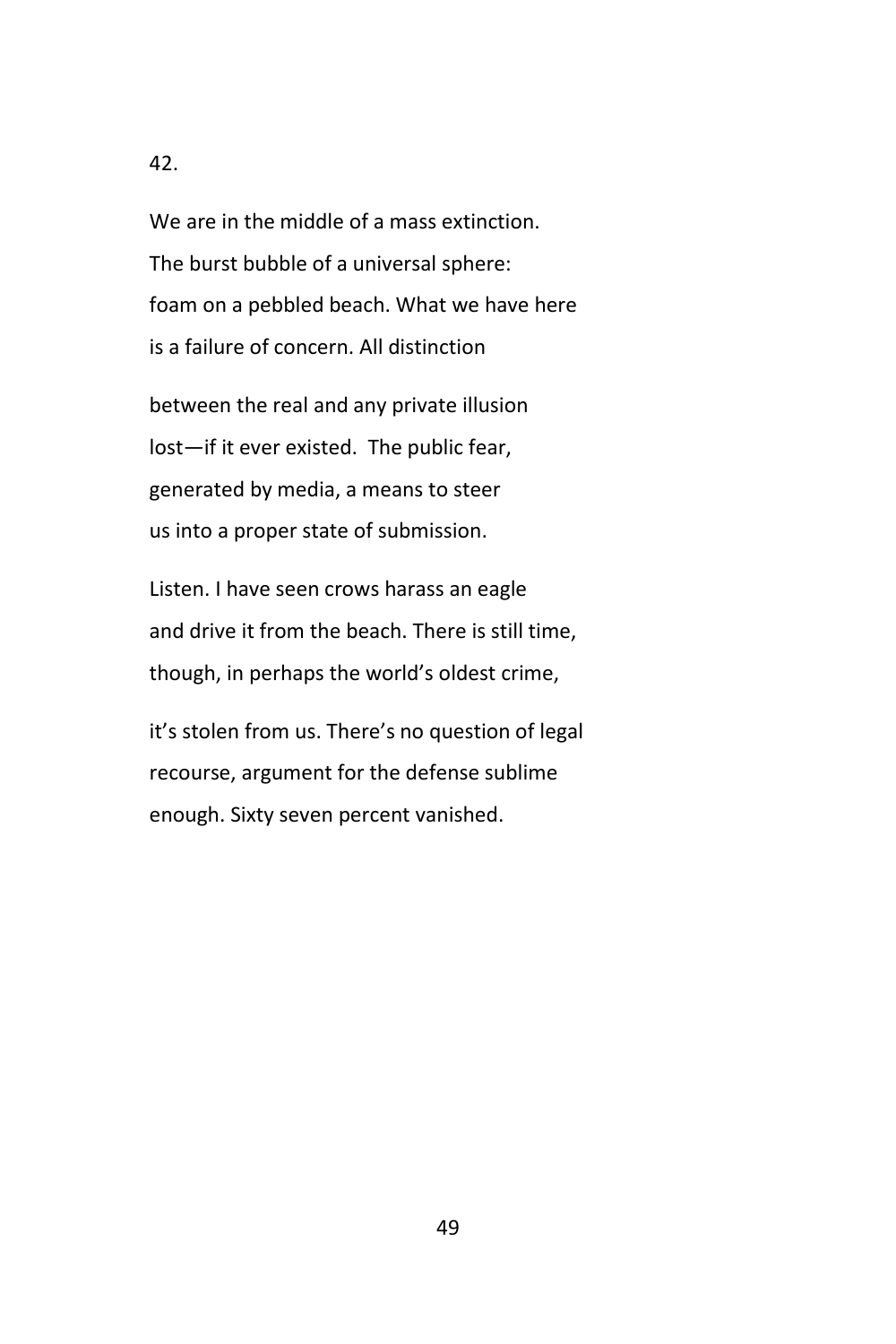The scrape of a leaf blown across the street. The branches of a tree weaving a net across a dark sky. Clouds veiling a discreet moon. The smell of earth and old leaves, wet

in the gutters. Is this the place we will meet those nameless dead, those who have yet to stir a memory, who died alone in sleet and rain, curled in corners in a sweat

of defeat? They press against our windows at night. A tap against the black pane. They stare out of the black eyes of crows

accusing us of forgetting. Who among us knows how many have vanished without a stain? They poison our dreams with their sorrows.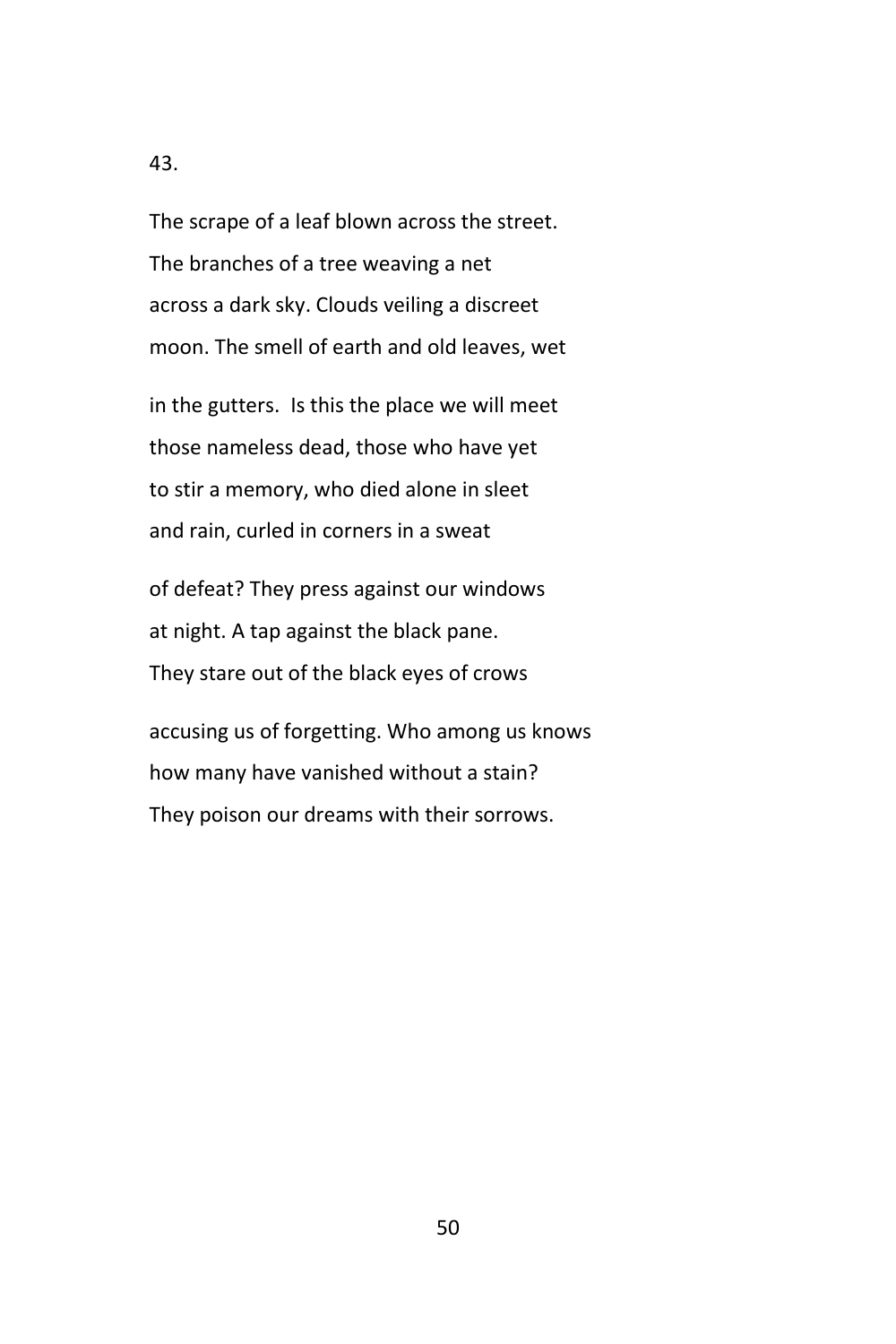That there should be rain squalls; that the trees should bend and shiver in sad winds; that the tall grass should mourn among dead leaves— "this will not pass" so the crows caw as they rise, black, on the wind.

The Romans kept a fire for virgins to tend, the hearth of the Empire. As long as the flash of flames reflects on the pool, the empire lasts. The flame is dead. We have seen the end

of Democracy. The world will endure, probably (there is some question). And now, Leonard Cohen is dead. As if the pure

sorrow of this year could prove a cure to hope. The wind lifts and drops a bough. How can any year leave everything so unsure?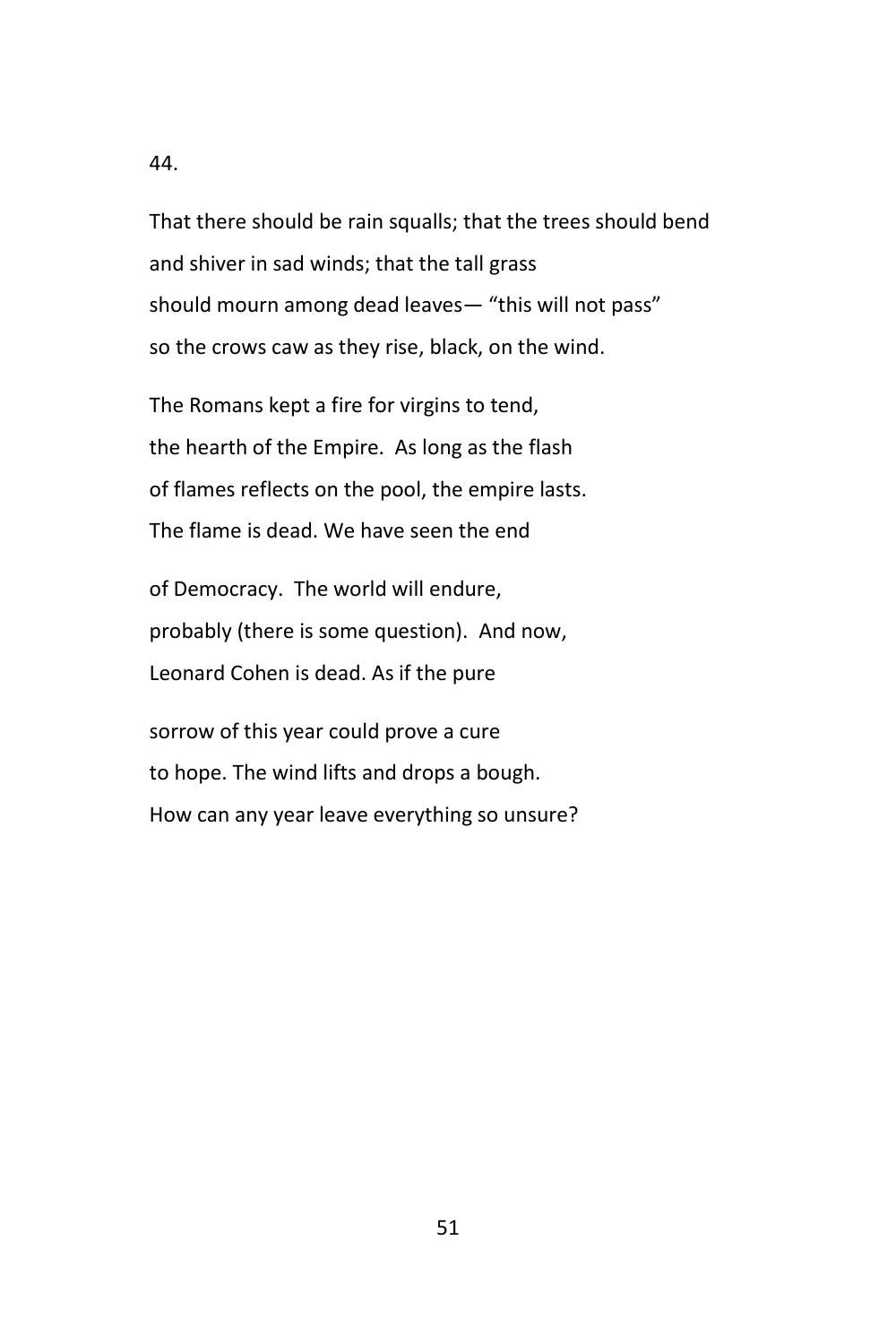Resistance: there are things we cannot allow. Bare tree limbs net a tattered sky. A matt of black leaves beside the drain, by the curb. What is that we should do now?

Can we resist the wind? Winter comes. How do we preserve some memory of high suns and warm fields? Shadows, silent crows, fly toward their evening roost. We must vow

not to abandon others to the cold. It will be all too easy to let the days play out, to huddle inside by the fire,

but we must resist temptation, be bold and caring. There are still many ways we can prevent a funeral pyre.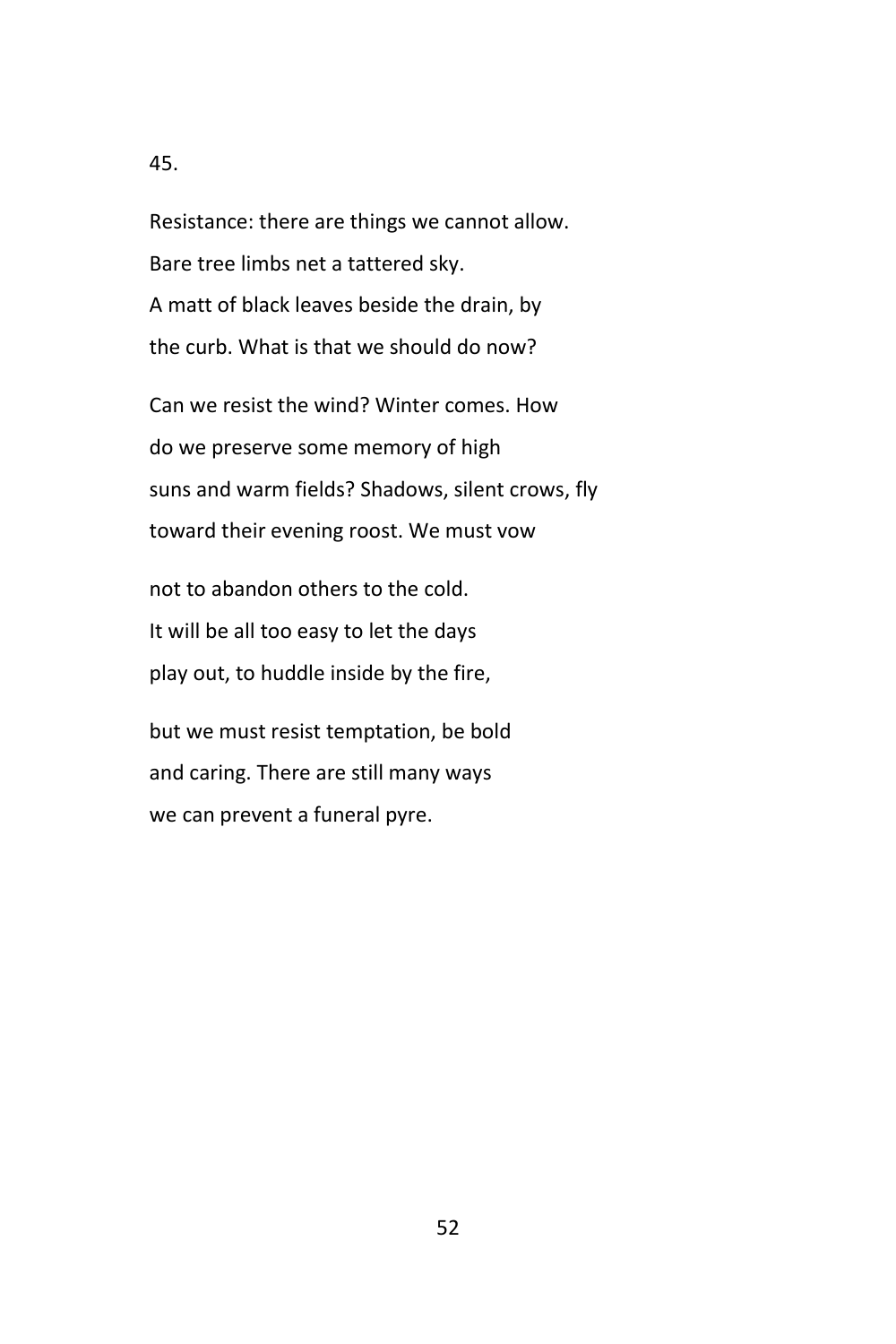A thankless year, all said. A crow's caw greets the sodden morning. Each day a new disaster. The family gathers and eats, even if the blessings we count are few.

We humans possess a very tenuous relationship with physical reality. We live in bubbles, a synthesis constructed for our private immunity.

The furnace blows warm air to displace the cold. I see the wind stirring the firs through the window. I see the trace of rain on the glass, as the view blurs.

What, if anything, is left to say? Be thankful, year's end is nearer each day.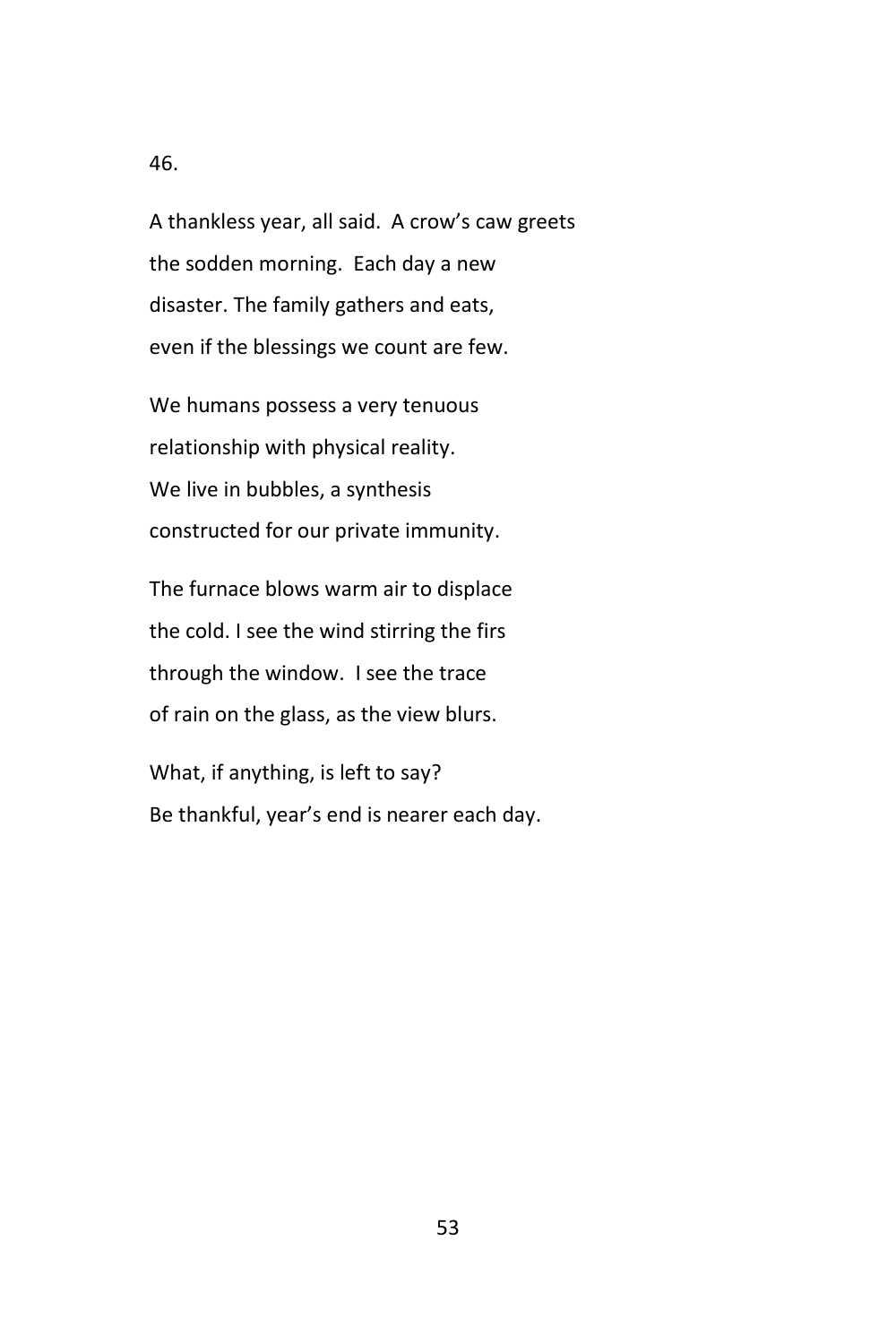Corpse as cold as the cold war, reviled by many, mourned by many. It's true that no revolution rises to its promise. No tyranny not ultimately replaced by

another tyranny. A bitter wind sweeps by the railroad tracks. The rain has stopped. No snow, though there is a possibility. No crows flying through the gray sky. We live by

maintaining old habits, as if nothing is lost nothing gained. A flat aspect, a dull plain stretching to some drab infinity.

A firefly in the dark. Another bright star lost. Cold as a corpse. Some days, hour after dull hour aches restlessly toward infinity.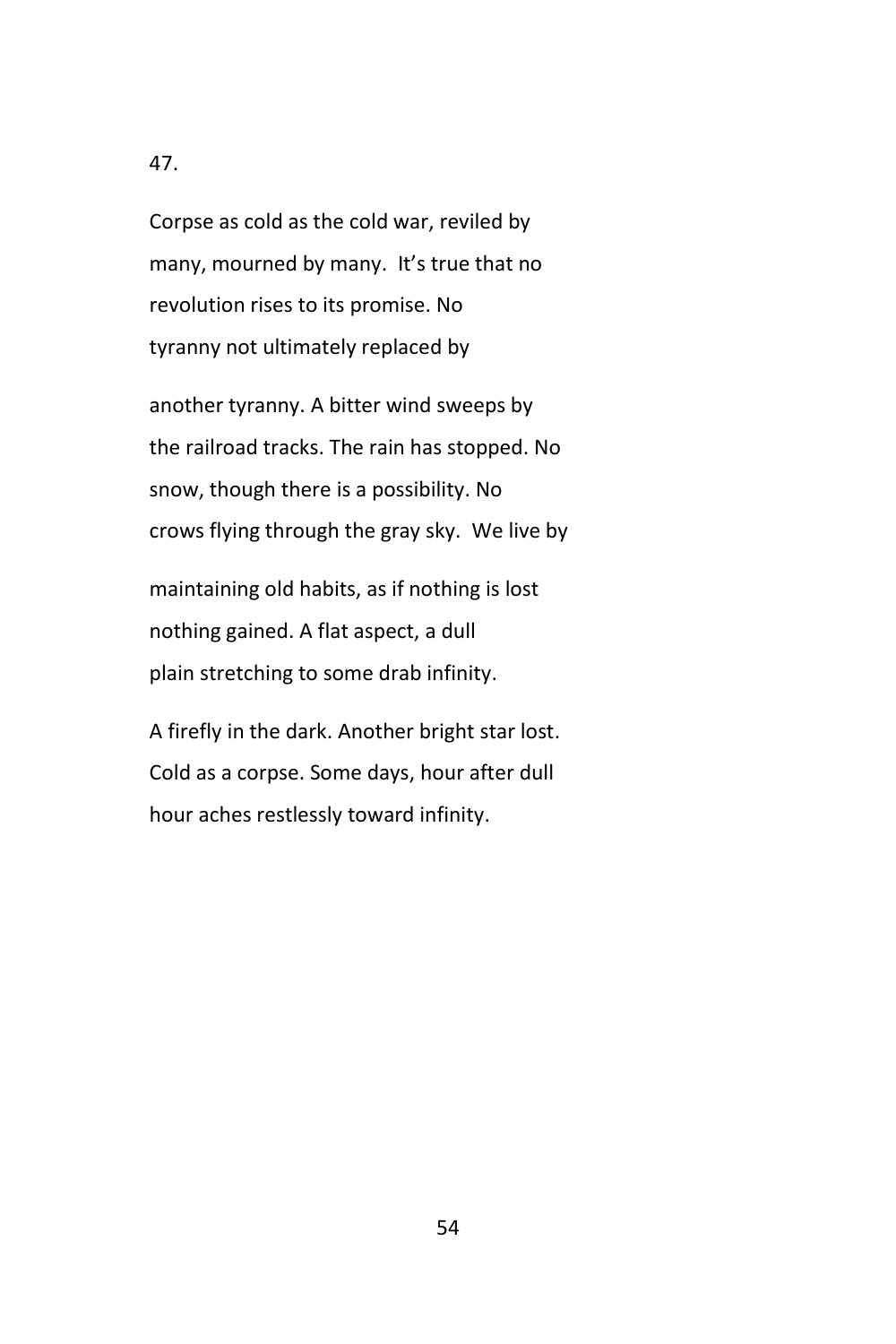A tissue of ice on puddles between the railroad tracks. Wild Canadian geese stand and strut beside the puddles, while a band of crows flies over parked train cars. A sheen

of frost whitens the rails. Storm warnings 've been issued for tonight. Our issues go hand in hand with our prosperity—our bland lives, now that the struggle to survive's been

superseded. Four sun rises: one day, orbit forever—obit. The train has slowed to a stop. Coated, scarfed passengers unload.

Later: white blur in the headlights, the long way home. Windblown snow snakes across the road. It will all turn to rain by morning.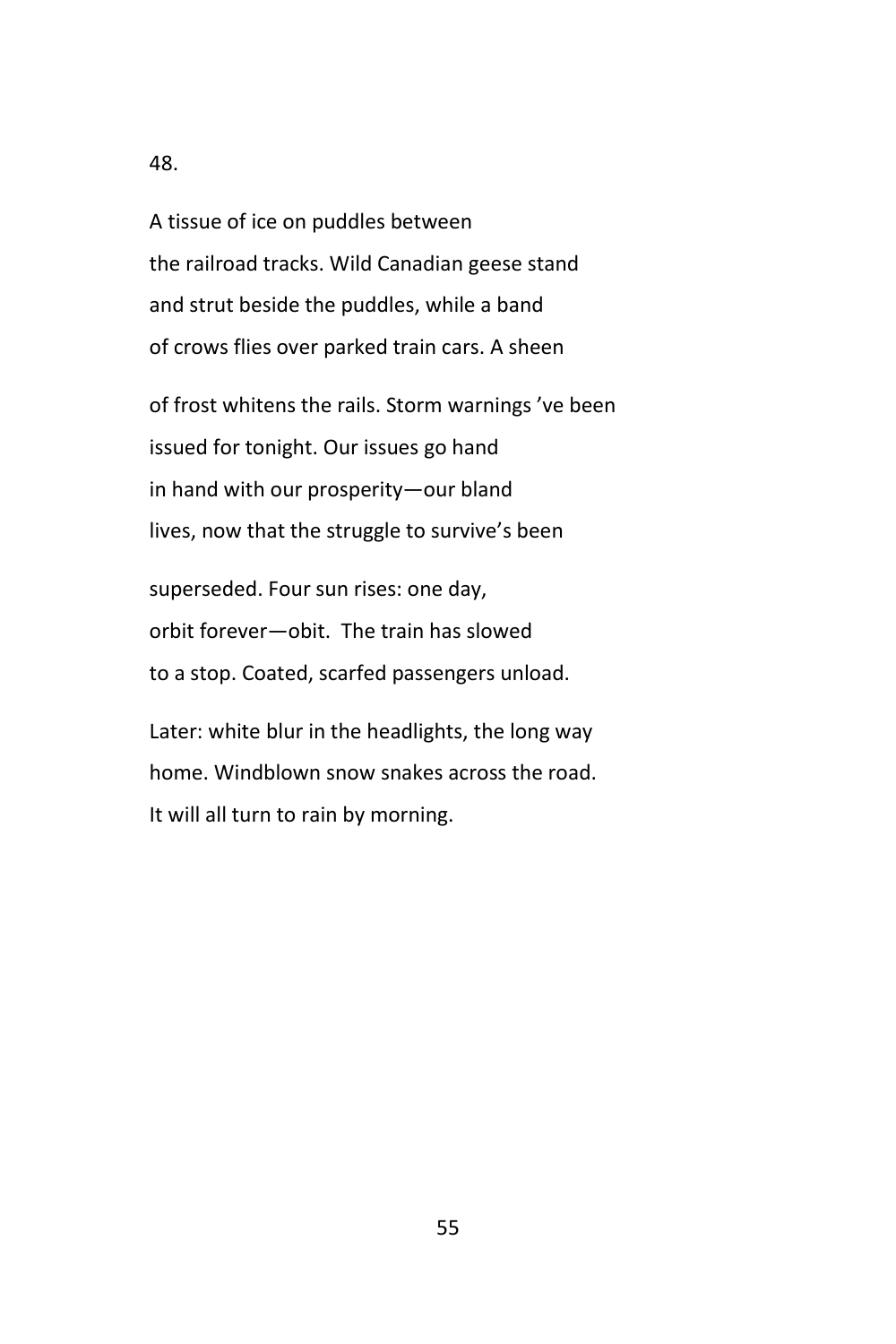A world that is livable for all its inhabitants. Cold, clear skies. We danced in air, without wings. We have advanced this far, freed from the burdensome pall

of necessity. We can spray paint the wall with boredom and frivolity: enhanced richness of time and choice—we have chanced on infinity. The old structures fall

and are spread like foams at sea edge. The question remains how dismantle capitalism without inadvertently

causing the deaths of millions. What do we do with our new-found richness? Now time will free us all for prosperity.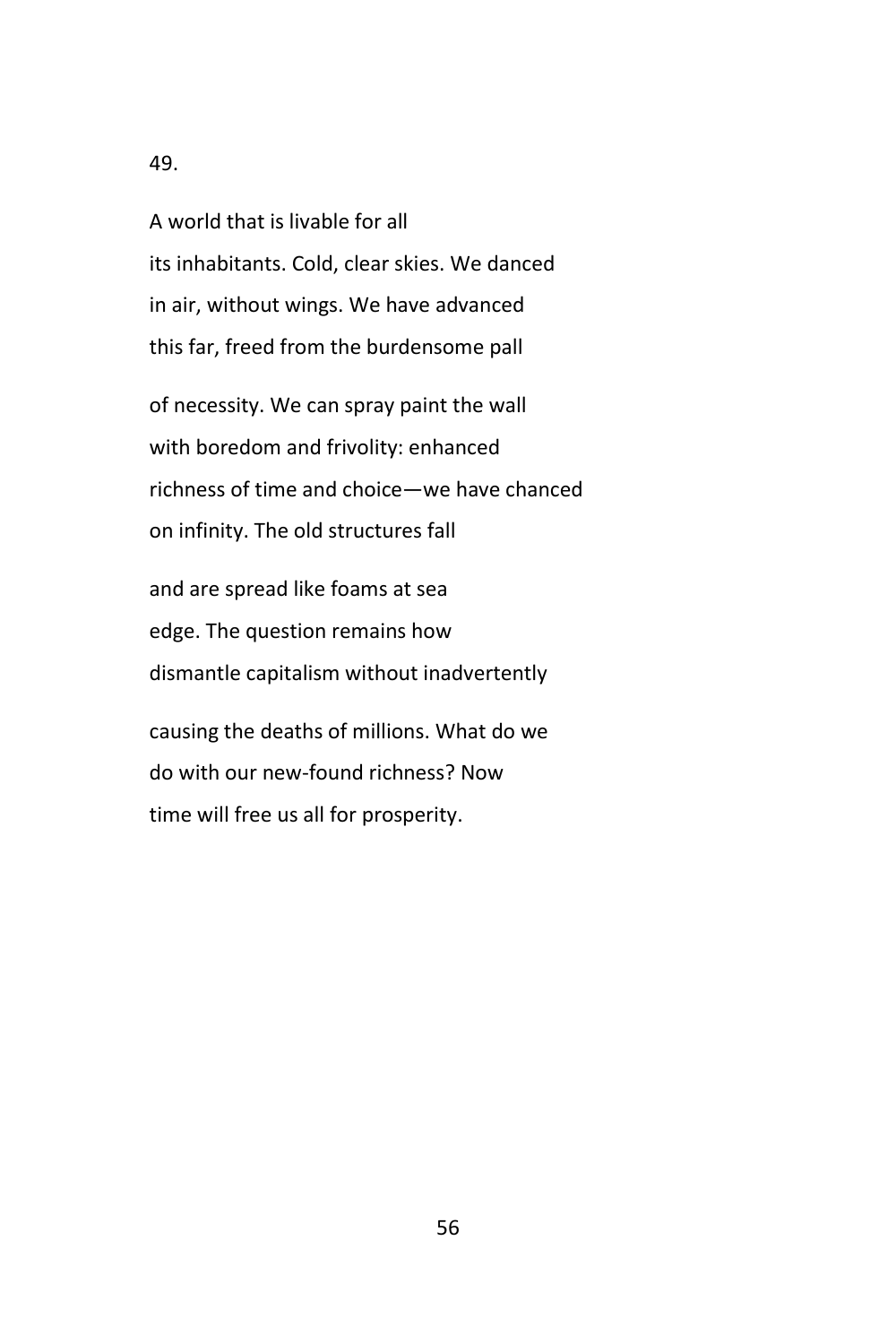That the darkest day should mark the slow turn toward light (Northern Hemisphere). The tree, evergreen, to symbolize that life will burn still in the cold and dark. The memory

of pagan rites coopted by Christianity and buried in a frenzy of consumerism. Fir trees, black and green, brushed in shadowy silhouette at twilight. Capitalism

sings its carols. (Face reflected in the prism of a wine glass.) In dark trees crows roost, shadows on branches, creatures of a paganism older than time. Around us a light grows

shining out of windows. Interplay of light and darkness on this hibernal solstice night.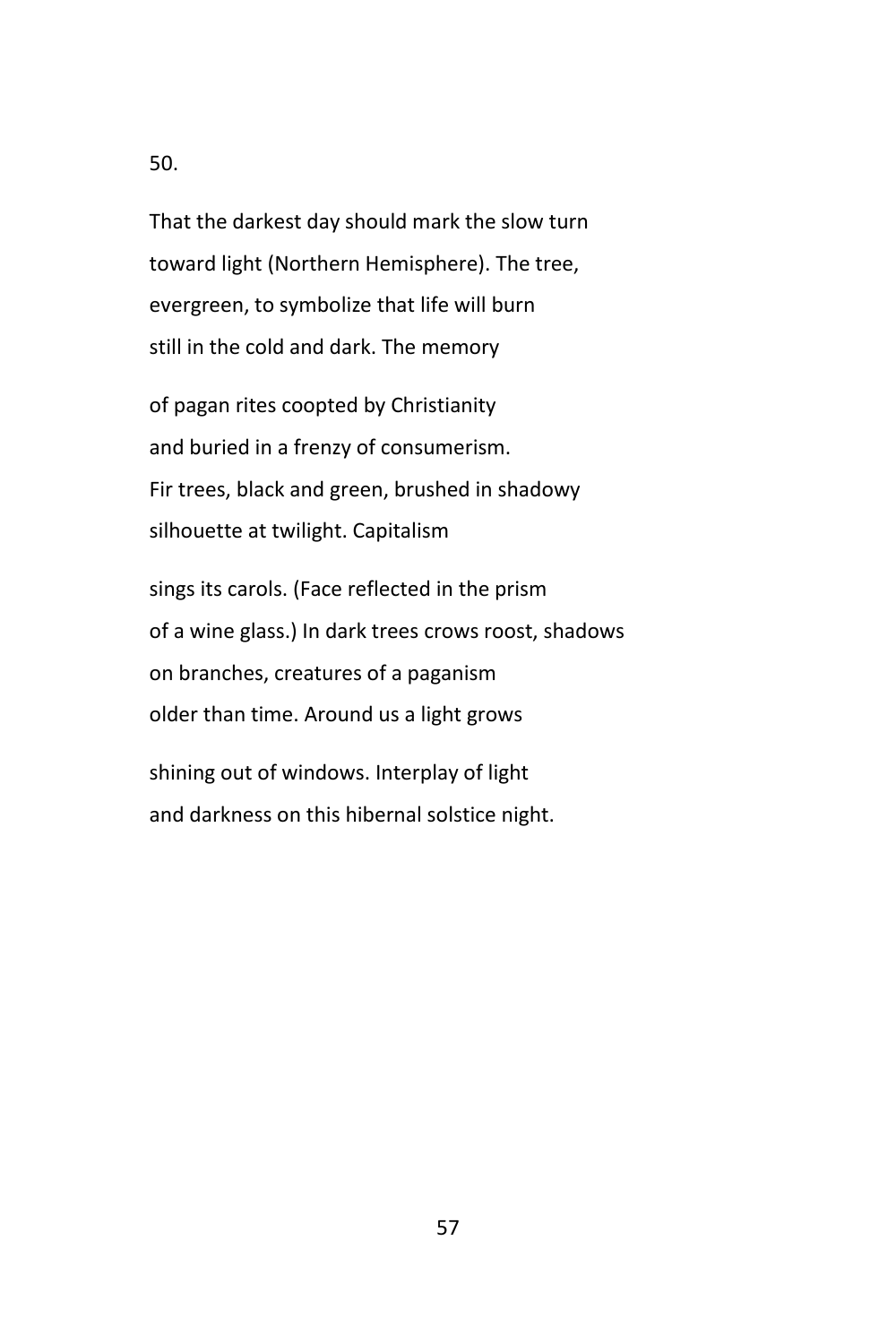Even on Christmas death has its gift to give. The belt of Orion glitters high above frosted windshields. The winter sky cold and clear, moonless. We look for a clue

to the coming year in its wordless black. No view of the future, only the ancient firefly flicker of dying stars. It's futile to try to read anything here. Tomorrow will do

whatever it will. Crows will spread their black wings above the white fields and rise through mist into the dawn. Whatever the future brings

there will be this. Some say starlight sings in us. I don't know. This year won't be missed. the next approaches full of misgivings.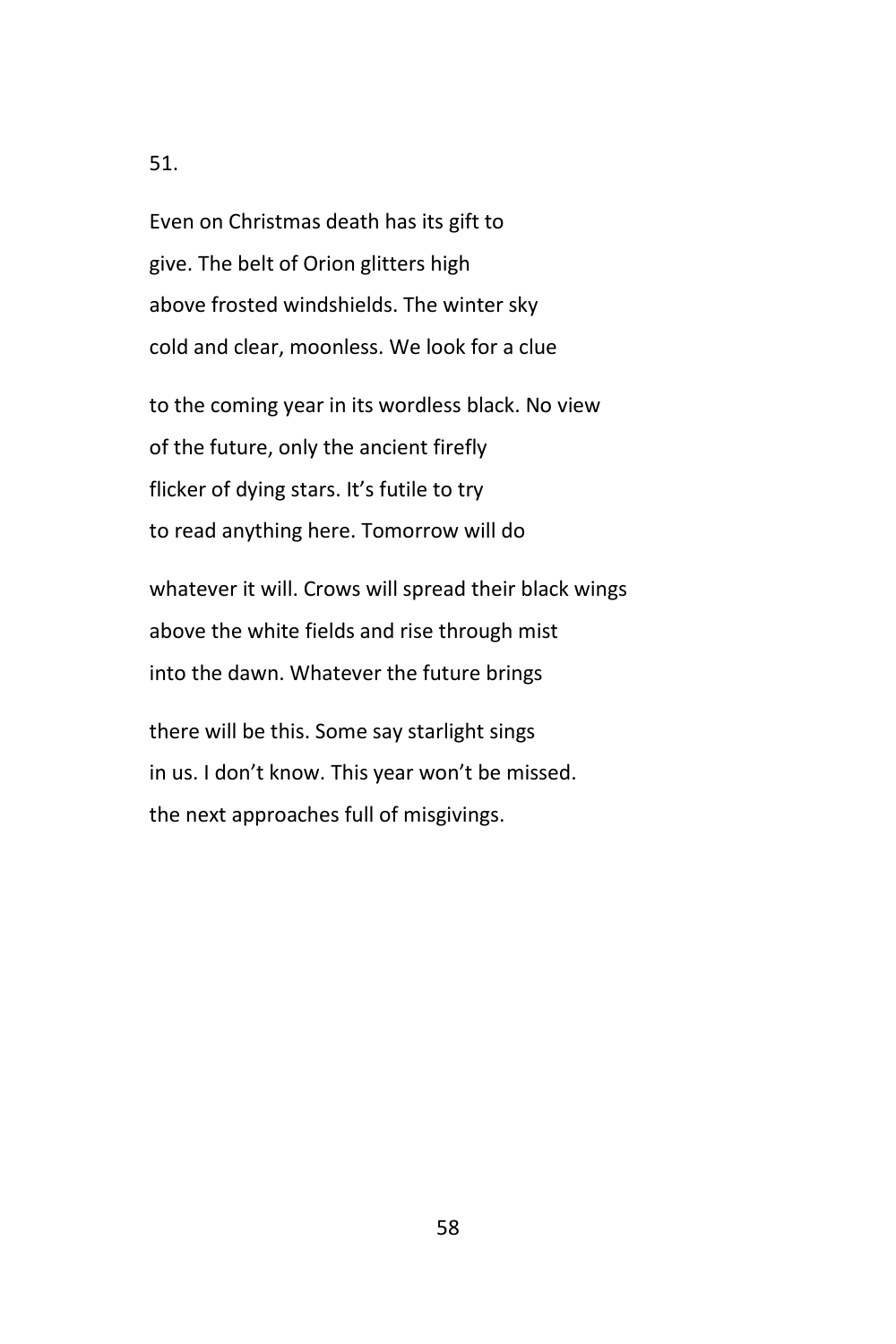This year that could leave nothing untouched. Carrie Fisher dead at sixty. To make New Year's resolutions seems an act of futility. Silence. Rain. The winter morning appears

to have been wrapped in a shroud of gray. Mother follows daughter. There is a race into darkness. What more can this year betray? The crows caw in mourning. We must brace

against the coming year. No sign that it will be better, though there is always hope. Now, in the last hours of the year, I sit watch robins comb frost whitened grass. We'll cope

with what comes. In the end, there is no choice. It is for us to give the coming year a voice.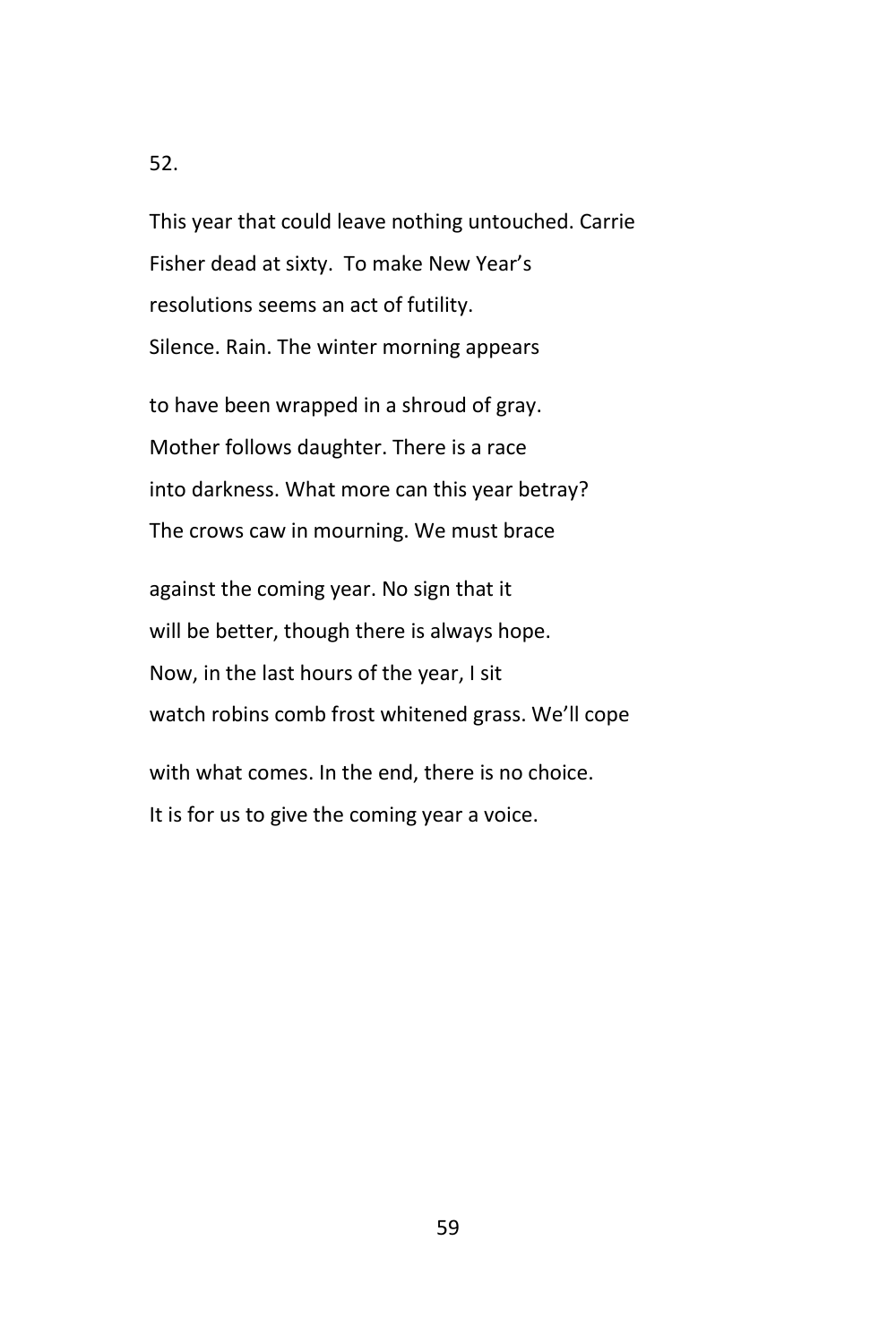## Random Notes

1.

The armed snipers in NY as security for the New Year's ceremonies.

"Philosophy/ is its place comprehended in thought." I was reading Sloterdijik's *In the World Interior of Capital.*

I came across the story of the white crows in Kallimachos' Hekale :

> δ]<ε>ίελος άλλ' ἢ νὺξ ἢ ἔωδιος ἢ ἔσετ' ἤώσ εὖτε κὀραξ, ὄς νῦν γε καὶ ἄν κὺκοισιν ἐρὶζοι καὶ γάλακι χποιὴν καὶ κὐματος ἄρκωį άὼτῳ, κυὰνεον φὴ πίσσαν ἐπὶ πετερὸν οὐλοὸν ἕξει, ἀγγελίης ἐπίχειρα τά οἴ ποτε Φοῖβος ὀπάσσει ὀππότα κεν Φλεγύαο Κορωνίδος ἀμφὶ θυγατρός Ἲσχυῖ πληξίππῳ σπομένες μαιρόν τι πύθηται.

but it shall be evening or night or noon or dawn when the crow, which now shares the colors of the swan, or of milk, or of the finest cream on the crest of the wave shall put on a sad plumage, pitch black, the reward of Phoebus one day when he gets the bad news that Korains the daughter of Phleguas has run off with Ischius, the horse driver.

My translation.

2.

"The primary fact. . ." Sloterdijik again. The sentence occurs in both *The World Interior* and *Spheres II, Globes*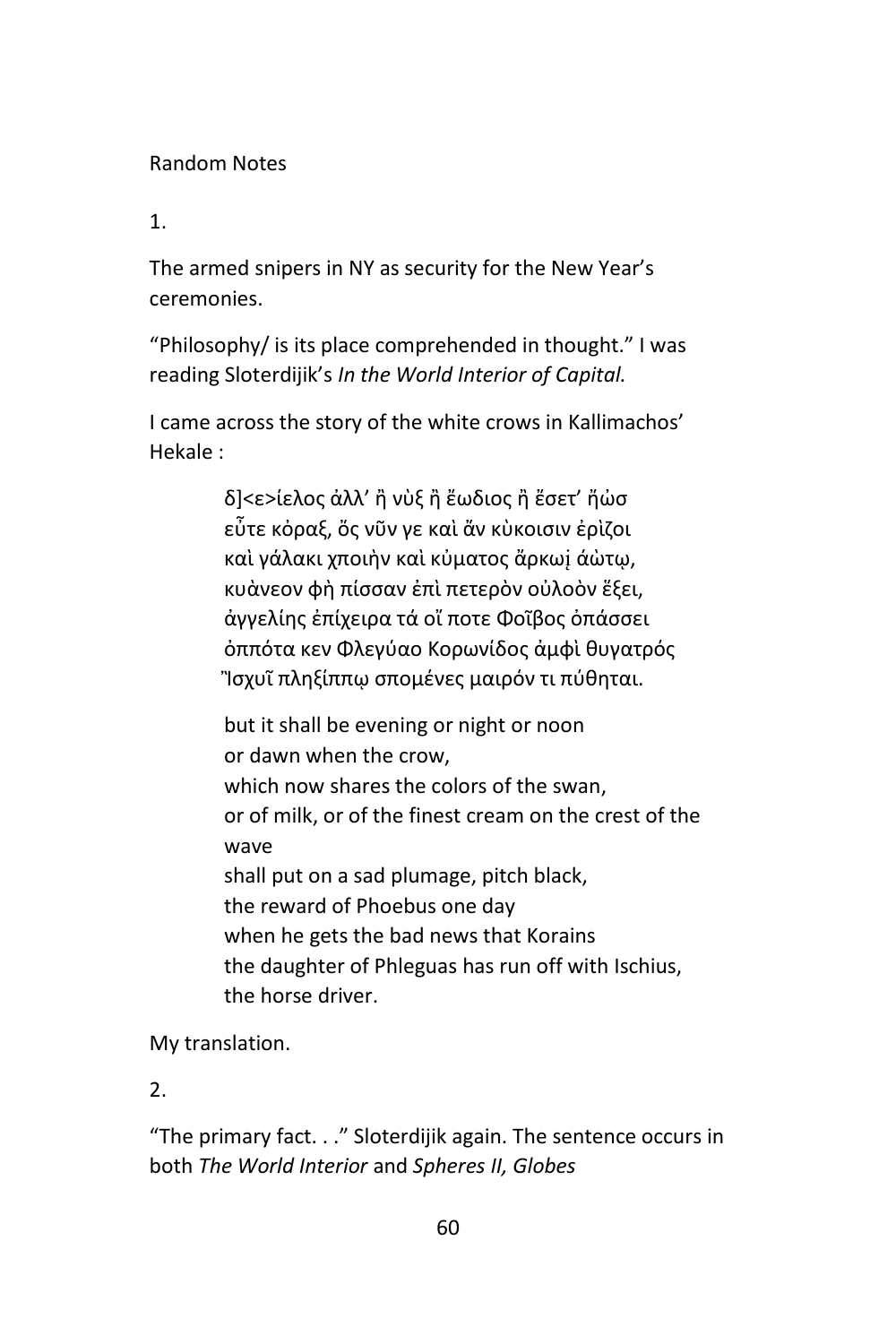There was a record lottery amount that week.

3.

David Bowie died.

4.

News notice that the last African Rhino died, and that the species was officially extinct.

I thought this form of the Italian sonnet, with its unrhymed last line was ideal for this kind of jarring news.

5.

"a face drawn in the sand. . .": Sloterdijik.

6.

Same.

"Midwinter spring,": T.S. Eliot, "Little Gidding."

7.

Valentine's day.

Justice Antonin Scalia died.

8.

Umberto Ecco and Harper Lee dead.

My wife and daughter took a trip to Arizona, thus the tarmac.

9.

Leap Year.

10.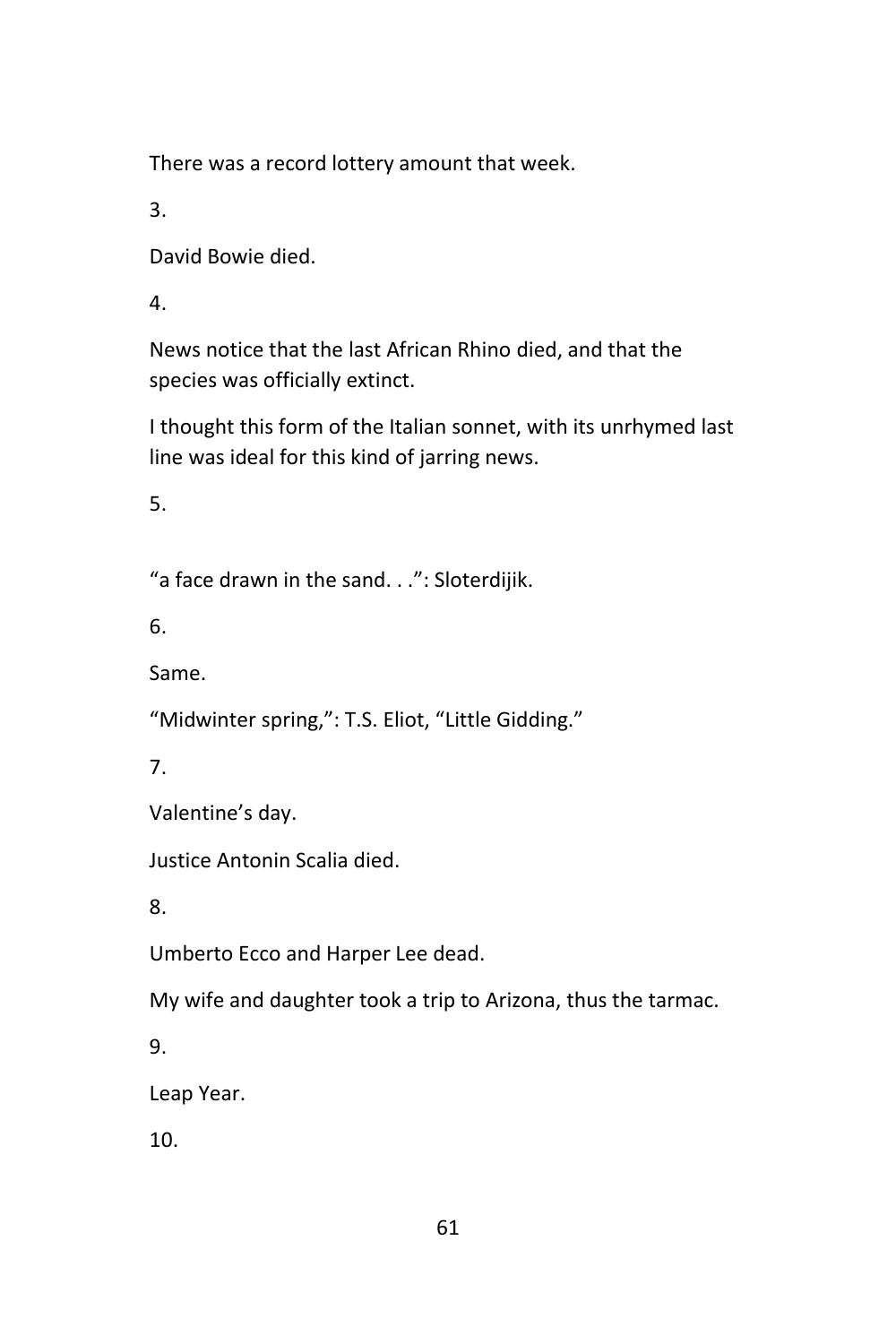The daily commute.

11.

Reference to Heidegger and his *Logic*

13.

Income taxes and Easter.

14.

For my dad.

15.

Reading Heidegger.

17.

Prince died.

18.

May Day. Always an occasion for protests and riots.

19

"We have not thought enough about time. ": quote in a magazine article from some physicist. I forget the name of the article and the physicist, but the quote lingers.

21.

The politics of this election year are full of rage and racism.

22.

Memorial Day.

23.

Mohamad Ali died.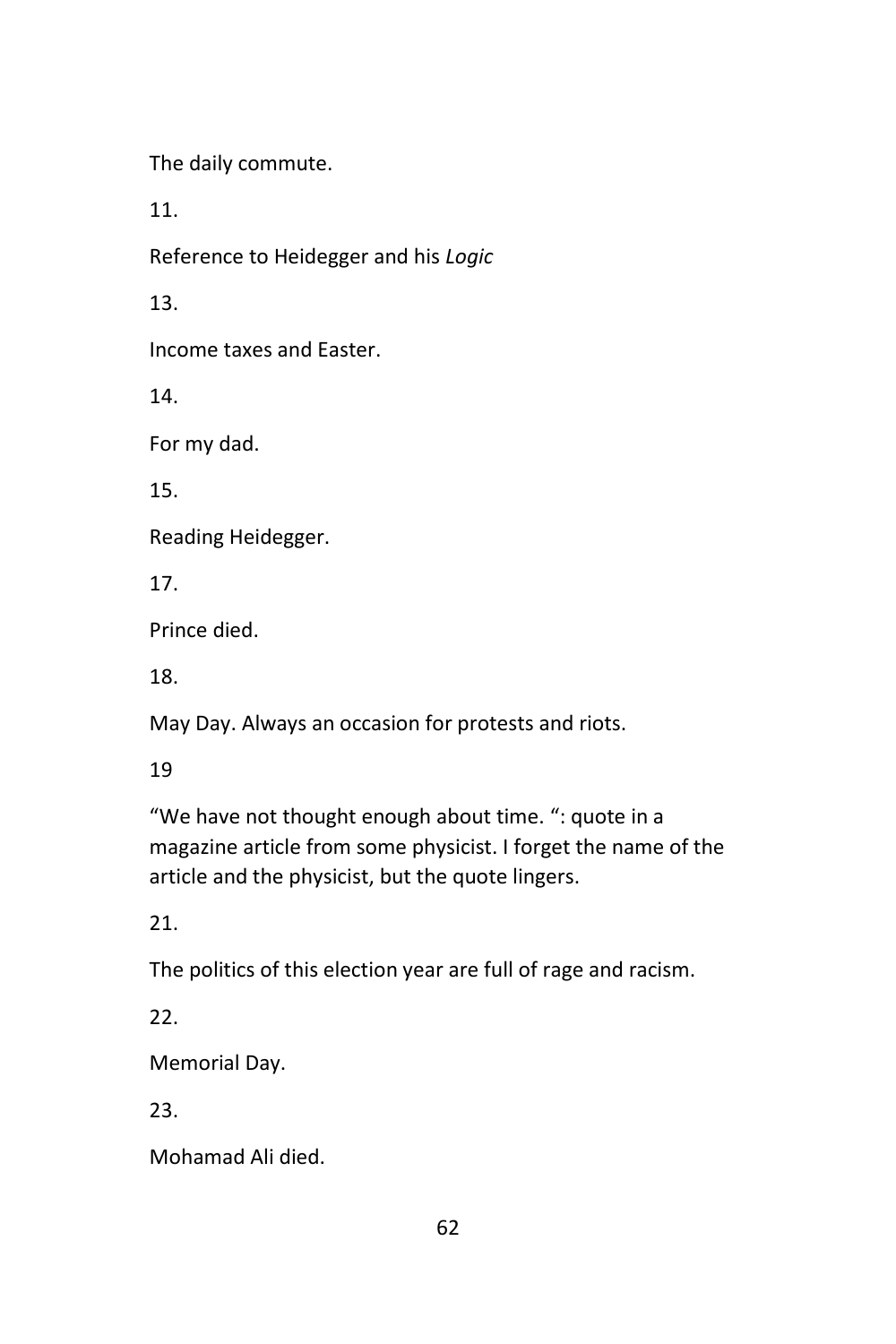Mass shooting in a nightclub in Florida.

25.

A brief vacation to Lopez island.

26.

Dante calls this form a sonnet.

England votes to leave the European Union.

A massive bomb in Istanbul's airport.

27.

Fourth of July

28.

Elie Wiesel died.

Seven police gunned down in Dallas.

29.

A massacre in Nice on Bastille Day.

30.

"the necessary crows." Required in every sonnet.

32.

Anniversary of Hiroshima.

Also, the Persoid meteor shower

33.

The first line from Derrida's lectures *Heidegger: The Question of Being and History.*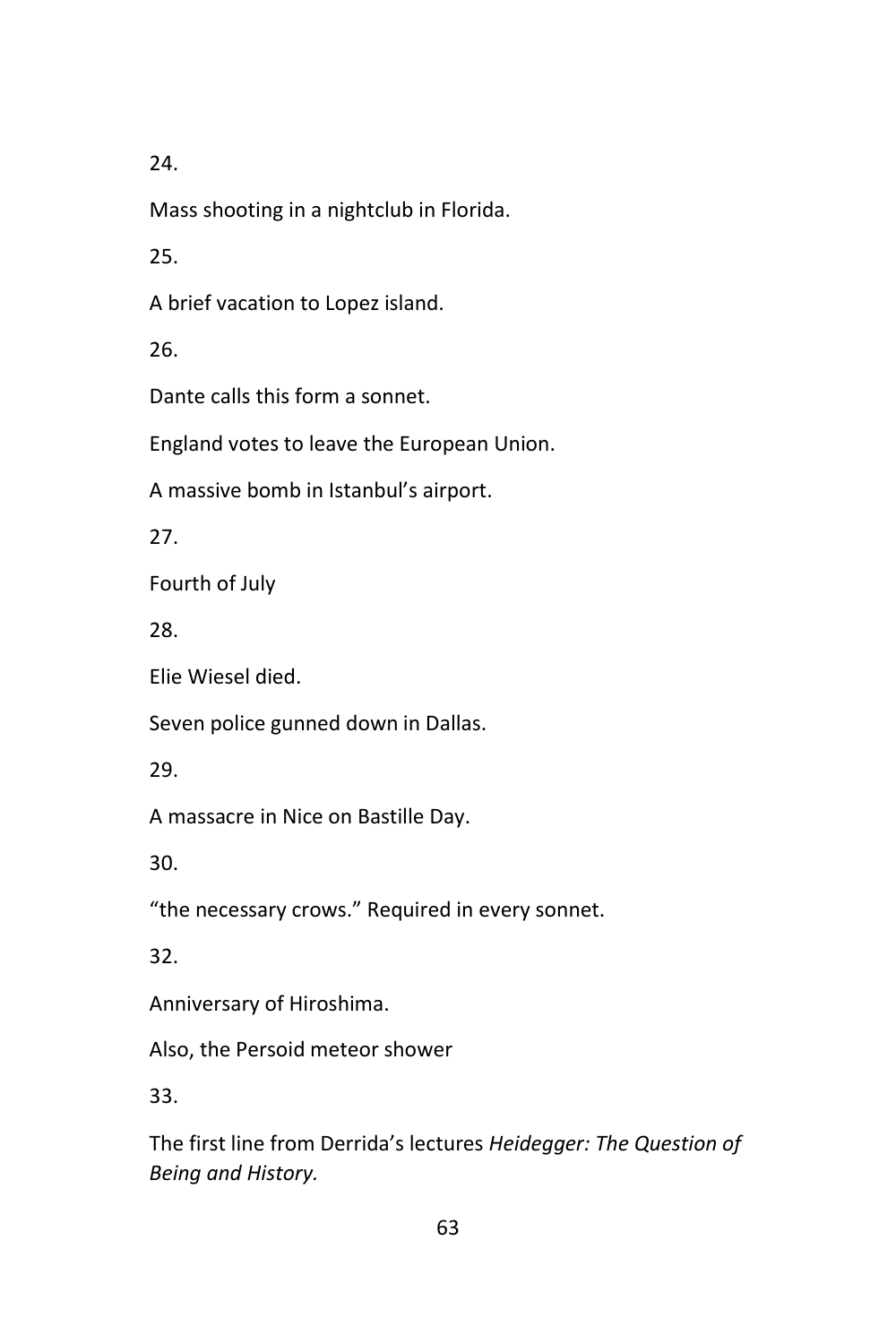Record heat. Global warming.

I am inordinately proud of the internal rhymes happening in the first stanza.

Paradise at Mount Rainier.

35.

Still reading Derrida's lectures on Heidegger.

I started the poem this way:

Everything that we were, we are now.

I am not one who lingers on my past.

Things that happened a year ago or last

week pass without notice. I allow

it all to slip quietly beneath the prow--

the ship of the moment—if I may cast

such an overused metaphor—a vast

vague sea of memory that somehow

keeps me afloat. Still,

It is a bad sign when you have to apologize for a metaphor. Also, it was unforgivably bland and vague. So, I decided to redo it with more concrete detail, though I think I still fell back into old—what are for me at least—well-worn images.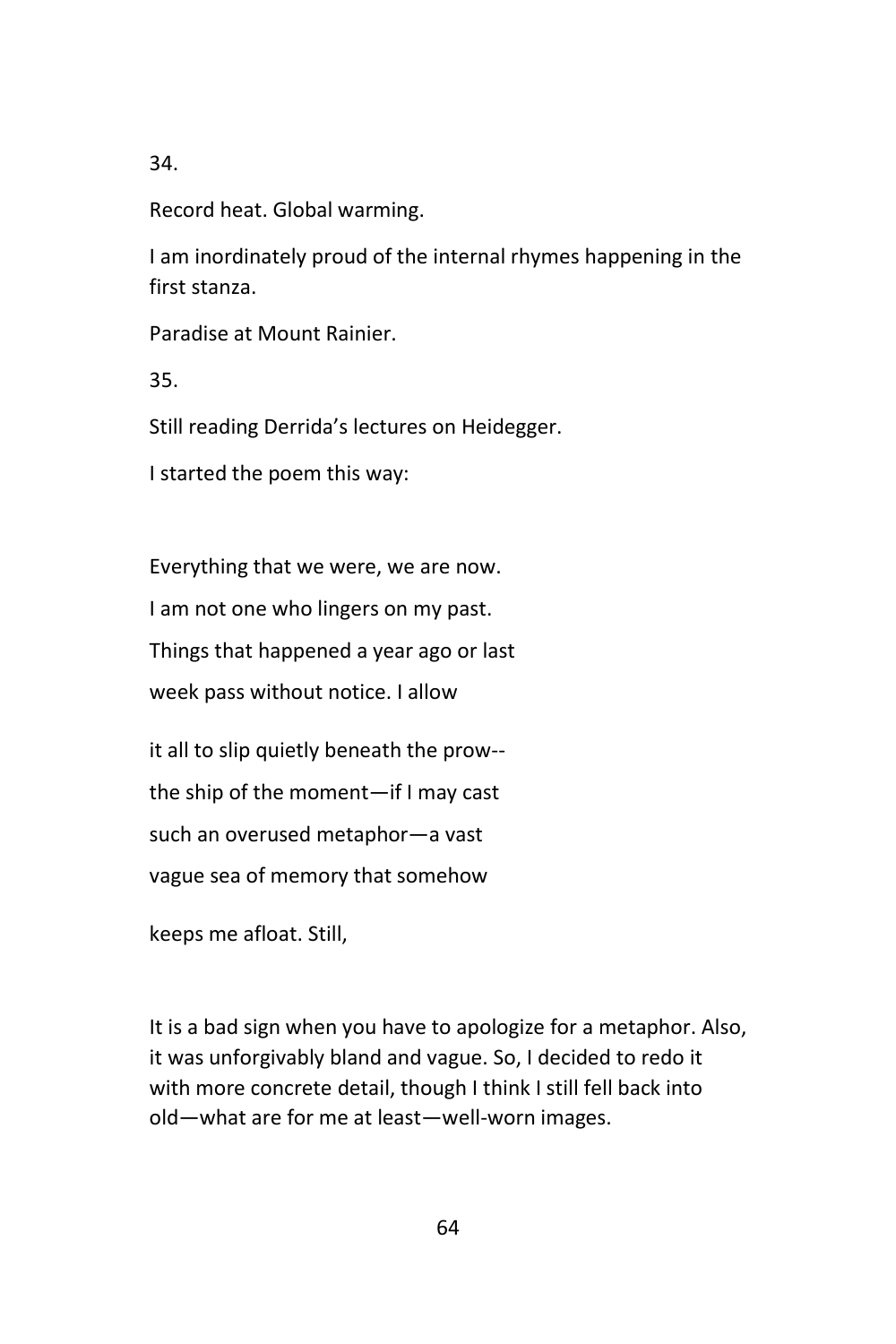Crows casting shadows over an empty lot.

A river full of voices that I forgot:

murmurs, whispers, stone against stone. How

many lost memories... Only dreams allow

their secret return. . .

So, a third take. . . News alerts posted Gene Wilder's death at 83. He had long suffered from Alzheimer's disease. Still returned to the river and it was very difficult to work the crows in. Not sure, in the end, that what remains here as the sonnet is significantly better than what I threw away.

35.

A Spenserian sonnet.

Labor Day. Puyallup state fair.

Orion is still below the horizon.

36.

We drove to Vegas for the week, crossing the Great Basin—the high desert plateaus in Nevada.

The question of intensity is one I have often pondered. When I was young everything had a certain numinous intensity, a certain painful otherness and strangeness that I could never let go of, never relax. It left me with a self-conscious, social awkwardness, a loneliness that I both despaired of and embraced. Everything was poetry. Now I am more relaxed with myself and the world, even if it is not a perfect fit, even if it still met with a certain awkwardness.

For the most part I am glad of the changes, but there are moments when I miss those intensities, even if they were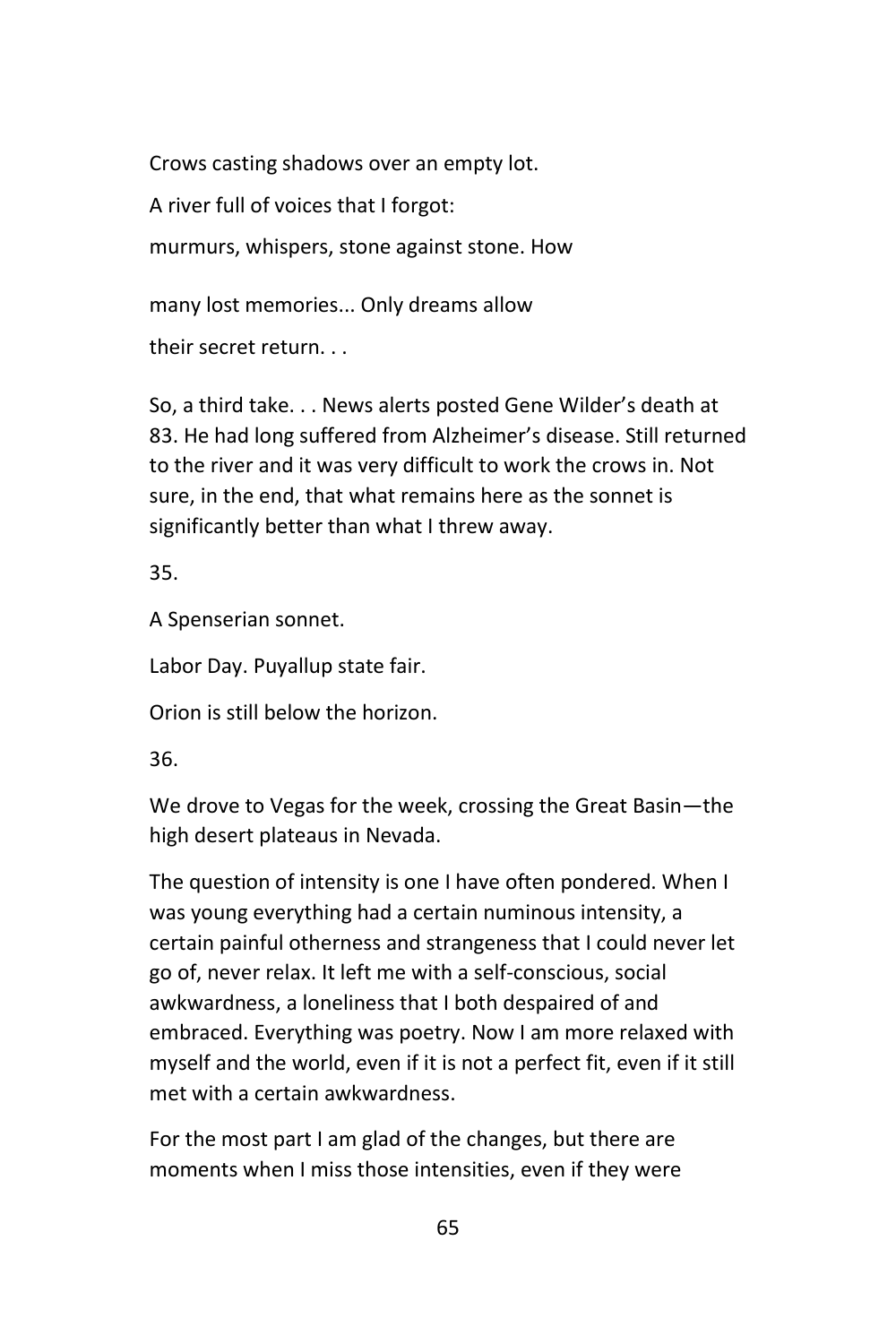mostly hormones and a certain social autism. The poetry was so vibrant and vital then.

37.

Convocation, a bringing together of voices, the beginning of school. Also, end of Summer beginning of Autumn.

Another rejected sonnet:

To call together, like dark flocks of crows calling as they gather for their evening roost- to begin again, even as the leaves are falling and summer ends—a tired attempt to boost

energy for the coming quarters. School has always mapped the rhythms of my days. A return to habit. The unspoken rule of the endless commute. Traversing the maze

of classrooms and offices and meetings even as the wind whips rain against the glass and the day's light becomes but a fleeting glimpse of gray between darknesses. I pass

ghosting through the hallways and stairwells

It is too conventional, too limp, if I can use that word, not enough tension. The bit about the "rhythms of my days," the "ghosting" of the halls seem sappy and overly romantic to me. As always, not sure the replacements are significantly better.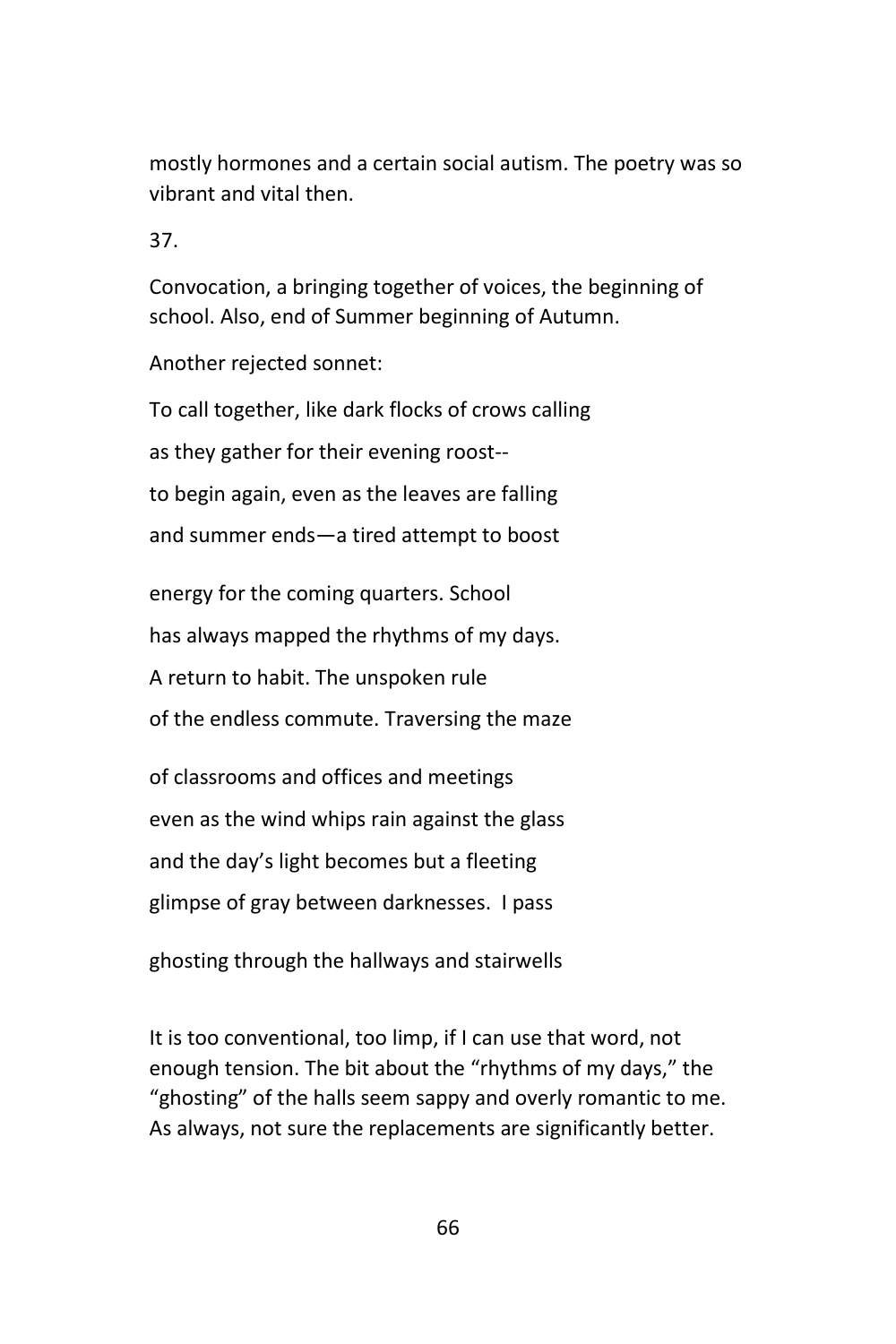Murders : shooting a mall north of Seattle, five dead. Police shootings of unarmed black men in Charlotte and elsewhere. . . more of the same

38.

A little bit of Heidegger.

39.

Corn maze season starts the end of September and runs through October.

40.

The storm took a last-minute turn to the west and was not as severe as feared.

42.

The meaning of life according to the *Hitchhiker's Guide to the Galaxy* –

Not this poem.

The note about extinction from news stories. By 2020 67% of all wild species of animal on earth are likely to be extinct.

Also, the third volume of Sloderdijk's Spheres Trilogy, *Foam* arrived, hence the foam on the beach and speculation about private vs public illusions.

43.

Halloween, sort of. . .

44.

A failed sonnet, discarded, especially given the circumstances of the presidential election: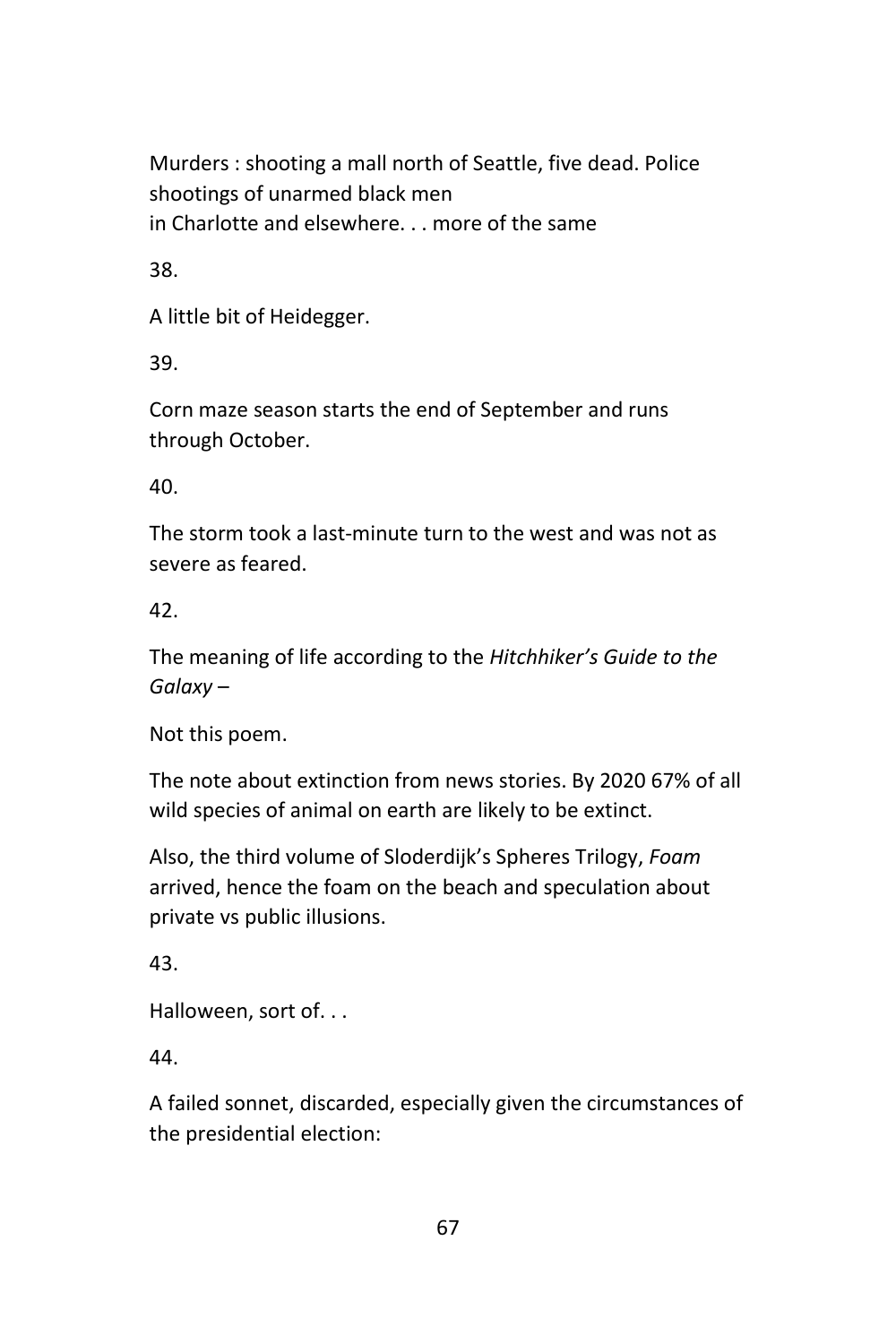*Corvus brachyrhynchos* hesperis, black iridescent feathers, omnivorous, smart, social. They are monogamous. When wronged they remember and attack.

Today there are three in a cul de sac tree overlooking the wet street. Raucous, cursing dogs who have begun a continuous barking at the tree from fenced back

yards. I don't doubt that if I were to claim a spirit animal it would be the crow

The election itself was a gut punch, and Leonard Cohen's death an additional sadness.

45.

Still reacting to the election. Trying to drum up some resistance, trying to avoid "normalizing" the situation.

Still I don't think it is my best sonnet.

46.

An English Sonnet. Thanksgiving, and musings on Sloterdijk's third volume of the Sphere's trilogy: *Foam.*

47.

Castro died at 90. And Roy Glass.

I thought it might be interesting to use the same words for the rhymes, even though that is not technically a rhyme.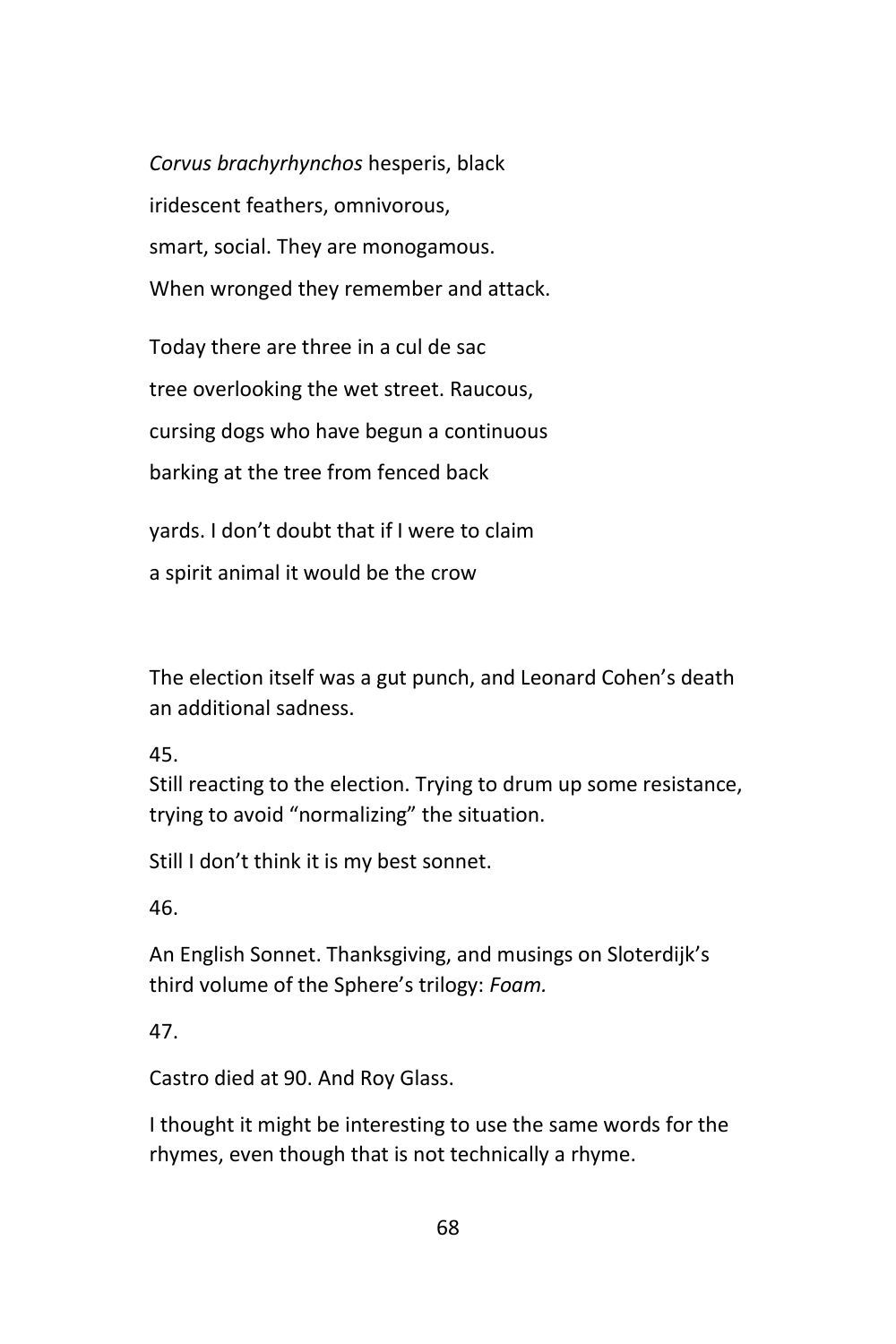I started with this:

abba abba cdd cde

A tissue of ice on puddles between the railroad tracks.

 Four sun rises in one day, orbit forever—obit.

> Snow snakes across the road it will rain by morning

The weather and the death of John Glenn, the astronaut. I remember his orbit around the earth. (That's how old I am.)

Go in peace among the stars.

The following is reflection of Sloterdijk's *Foam,* my morning reading on the train.

Our issues go hand

in hand with our prosperity—our bland

lives, now that the struggle to survive's been

superseded.

49.

A world that is livable for all its inhabitants—

Buckminster Fuller. The rest is from Sloterdijk's *Foam.*

50.

Winter solstice.